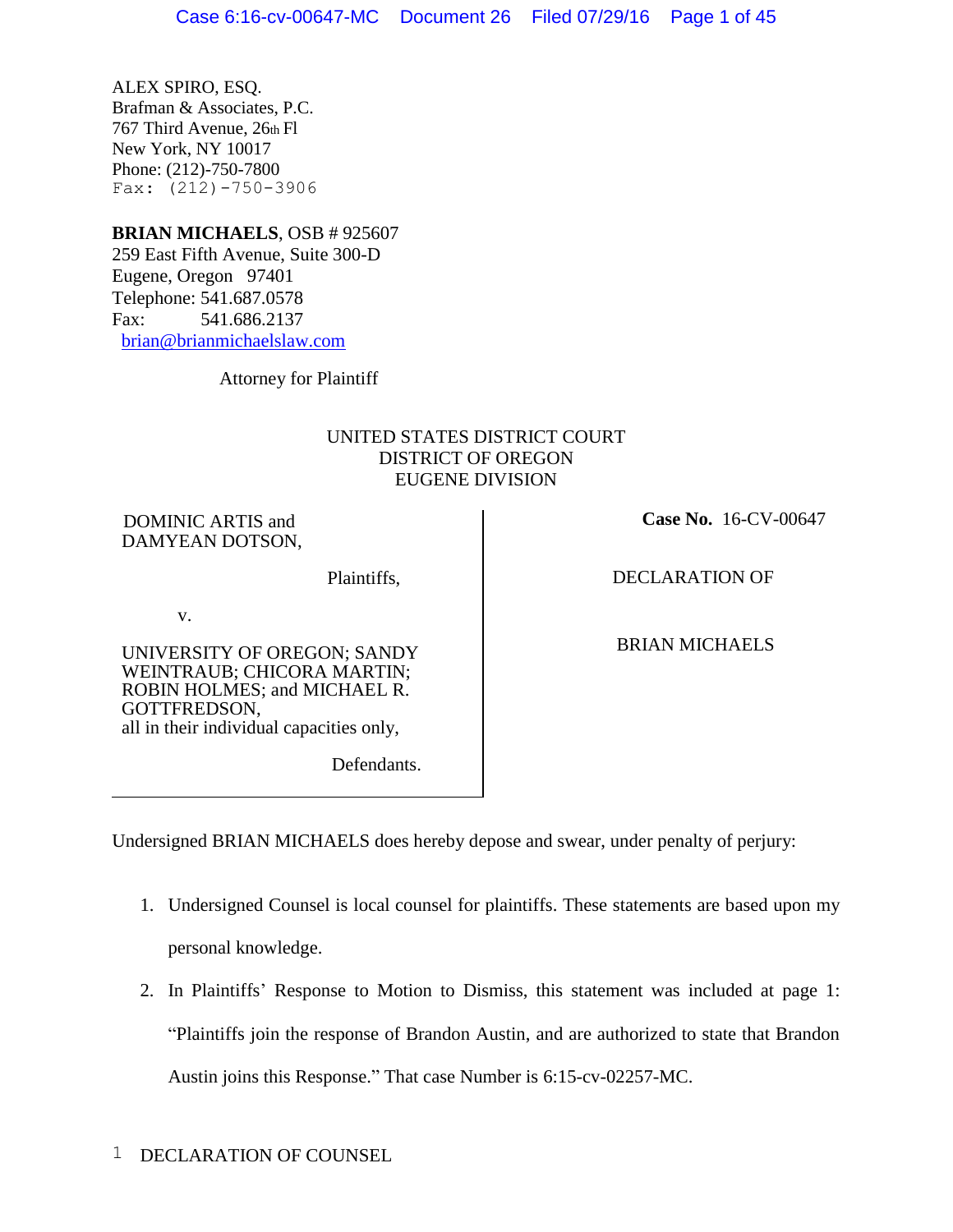- 3. Accordingly, attached to this Declaration as Exhibit 1 is a true and correct copy of Plaintiff Brandon Austin's Response to Motion to Dismiss.
- 4. In each case, the defendants and issues raised in Plaintiffs' complaints are the same, and the Motion to Dismiss submitted by those defendants are likewise identical in substance.

Undersigned hereby declares the above statement is true to the best of my knowledge and belief, and that I understand it is made for use as evidence in court and subject to penalty for perjury.

**RESPECTFULLY SUBMITTED** this 29<sup>th</sup> day of July 2016, BY:

> s/ BRIAN MICHAELS BRIAN MICHAELS OSB 925607 Attorney For Plaintiff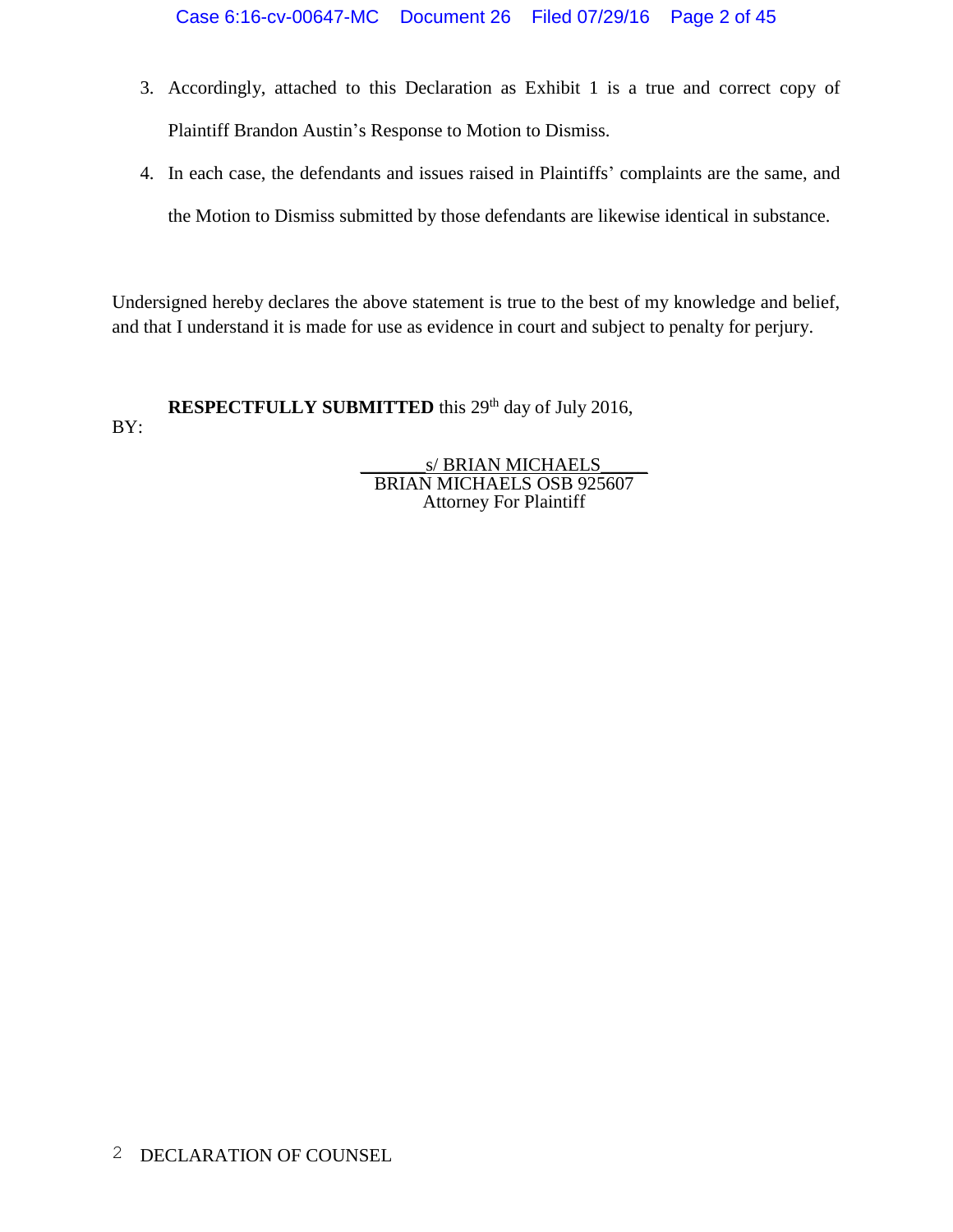Alan C. Milstein (Pro Hac Vice) SHERMAN, SILVERSTEIN, KOHL, ROSE & PODOLSKY, P.A. 308 Harper Drive, Suite 200 Moorestown, NJ 08057 Telephone: 856-662-0700 Facsimile: 856-488-4744 E-Mail: amilstein@shermansilverstein.com

Marianne Dugan (OSB No. 932563) 259 E. 5th Avenue, Suite 200-D Eugene, OR 97401 Telephone: 541-338-7072 Facsimile: 866-650-5213 E-Mail: mdugan@mdugan.com

## **IN THE UNITED STATES DISTRICT COURT**

## **FOR THE DISTRICT OF OREGON**

## **EUGENE DIVISION**

BRANDON AUSTIN,

Plaintiff,

v.

UNIVERSITY OF OREGON; SANDY WEINTRAUB; CHICORA MARTIN; ROBIN HOLMES; and MICHAEL R. GOTTFREDSON, all in their individual capacities only,

Defendants.

Case No. 6:15-cv-02257-MC

**PLAINTIFF BRANDON AUSTIN'S MEMORANDUM IN OPPOSITION TO THE DEFENDANTS' MOTION TO DISMISS**

**JURY TRIAL DEMANDED**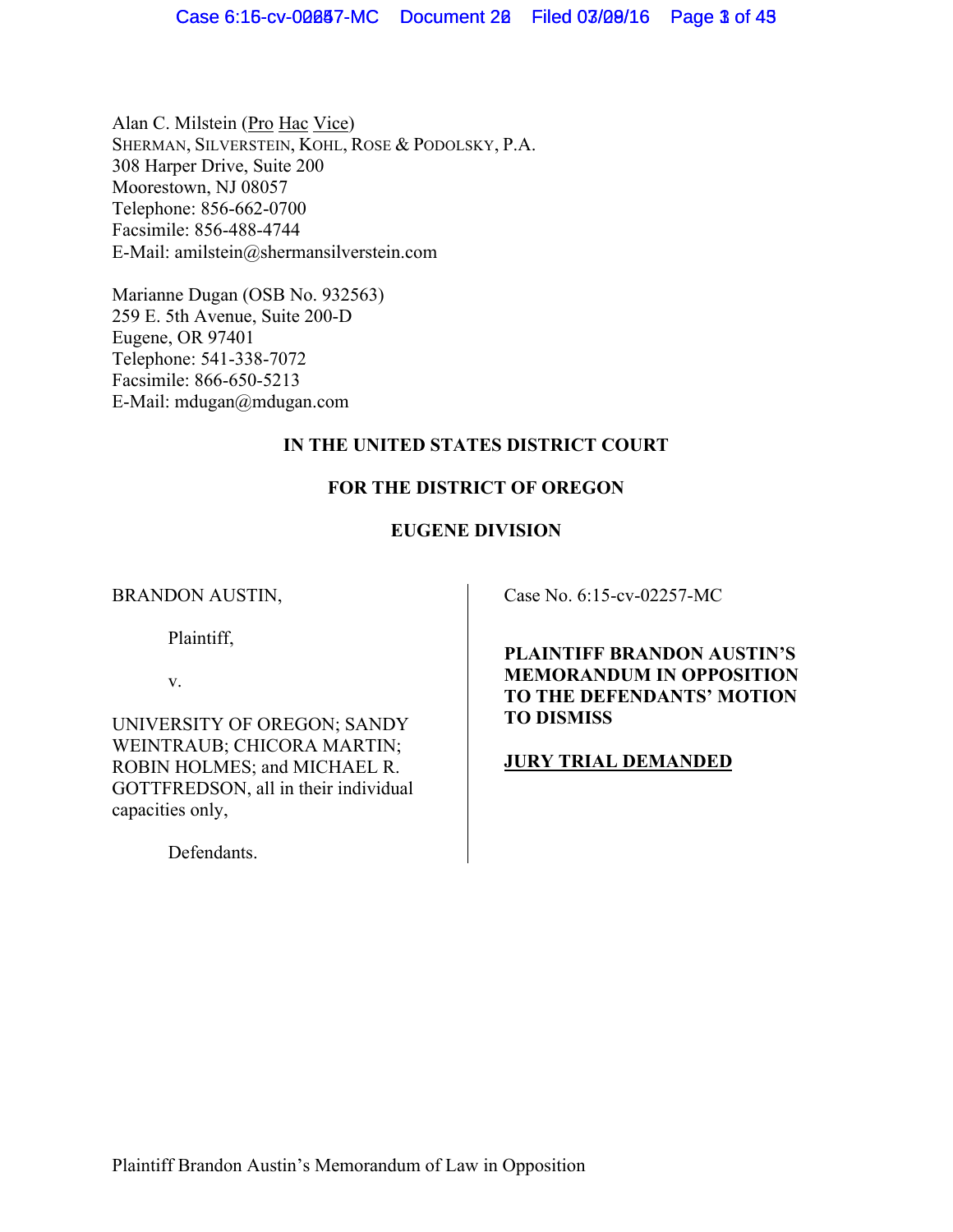# **TABLE OF CONTENTS**

| 1.             |               | Contrary to the Defendants' First Argument, Mr. Austin Has Stated a Claim |  |
|----------------|---------------|---------------------------------------------------------------------------|--|
|                | a.            | The Property and Liberty Interests Claimed by Mr. Austin are              |  |
|                | $\mathbf b$ . | The Individual Defendants are Not Entitled to Qualified Immunity  16      |  |
|                | c.            |                                                                           |  |
|                | d.            | Mr. Austin was Entitled to Far More than a Nominal "Notice"               |  |
|                | e.            | Finally, Mr. Austin Has Stated Claims for Violations of his               |  |
| 2.             |               | Contrary to the Defendants' Second Argument, Mr. Austin Has Plausibly     |  |
| 3 <sub>1</sub> |               | This Court Should Reject the Defendants' Arguments About Preclusion  29   |  |
| 4.             |               | This Court Should Reject the Defendants' Arguments in Favor of Dismissing |  |
|                | a.            | The Defendants Are Not Entitled to Immunity Under O.R.S. 30.265  30       |  |
|                | b.            | Mr. Austin has Stated Claims for Negligence, Intentional Infliction       |  |
| 5.             |               | This Court Should Reject the Defendants' Arguments in Favor of Dismissing |  |
|                |               |                                                                           |  |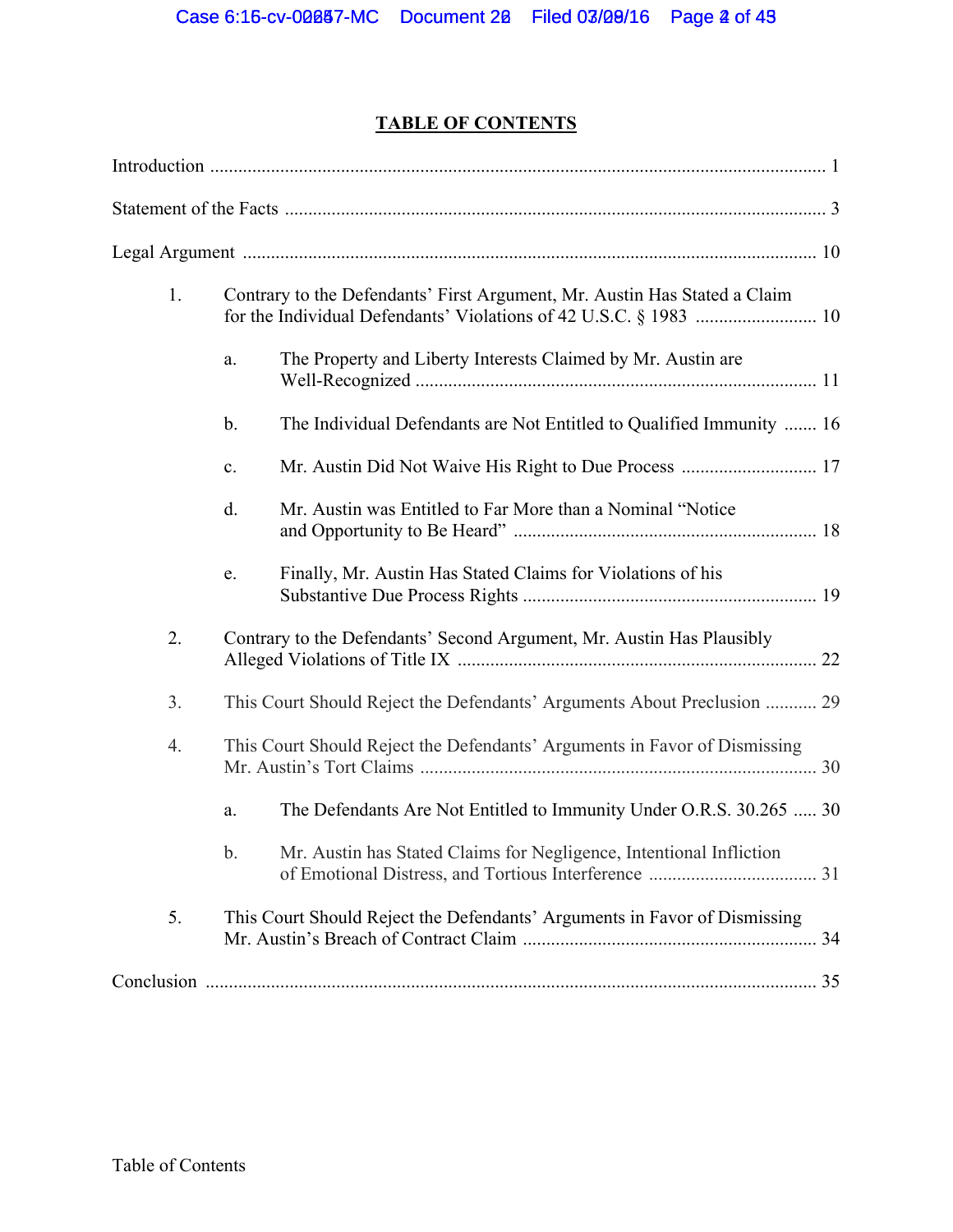# **TABLE OF AUTHORITIES**

## **FEDERAL CASES**

| Bell Atlantic Corp. v. Twombly,                                                                                  |  |
|------------------------------------------------------------------------------------------------------------------|--|
|                                                                                                                  |  |
| Black Coalition v. Portland School District No. 1,                                                               |  |
| Blanton v. State University of New York,                                                                         |  |
| Board of Curators of University of Missouri v. Horowitz,                                                         |  |
| Board of Regents v. Roth,                                                                                        |  |
| Brown v. Fortner,                                                                                                |  |
| Cannon v. University of Chicago,                                                                                 |  |
| Cohen v. San Bernardino Valley Coll.,                                                                            |  |
| Damico v. California,                                                                                            |  |
| Davies v. Grossmont Union High Sch. Dist.,                                                                       |  |
| Doe v. Brown University,<br>Docket No. 15-144 S, 2016 U.S. Dist. LEXIS 21027 (D.R.I. February 22, 2016)  passim  |  |
| Doe v. Columbia University,                                                                                      |  |
| Doe v. Salisbury University,<br>Docket No. JKB-15-517, 2015 U.S. Dist. LEXIS 110772 (D. Md. August 21, 2015)  28 |  |
| Doe v. United States,                                                                                            |  |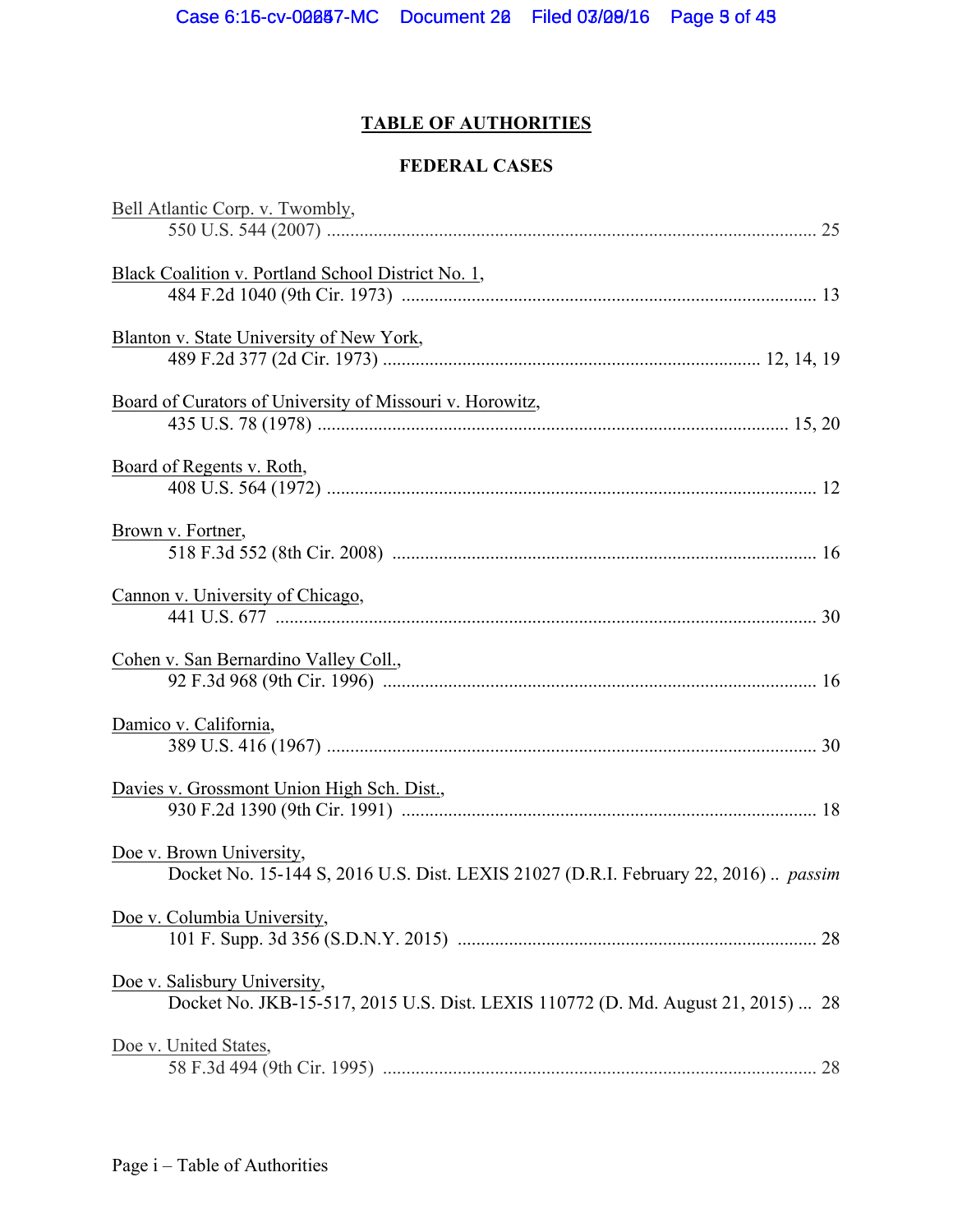| 294 F.2d 150 (5th Cir. 1961), cert. denied, 368 U.S. 930 (1961)  12, 14 |
|-------------------------------------------------------------------------|
|                                                                         |
|                                                                         |
|                                                                         |
|                                                                         |
|                                                                         |
|                                                                         |
|                                                                         |
|                                                                         |
|                                                                         |
|                                                                         |
|                                                                         |
|                                                                         |
|                                                                         |
|                                                                         |
|                                                                         |
|                                                                         |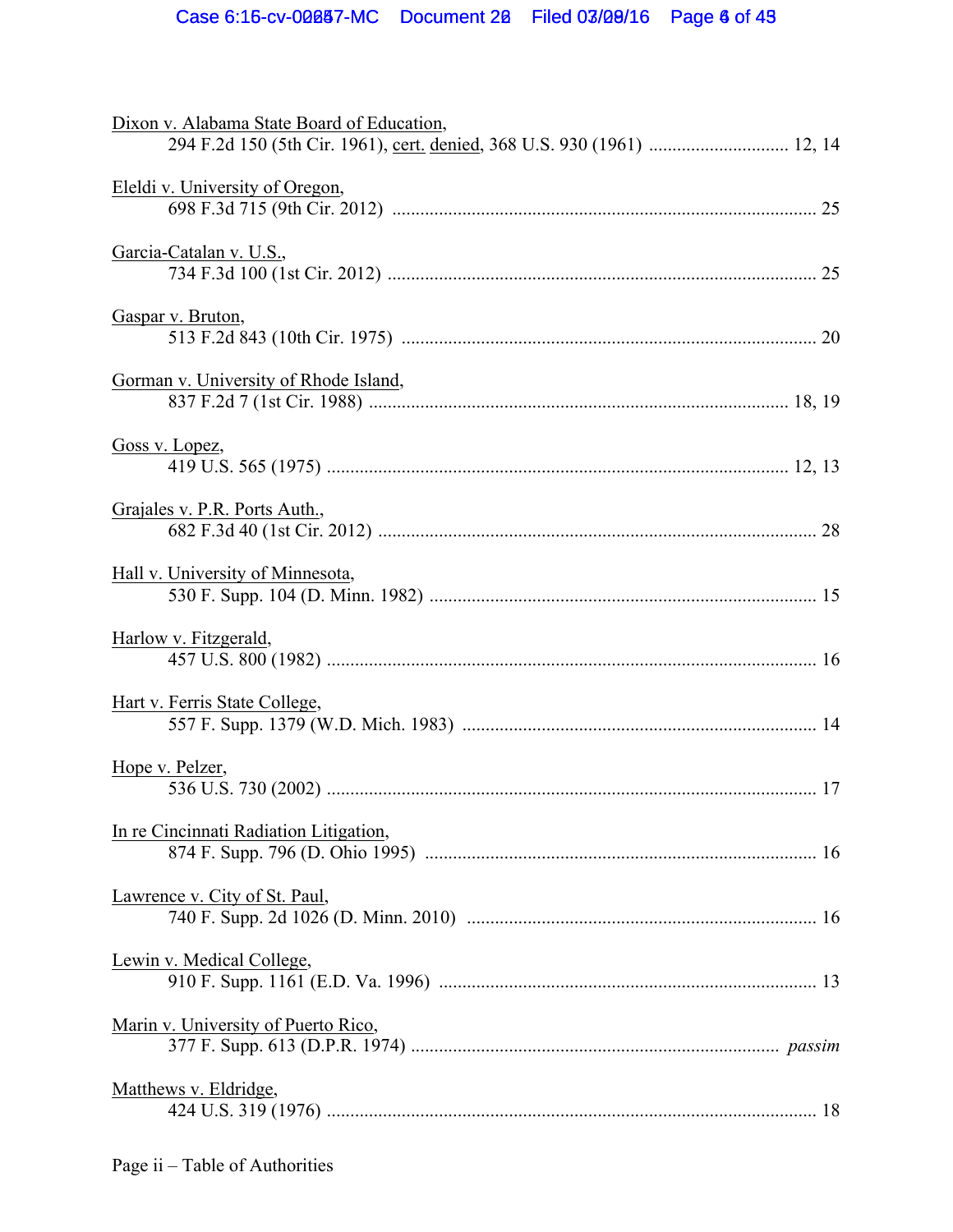| Morgan v. U.S. Postal Serv.,                                                                                      |   |
|-------------------------------------------------------------------------------------------------------------------|---|
| NCAA v. Tarkanian,                                                                                                |   |
|                                                                                                                   |   |
| Nunez v. City of Los Angeles,                                                                                     |   |
| Orneglas-Morales v. United States,<br>Docket No. 3:15-cv-02304-SI, 2015 U.S. Dist. LEXIS 168575 (D. Ore. December |   |
| Regents of University of Michigan v. Ewing,                                                                       |   |
| Sinaloa Lake Owners Ass'n v. City of Simi Valley,                                                                 |   |
| Stanley v. Trustees of California State University,                                                               |   |
| <b>Tigrett v. Rector and Visitors of University of Virginia,</b>                                                  |   |
| United States v. Salerno,                                                                                         |   |
| Wells v. Xavier,                                                                                                  |   |
| West v. Atkins,                                                                                                   | 1 |
| Wilson v. Hewlett-Packard Co.,                                                                                    |   |
| Winnick v. Manning,                                                                                               |   |
| Wisconsin v. Constantineau,                                                                                       |   |
| Yusuf v. Vassar Coll.,                                                                                            |   |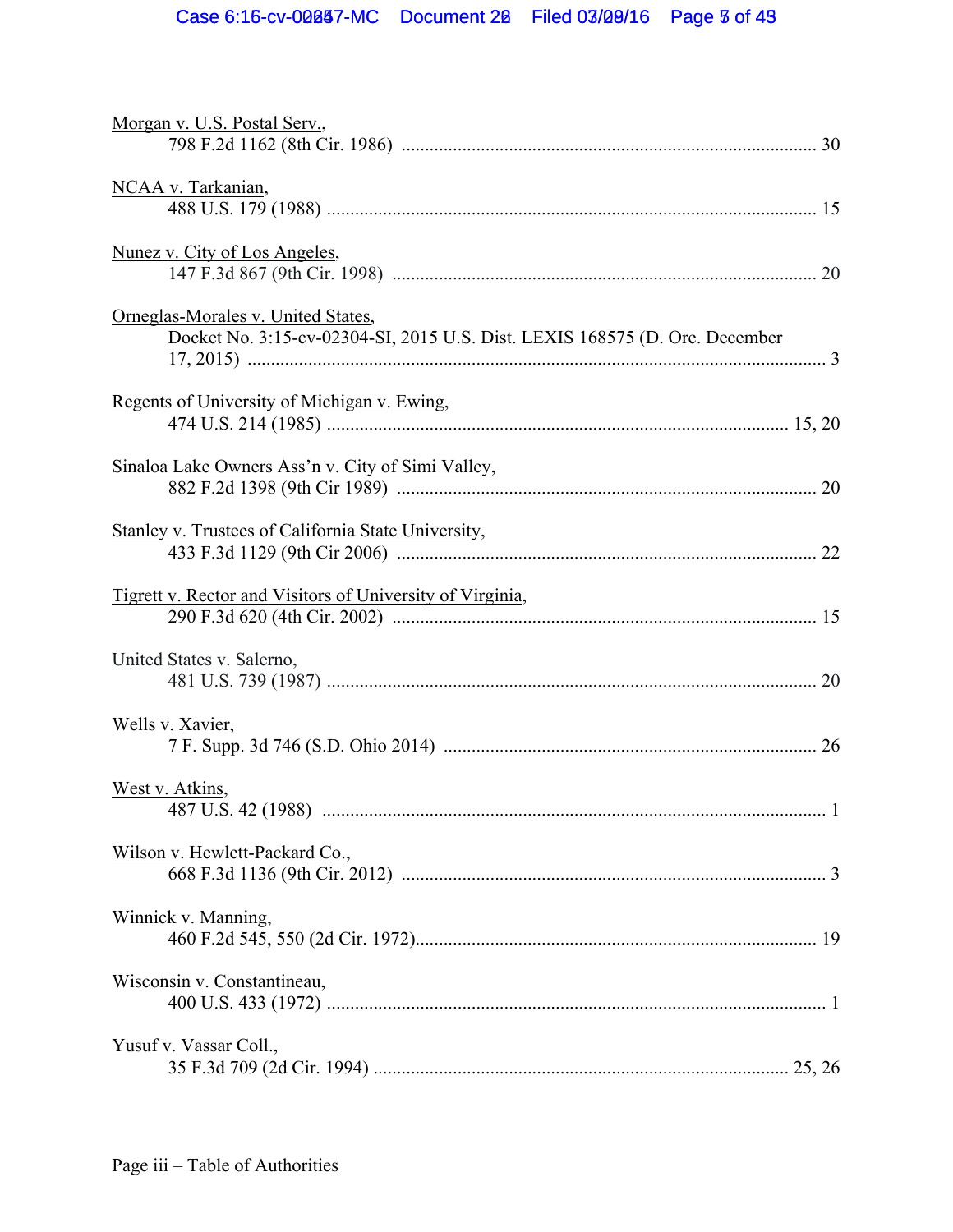## **STATE CASES**

| Kavanagh v. Trs. of Boston University, |  |
|----------------------------------------|--|
|                                        |  |
| Lowrimore v. Dimmitt,                  |  |
|                                        |  |
|                                        |  |
| Westfall v. State,                     |  |
|                                        |  |

## **FEDERAL STATUTES**

## **STATE STATUTES**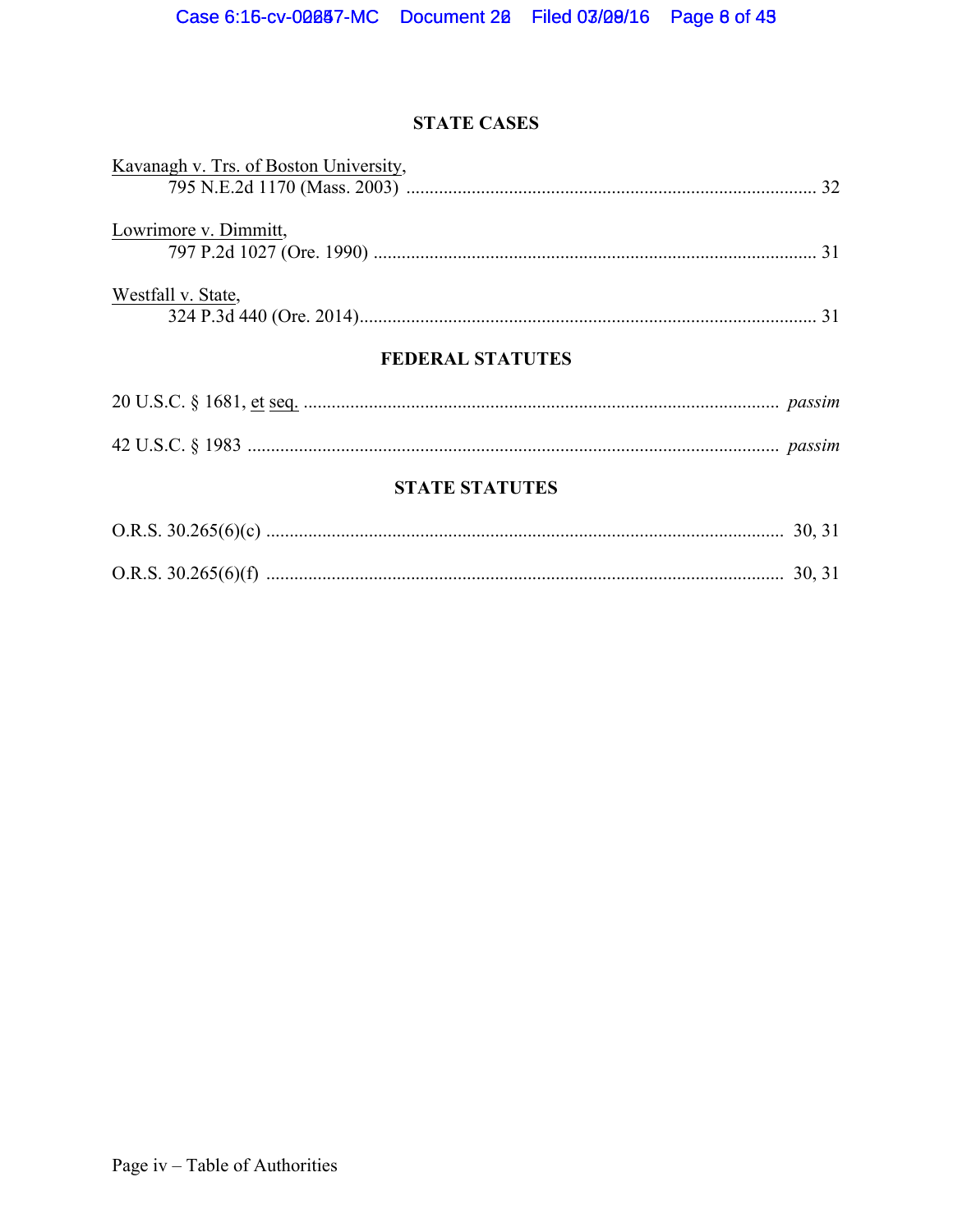#### **INTRODUCTION**

Plaintiff Brandon Austin, by and through his counsel, Alan C. Milstein of Sherman, Silverstein, Kohl, Rose & Podolsky, P.A. (admitted pro hac vice), and local counsel Marianne Dugan, respectfully submit this memorandum of law in opposition to the "Motion to Dismiss" ("Motion") filed on behalf of Defendants University of Oregon (when abbreviated, "University" or "Oregon"), Sandy Weintraub, Chicora Martin, Robin Holmes, and Michael R. Gottfredson (collectively, "Defendants").

As one of the top fifty or so high school basketball players in the nation, Mr. Austin received offers to play basketball at multiple universities, and initially chose to play for the Providence Friars. Prior to the Spring 2014 Semester, Mr. Austin transferred to Oregon, where he matriculated as an undergraduate and became a member of the Oregon Ducks men's college basketball team, which competes at the NCAA Division I level and is a member of the Pacific-12 Conference. Mr. Austin was widely projected by experts in basketball and the NBA Draft to be selected in the first round of the NBA Draft, which would more likely than not be accompanied by a multi-million dollar guaranteed contract and tens of millions of dollars in prospective economic advantage. In order to induce Mr. Austin to attend Oregon, Oregon provided Mr. Austin with an athletic scholarship.

At all relevant times, Mr. Austin had a recognized property interest in (among other things) his status as an admitted, matriculated University student in good standing; his interest in pursuing public higher education and intercollegiate athletic participation; and the economic benefit to him in the form of his existing scholarship, a future scholarship at another Division I school, or a future contract with an NBA team. Mr. Austin also had a recognized liberty interest in (among other things) being in good standing at the University, and being free from the stigma associated with being suspended for disciplinary reasons.

#### Page 1 – Plaintiff Brandon Austin's Memorandum in Opposition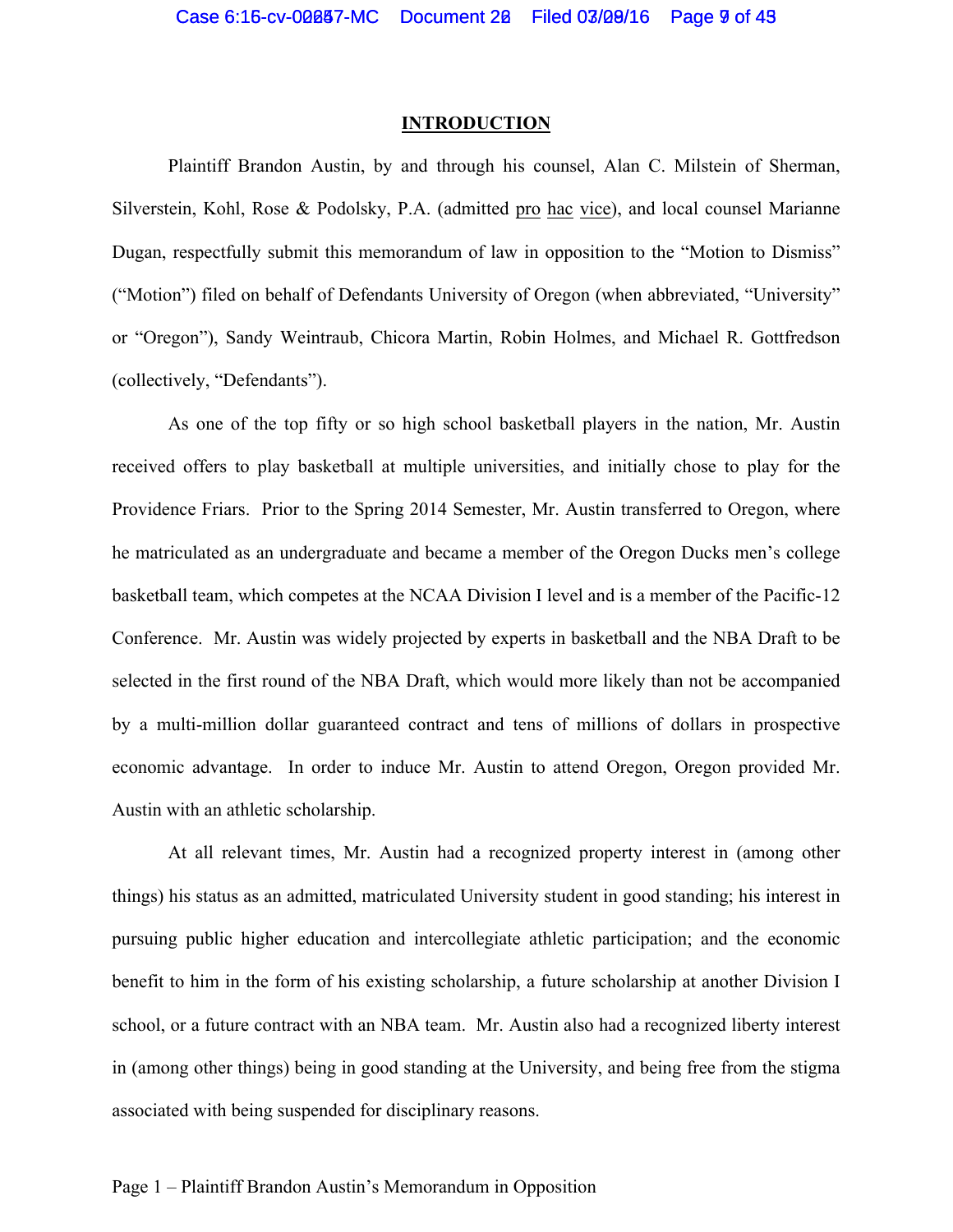#### Casse 6:115-cv-006257-MC Document 22 Filed 073/298/16 Page 19 of 45

In 2014, Mr. Austin engaged in consensual "group" sexual activity with a female student and other basketball players. Subsequently, this student falsely claimed that she had been sexually assaulted. The District Attorney determined that she would not be pressing charges against Mr. Austin or any of the basketball players "because the conflicting statements and actions by the victim make this case unprovable as a criminal case," and presented "an insurmountable barrier to prosecution." The Defendants, however, on the basis of Mr. Austin's sex/gender, railroaded Mr. Austin, changing the course of Mr. Austin's life. So prejudged was Mr. Austin on the basis of his sex/gender that, before the hearing process even started, no one less than the President of the University, emphasizing to the entire University community that he is also a "father," held a press conference to condemn Mr. Austin and side with the "survivor."

Mr. Austin advances a claim under 42 U.S.C. § 1983, a claim under Title IX of the Education Amendments of 1972, 20 U.S.C. § 1681, et seq. ("Title IX"), and state-law claims for negligence, intentional infliction of emotional distress, tortious interference with prospective economic relations, and breach of contract.<sup>1</sup> The Defendants principally attack Mr. Austin's  $\S$ 1983 claim on the ground that Mr. Austin has not pled a recognized property or liberty interest. In reality, since 1961, federal courts have continuously held or assumed that a property and a liberty interest exists in the circumstances presented here, and federal courts have consistently required students facing a long-term suspension to be provided with far more than a nominal "opportunity to be heard." Moreover, Mr. Austin's Title IX claim has been plausibly pled, as demonstrated by Doe v. Brown University, and the cases cited therein, which significantly undercut the Defendants' arguments.<sup>2</sup> The Defendants' remaining arguments fail as well.

 $<sup>1</sup>$  See generally Second Amended Complaint, a true and correct copy of which is attached</sup> to this memorandum as **Exhibit "A."**

<sup>&</sup>lt;sup>2</sup> See generally Doe v. Brown University, Docket No. 15-144 S, 2016 U.S. Dist. LEXIS 21027 (D.R.I. February 22, 2016). Doe v. Brown University was issued on the same day that the Defendants filed their Motion.

Page 2 – Plaintiff Brandon Austin's Memorandum in Opposition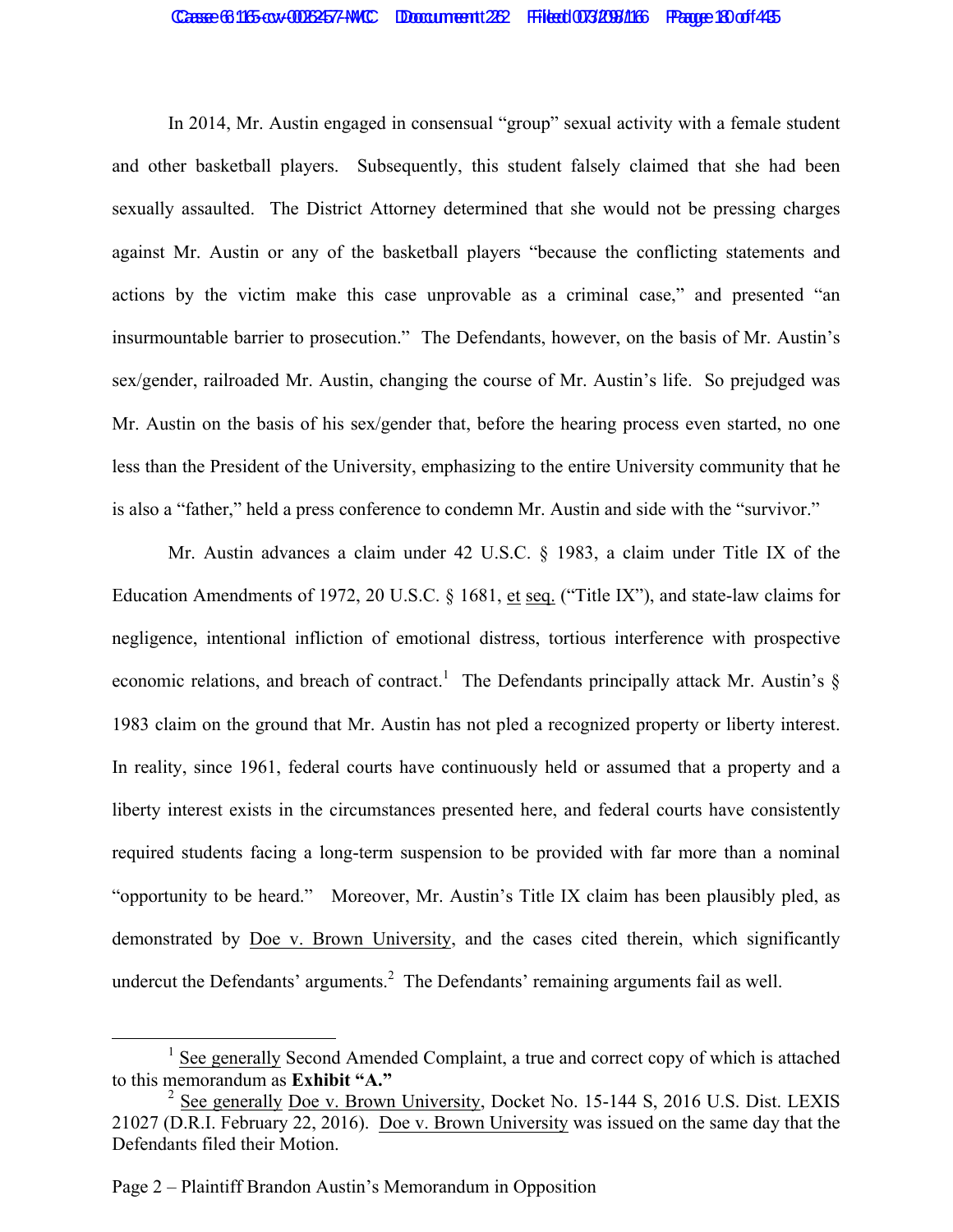#### **STATEMENT OF THE FACTS**

"In evaluating the sufficiency of a complaint's factual allegations, the court must accept as true all well-pleaded material facts alleged in the complaint and construe them in the light most favorable to the non-moving party."<sup>3</sup> Notwithstanding this bedrock principle, the Defendants transparently attempt to downplay the compelling facts of this matter, and replace those facts with a narrative that clearly does not represent the facts of this matter viewed in the light most favorable to Mr. Austin. The actual facts are as follows.

#### **I.**

During his high school basketball career, Mr. Austin helped his school win three straight Pennsylvania Interscholastic Athletic Association titles. As one of the top fifty or so prospects in the nation, Mr. Austin received offers to play basketball at multiple universities, and ultimately chose to attend Providence College ("Providence"). During the Fall 2013 semester, Mr. Austin was suspended from the basketball team for thirty days. Providence pleaded with Mr. Austin to stay, but Mr. Austin chose to transfer to University of Oregon, an institution of higher education chartered and existing pursuant to the laws of the State of Oregon.<sup>4</sup>

Prior to the Spring 2014 Semester, Mr. Austin matriculated at Oregon and became a member of the Oregon Ducks men's college basketball team ("Ducks"), which competes at the NCAA Division I level and is a member of the Pacific-12 Conference. In order to induce Mr. Austin to attend Oregon, Oregon provided Mr. Austin with an athletic scholarship. The athletic scholarship contained both express terms and, Mr. Austin alleges, an implied covenant of good faith and fair dealing. Mr. Austin had the objectively reasonable expectation, based upon the express terms of the contractual relationship governing the athletic scholarship, that the

<sup>&</sup>lt;sup>3</sup> See, e.g., Orneglas-Morales v. United States, Docket No. 3:15-cv-02304-SI, 2015 U.S. Dist. LEXIS 168575, at \*2 (D. Ore. December 17, 2015) (citing Wilson v. Hewlett-Packard Co., 668 F.3d 1136, 1140 (9th Cir. 2012)) (additional citation omitted).

 $4$  See Exhibit A,  $\P\P$  5, 10-13.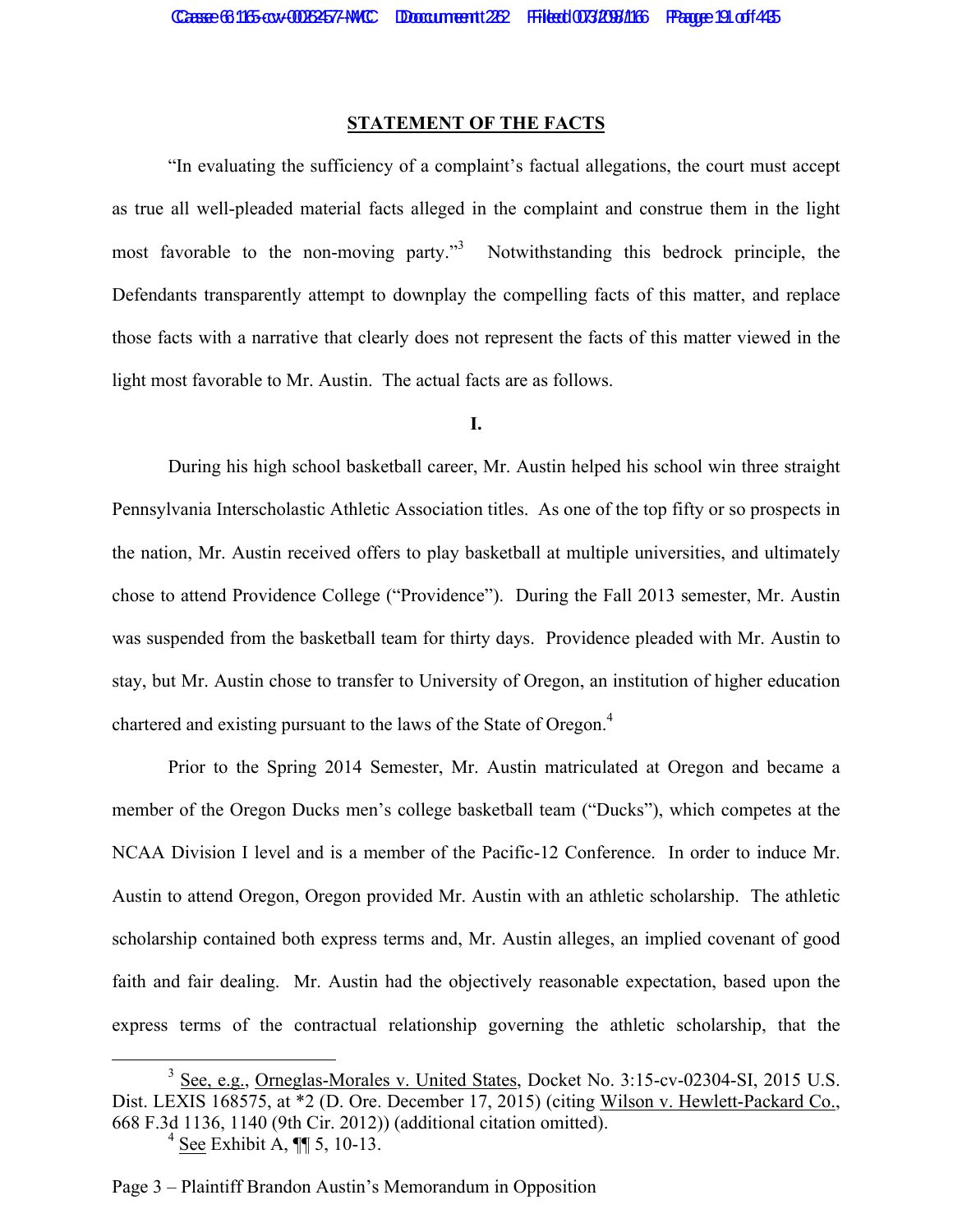## Case 6:15-cv-00087-MC Document 20 Filed 03/09/16 Page 10 of 43

University of Oregon would renew his scholarship, and not act so as to deprive Mr. Austin of the fruits of the scholarship, and otherwise act in good faith vis-à-vis his scholarship.<sup>5</sup>

#### **II.**

Mr. Austin attended an off-campus party on or around March 8, 2014. After about an hour and a half, a female student approached Mr. Austin and another basketball player and began "twerking" for them. Subsequently, she went into a bathroom with Mr. Austin and the other basketball player and initiated consensual sexual activity. The three individuals then left the bathroom together. Thereafter, a third basketball player approached them, whereupon the female student recognized that player as a member of the Oregon Ducks basketball team. At that point, the four individuals went into the bathroom, whereupon the female student voluntarily performed a variety of sexual acts on the basketball players, including oral sex on Mr. Austin, which oral sex was initiated by the female student. Numerous individuals at the party witnessed the female student interacting with Mr. Austin and the other basketball players both before and after the sexual activity in the bathroom, and would have testified under oath that the female student gave absolutely no indication that she was sexually assaulted, or even upset, and insisted on remaining with the basketball players even after they left the bathroom.<sup>6</sup>

Later in the evening, the female student chose to return to the apartment of one of the basketball players, along with all three basketball players (including Mr. Austin). The female student was laughing and joking. Upon arrival, she stated that she needed to get into something comfortable. Subsequently, the student voluntarily took her clothes off, whereupon she voluntarily engaged in "group" sexual activity with the other players. At one point, the female student became teary-eyed, at which point the players chose to immediately cease any sexual activity. Soon after, she was again laughing and joking. The female student chose to stay

Page 4 – Plaintiff Brandon Austin's Memorandum in Opposition

 $\frac{5 \text{ See Exhibit A, } \text{N}}{14-17}.$ 

 $6 \overline{\text{See}}$  Exhibit A,  $\P$  18-23.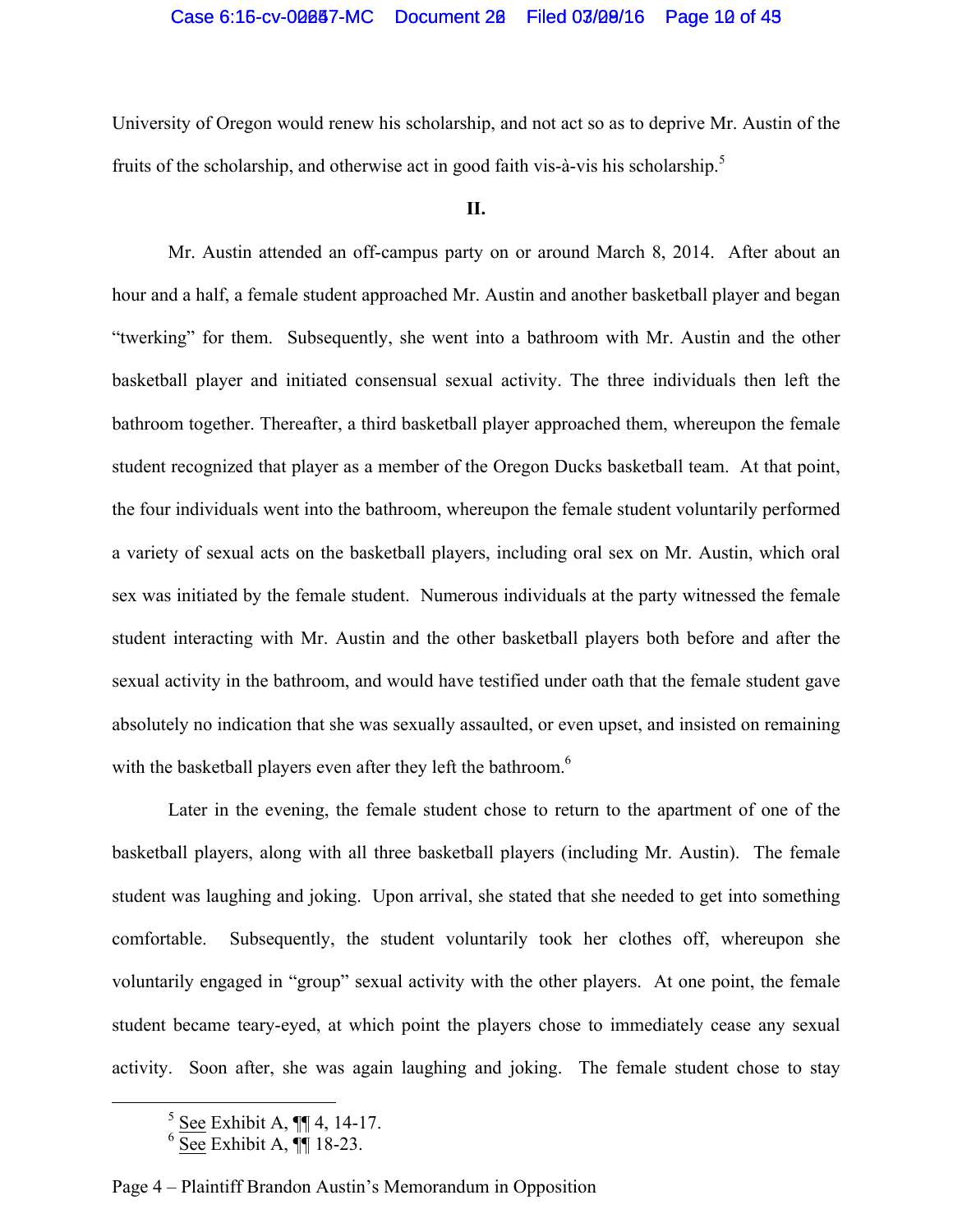## Case 6:15-cv-00087-MC Document 20 Filed 03/09/16 Page 13 of 49

overnight at the apartment, and had sexual intercourse with one of the other players after waking up in the morning. Thereafter, the player sent the female student home in a cab, and she sent a text message stating "thanks for getting me home." At no point did the female student appear to be intoxicated. At no point did the female student say "no" about any sexual activity, even when she became teary-eyed (after which, in any event, it immediately ceased). The female student expressed verbal consent and/or gave unmistakable physical indications of her desire to participate in sexual contact with the young men at the times they were engaged in sexual conduct.<sup>7</sup>

#### **III.**

Within a day or two, however, the female student began making false, scandalous, and malicious accusations about all three basketball players, including the utterly false accusation that the players dragged her into the bathroom and assaulted her; the utterly false accusation that the players wrestled her into a car, forced her to get drunk, and drove her to the apartment; and the utterly false accusation that she was raped at the apartment. Thereafter, the accuser made numerous inconsistent statements to the Eugene Police Department regarding her sobriety, the events and conversations leading up to the sexual conduct, and the actual actions, words, and behavior of those involved during sexual contact.<sup>8</sup>

When the University learned that Mr. Austin had been accused of rape, Defendant Chicora Martin, the Assistant Dean of Students at the University, suspended Mr. Austin and the other two basketball players on an "emergency" basis, and scheduled an "emergency" hearing to expel Mr. Austin and the other two. That emergency suspension was then modified.<sup>9</sup>

Page 5 – Plaintiff Brandon Austin's Memorandum in Opposition

 $\frac{7}{2}$  See Exhibit A,  $\P$  24-32.

 $8 \overline{\text{See}}$  Exhibit A,  $\P$  33-34.

 $9 \overline{\text{See}}$  Exhibit A,  $\P$ , 7, 35-36.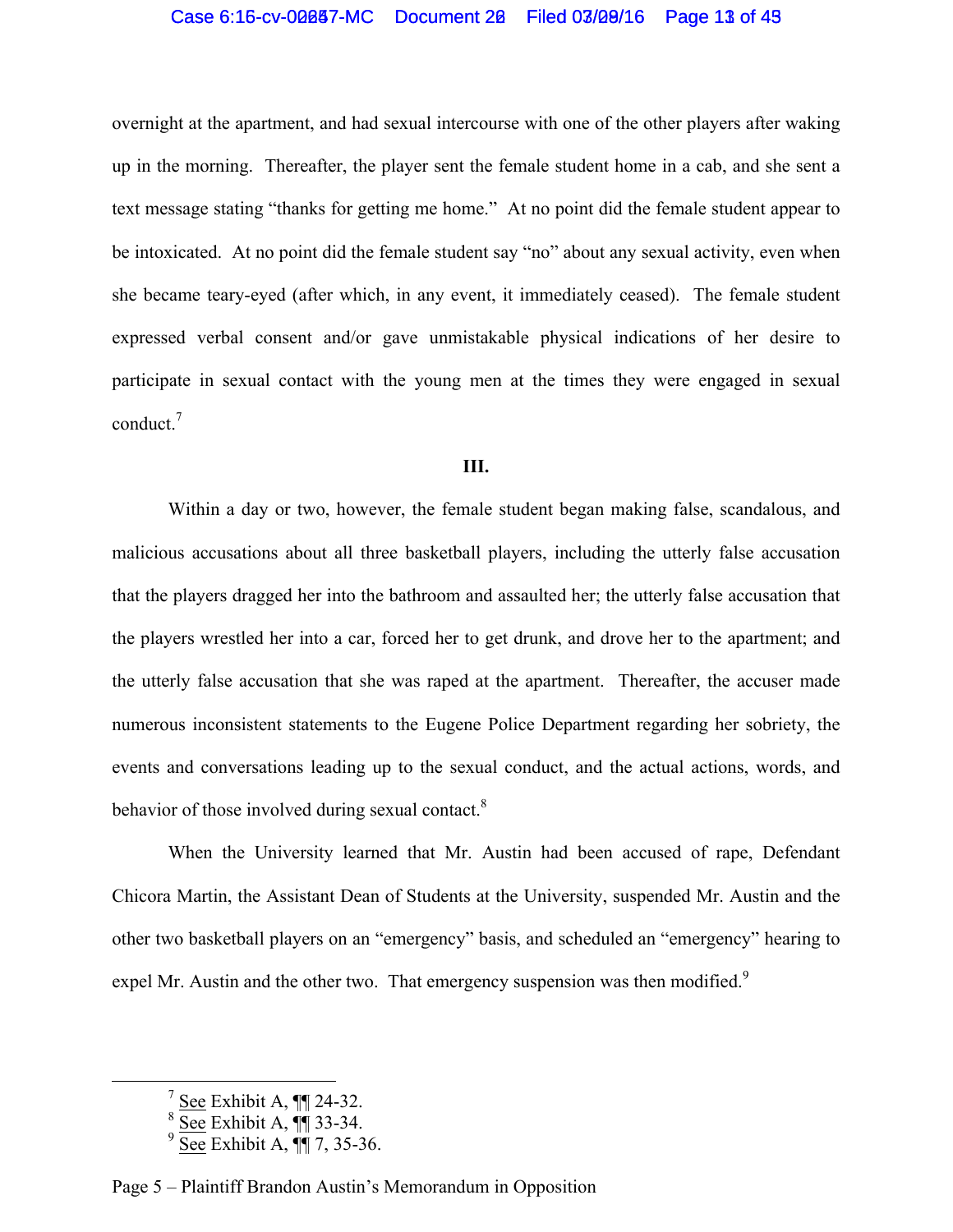## Case 6:15-cv-00087-MC Document 20 Filed 03/09/16 Page 12 of 43

On April 14, 2014, the Lane County District Attorney determined that she would not be pressing charges against Mr. Austin or any of the basketball players "because the conflicting statements and actions by the victim make this case unprovable as a criminal case." In or around late April, however, the Oregonian published the police report that the female student had made. The next evening, the District Attorney's office issued a lengthy document outlining numerous weaknesses in the prosecution's case, as well as numerous inconsistencies in the accuser's statements, and concluding that they presented "an insurmountable barrier to prosecution."<sup>10</sup>

At 11:00 a.m. on May 9, 2014, Defendant Michael R. Gottfredson, who served as the President of the University at all relevant times, in effect imposed discipline upon Mr. Austin without due process by holding a press conference and making a public statement condemning Mr. Austin and the other basketball players, even though the District Attorney had declined to prosecute Mr. Austin and the other basketball players, and the University had not started much less concluded the hearing process. Despite the fact that the District Attorney had cast significant doubt on whether the accuser was telling the truth, Dr. Gottfredson stated, "The type of behavior in the police report released this week is utterly unacceptable and will not be tolerated," and further stated, "I know it's frustrating, and we would like to say more, but we are not going to violate the laws that are in place to protect students' privacy or the rights of our students – *especially* the survivor." (The italics are found in the original University transcript.) Evidencing that the University had prejudged Mr. Austin's guilt, and done so on the basis of Mr. Austin's sex/gender, Dr. Gottfredson's statement included the statement that the female accuser was a "survivor," the statement that "as a father, I was appalled at what I read,"<sup>11</sup> and the

<sup>&</sup>lt;sup>10</sup> See Exhibit A,  $\P$  39. The prosecutor's analysis, which can be considered by this Court, is at http://kval.com/news/local/rape-accusation-faced-insurmountable-barrier-to-prosecution.

<sup>&</sup>lt;sup>1</sup> The Los Angeles Times used this language about being "appalled" as a "father" as a "pull quote" in large, bold type. See http://www.latimes.com/nation/nationnow/la-na-nn-oregonbasketball-sexual-assault-20140509-story.html (last visted March 6, 2016).

Page 6 – Plaintiff Brandon Austin's Memorandum in Opposition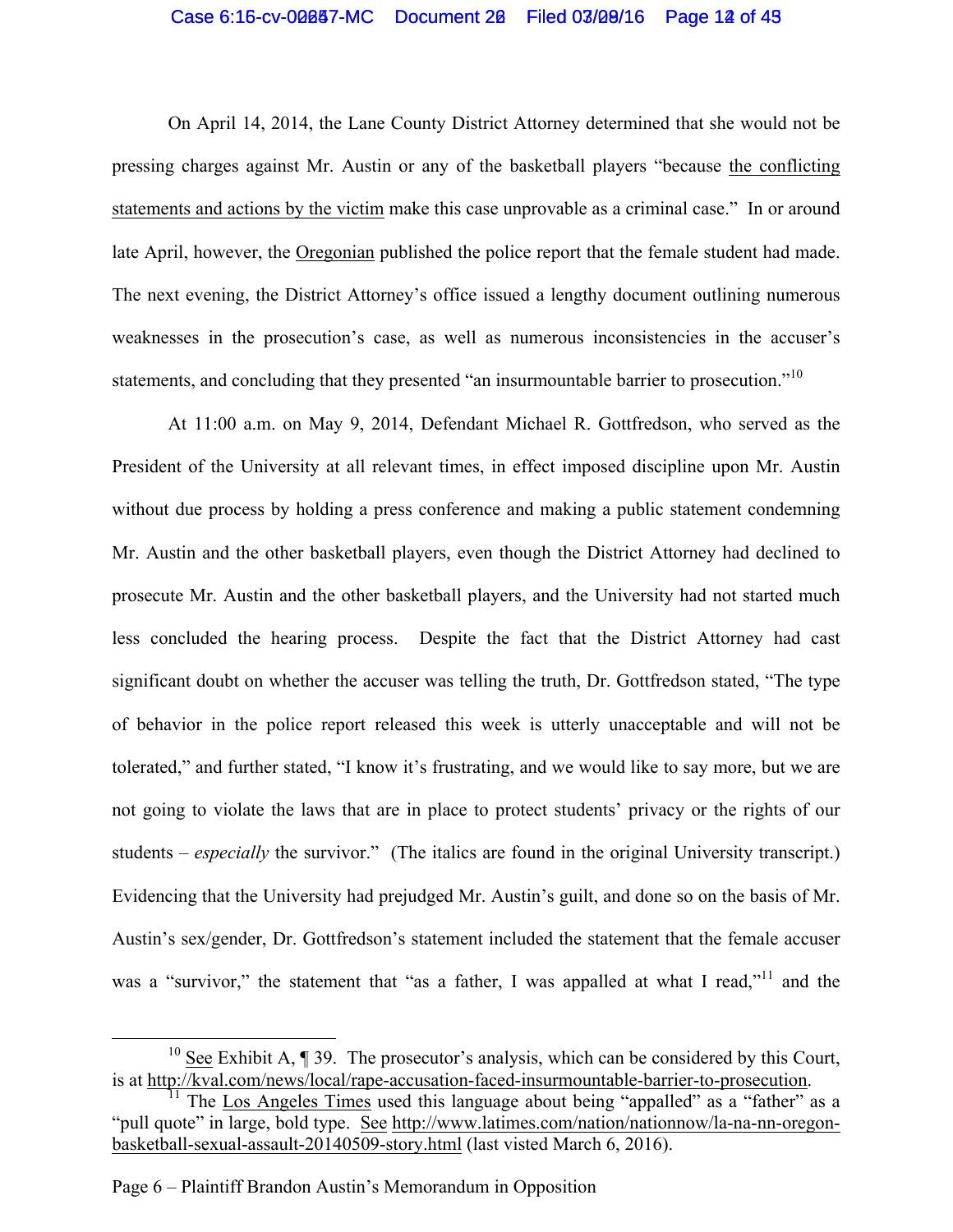## Case 6:15-cv-00087-MC Document 20 Filed 03/09/16 Page 13 of 43

statement that Mr. Austin would "not be playing basketball at Oregon again." Around this time, Ms. Martin again suspended Mr. Austin and the other two basketball players, and refused to modify Mr. Austin's suspension. Around this time, a student told a University investigator that she personally interacted with the female student throughout the evening in question, she was not at all intoxicated, and she insisted on going home with the basketball players.<sup>12</sup>

Mr. Austin alleges that, at all relevant times, he had a recognized property interest in (among other things) his status as an admitted, matriculated University student in good standing; his interest in pursuing public higher education and intercollegiate athletic participation; and the economic benefit to him in the form of his existing scholarship, a future scholarship at another Division I school, or a future contract with an NBA team. Mr. Austin further alleges that, at all relevant times, he also had a recognized liberty interest in (among other things) being in good standing at the University, and being free from the stigma associated with being suspended for disciplinary reasons. Mr. Austin further alleges that, at all relevant times, it was clearly established that, given the seriousness of the alleged infraction, the possible consequences to Mr. Austin, and the degree of sanction or penalty sought to be imposed, the Fourteenth Amendment to the United States Constitution's guarantee of procedural and substantive due process, and the Oregon Revised Statutes, required the Defendants to provide Mr. Austin with (among other things) the right to representation by counsel, testimony of witnesses under oath, depositions, issuance of subpoenas, cross-examination, a fundamentally fair proceeding.<sup>13</sup>

Mr. Austin's counsel, however, was presented with two unacceptable choices: (1) a "panel hearing" at which the University would not provide most or all of the foregoing due process protections, except for representation by counsel; or (2) an "administrative conference"

 $12$  See Exhibit A,  $\P$  9, 40-45. Ms. Martin refused to modify Mr. Austin's suspension because he exercised his Miranda rights during the police investigation. See Exhibit A, 144.  $13$  See Exhibit A,  $\P\P$  46-48.

Page 7 – Plaintiff Brandon Austin's Memorandum in Opposition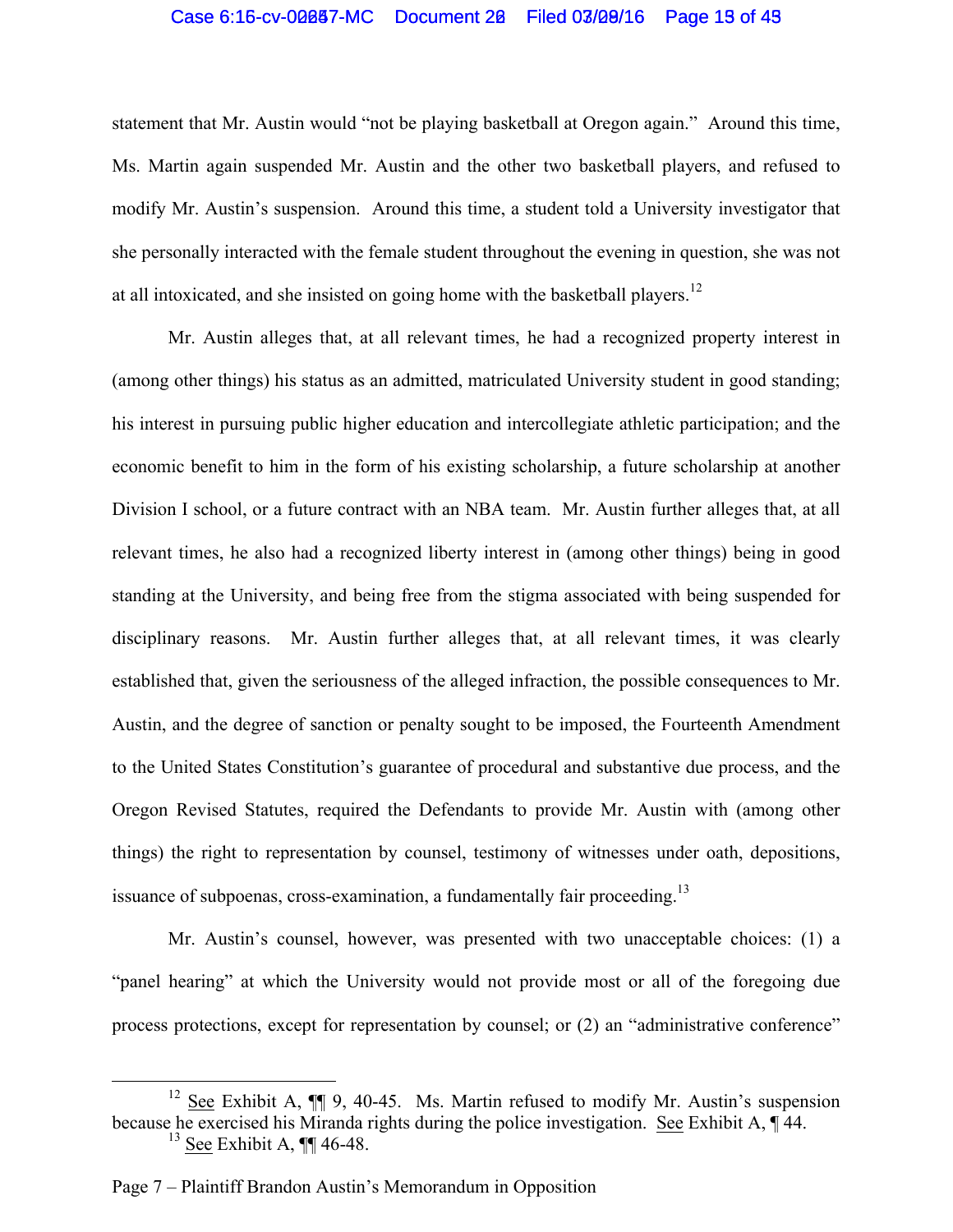## Case 6:15-cv-00087-MC Document 20 Filed 03/09/16 Page 16 of 49

at which the University would not provide most or all of the foregoing due process protections, except for representation by counsel. After the "panel hearing" was scheduled, Mr. Austin's counsel requested a "contested case hearing" which complies with the due process requirements set forth in ORS 351.088, and ORS 183.413-.497 and 183.502, including representation by counsel (ORS 183.417(1)), testimony under oath (ORS 183.417(7)), depositions (ORS 183.425), issuance of subpoenas (ORS 183.440), and cross-examination (ORS 183.450(3)).<sup>14</sup>

Among other things, Mr. Austin's counsel further made clear that, in order to present a defense, Mr. Austin would need to subpoena the numerous witnesses who would testify that the female student gave absolutely no indication that she was sexually assaulted, or even upset, and insisted on remaining with the basketball players even after they left the bathroom, and two individuals with whom the female student had chosen to have sex after just meeting them.<sup>15</sup>

The University and its representatives, however, failed to even directly respond to the request of Mr. Austin's counsel for a contested case hearing. Based upon the foregoing, it was clear to Mr. Austin's counsel that the University and its representatives were not going to grant that request. Ultimately, as the University was only providing two options, neither of which provided the requisite due process, and the University was requiring Mr. Austin to choose between one of the two options, Mr. Austin's counsel accepted the "administrative conference" option. Mr. Austin's counsel was not asked to sign, and did not sign, a waiver of Mr. Austin's due process rights, and would never have signed such a waiver; moreover, Mr. Austin's counsel never waived Mr. Austin's due process rights by choosing the "administrative conference" option over the "panel hearing" option, neither of which provided the due process protections that Mr. Austin's counsel had expressly requested.<sup>16</sup>

 $\frac{14 \text{ See Exhibit A}}{14 \text{ See Exhibit A}}$ 

<sup>&</sup>lt;sup>15</sup> See Exhibit A,  $\P$  51.

 $^{16}$  See Exhibit A,  $\P\P$  52-54.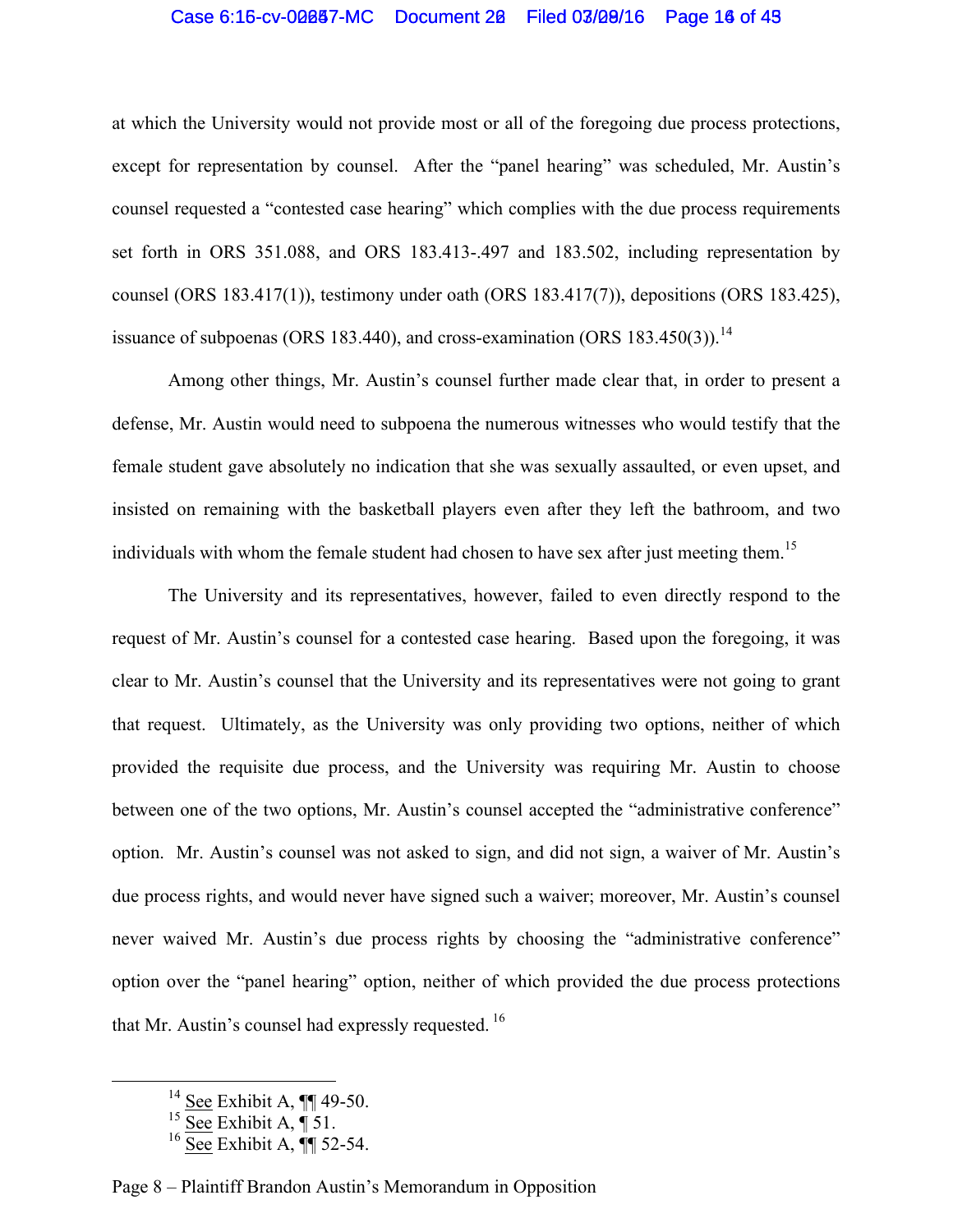## Case 6:15-cv-00087-MC Document 20 Filed 03/09/16 Page 13 of 43

The "administrative conference" was ultimately scheduled for May 30, 2014. It turned out to be nothing less than an unconstitutional "kangaroo court" scenario of the very worst order, in which Mr. Austin was deprived of the foregoing rights, and not even provided with a basic opportunity to properly respond to all information provided, and to contact and call all relevant and necessary witnesses. Defendant Sandy Weintraub, who is, and was at all relevant times, the Director of Student Conduct & Community Standards at the University of Oregon, ruled against Mr. Austin, suspending him from the University from four to ten years, long enough for the removal to be the functional equivalent of an expulsion from the University, and refused to provide due process to Mr. Austin generally and in the manner described in detail above.<sup>17</sup>

Defendant Robin Holmes, Vice President for Student Life at the University of Oregon, was charged with the responsibility of hearing an appeal. Dr. Holmes, however, refused to respond to Mr. Austin's request for an appeal and did not return multiple phone calls from Mr. Austin's counsel, in violation of Mr. Austin's right to procedural and substantive due process.<sup>18</sup>

Additionally, the Defendants' actions before, during, and after the hearing process were motivated in whole or large part by the fact that Mr. Austin is a male and the accuser is a female. Based upon Mr. Austin's sex/gender, the University deprived Mr. Austin of basic due process rights, equal protection rights, and other rights guaranteed by Title IX, and its implementing regulations, and by the University's own stated policies and procedures. In or around January 2015, the female student filed a lawsuit against Oregon, alleging that her own Title IX rights had been violated due to Oregon's alleged "deliberate indifference" to the safety of its students. Oregon's counsel contacted Mr. Austin's counsel, stated that had she been consulted things might have been handled differently, and asked for Mr. Austin's help in defending the suit.<sup>19</sup>

#### Page 9 – Plaintiff Brandon Austin's Memorandum in Opposition

 $\frac{17}{2}$  See Exhibit A, ¶ 6, 55-57.

 $18 \overline{\text{See}}$  Exhibit A,  $\P\P$  8, 58-59.

 $19 \overline{\text{See}}$  Exhibit A,  $\P\P$  63-66.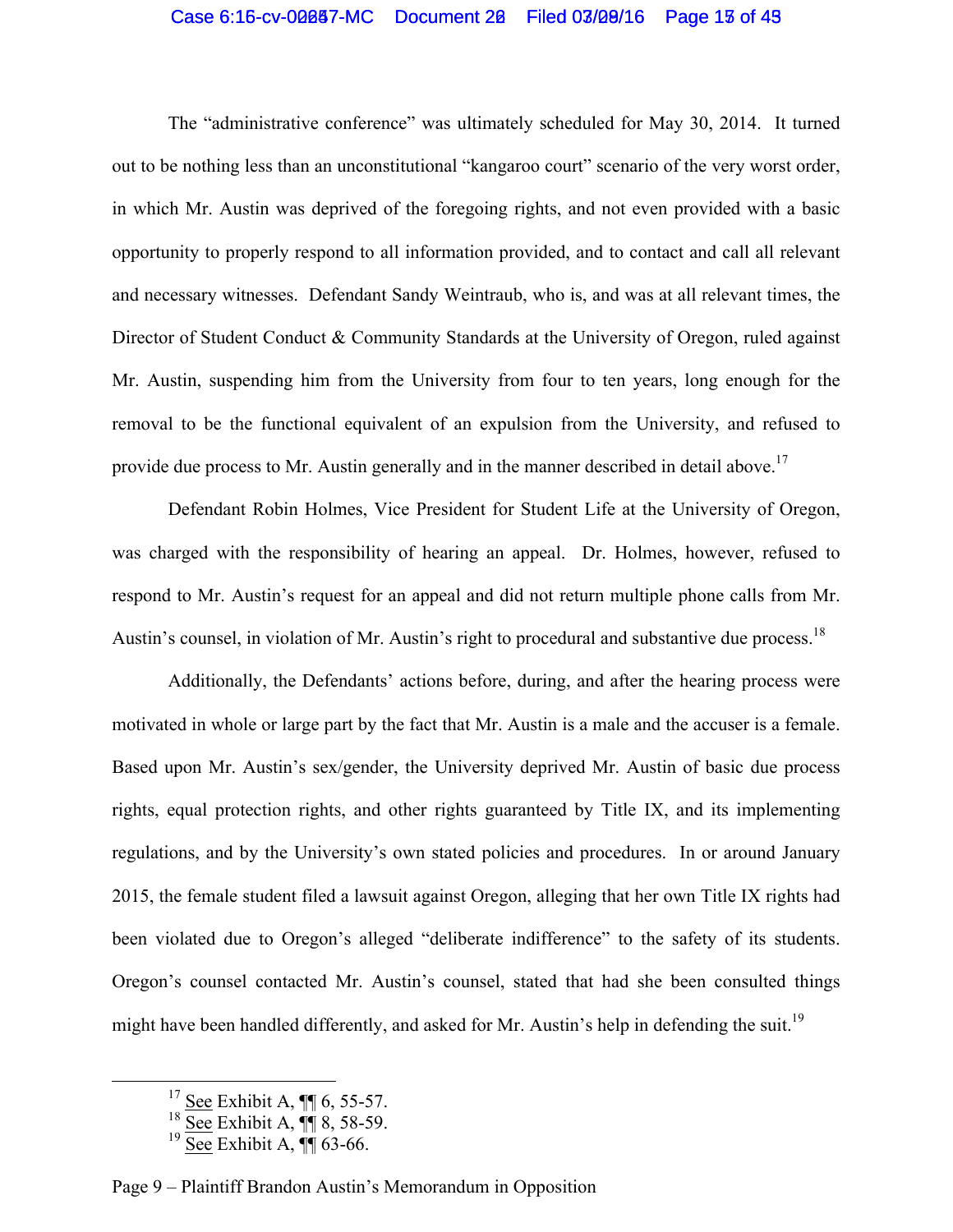## Case 6:15-cv-00087-MC Document 20 Filed 03/09/16 Page 18 of 49

The University claims in its Motion that Mr. Austin's assertions about his basketball career are merely speculative. But, in Mr. Austin's Complaint, he plainly alleges that, prior to the Defendants' actions, Mr. Austin was regarded as one of the top amateur basketball players in the United States of America; on the men's basketball team at the Oregon, a Division I school within the Pac-12 Conference; and "widely projected by experts in basketball and the NBA Draft to be selected in the first round of the NBA Draft, which would more likely than not be accompanied by a multi-million dollar guaranteed contract and tens of millions of dollars in prospective economic advantage," and alleges, equally plainly, that "[p]rior to taking the actions alleged herein, the Defendants were aware of the foregoing facts.<sup>20</sup> Mr. Austin further alleges that, as a direct and proximate result of the Defendants' conduct, Mr. Austin no longer plays at a Division I school, has diminished chances of playing in the NBA, has been made to suffer the opprobrium associated with an suspension from a university, and the opprobrium associated with committing a sexual assault (when in fact he committed no sexual assault), and has as a result suffered personal and professional harm, including emotional distress, in the past, and will do so in the future. 21

#### **LEGAL ARGUMENT**

## **1. Contrary to the Defendants' First Argument, Mr. Austin Has Stated a Claim for the Individual Defendants' Violations of 42 U.S.C. § 1983**

In Count Two, Mr. Austin seeks to hold the individual defendants liable under § 1983. Among other things, Mr. Austin alleges that, at all relevant times, he had a recognized property interest in (among other things) his status as an admitted, matriculated University student in good standing; his interest in pursuing public higher education and intercollegiate athletic participation; and the economic benefit to him in the form of his existing scholarship, a future

 $\frac{20 \text{ See Exhibit A}}{100 \text{ GeV}}$ 

 $21$  See Exhibit A, ¶ 69.

Page 10 – Plaintiff Brandon Austin's Memorandum in Opposition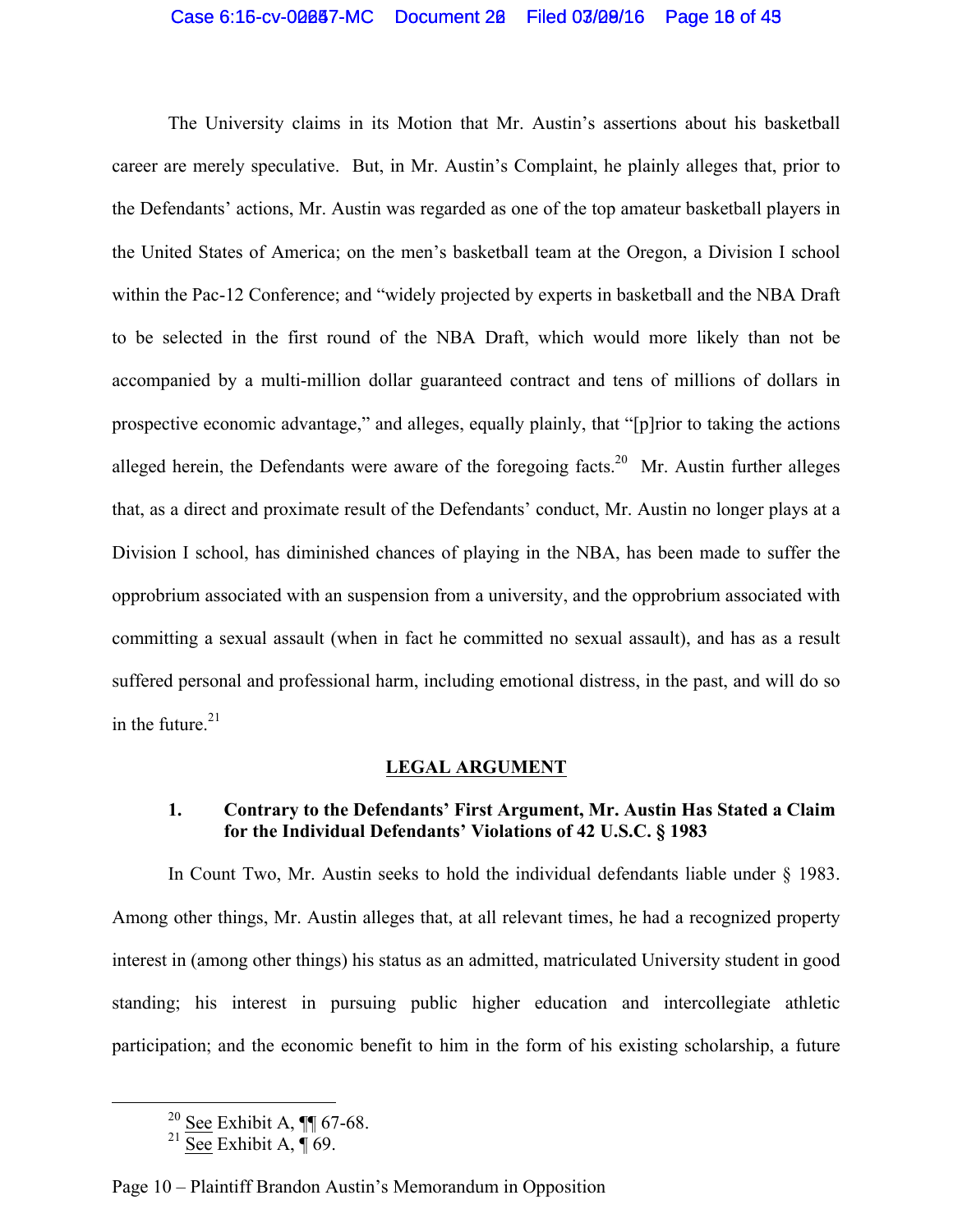## Case 6:15-cv-00087-MC Document 20 Filed 03/09/16 Page 19 of 48

scholarship at another Division I school, or a future contract with an NBA team, and also had a recognized liberty interest in (among other things) being in good standing at the University, and being free from the stigma associated with being suspended for disciplinary reasons. Mr. Austin further alleges that, at all relevant times, it was clearly established that, given the seriousness of the alleged infraction, the possible consequences to him, and the degree of sanction or penalty sought to be imposed, the Fourteenth Amendment to the United States Constitution's guarantee of procedural and substantive due process, and the Oregon Revised Statutes, required the Defendants to provide Mr. Austin with the right to representation by counsel, testimony of witnesses under oath, depositions, issuance of subpoenas, cross-examination of witnesses, a fundamentally fair proceeding, and other due process protections, and the Defendants' failure to do so constitutes a violation of  $\S$  1983.<sup>22</sup> In response, the individual Defendants principally argue that their actions did not implicate a recognized property or liberty interest. They also argue that they are entitled to qualified immunity; Mr. Austin waived his right to the constitutional protections at issue; and Mr. Austin received a fair hearing consistent with due process. They also argue that there is no substantive due process claim because their actions did not shock the conscience. These arguments all fail.

### **a. The Property and Liberty Interests Claimed by Mr. Austin are Well-Recognized**

42 U.S.C. § 1983 provides, in pertinent part, as follows:

Every person who, under color of any statute, ordinance, regulation, custom, or usage, of any State or Territory or the District of Columbia, subjects, or causes to be subjected, any citizen of the United States or other person within the jurisdiction thereof to the deprivation of any rights, privileges, or immunities secured by the Constitution and laws, shall be liable to the party injured in an action at law, suit in equity, or other proper proceeding for redress … .

## Page 11 – Plaintiff Brandon Austin's Memorandum in Opposition

<sup>&</sup>lt;sup>22</sup> See Exhibit A,  $\P\P$  46-48, 100-111.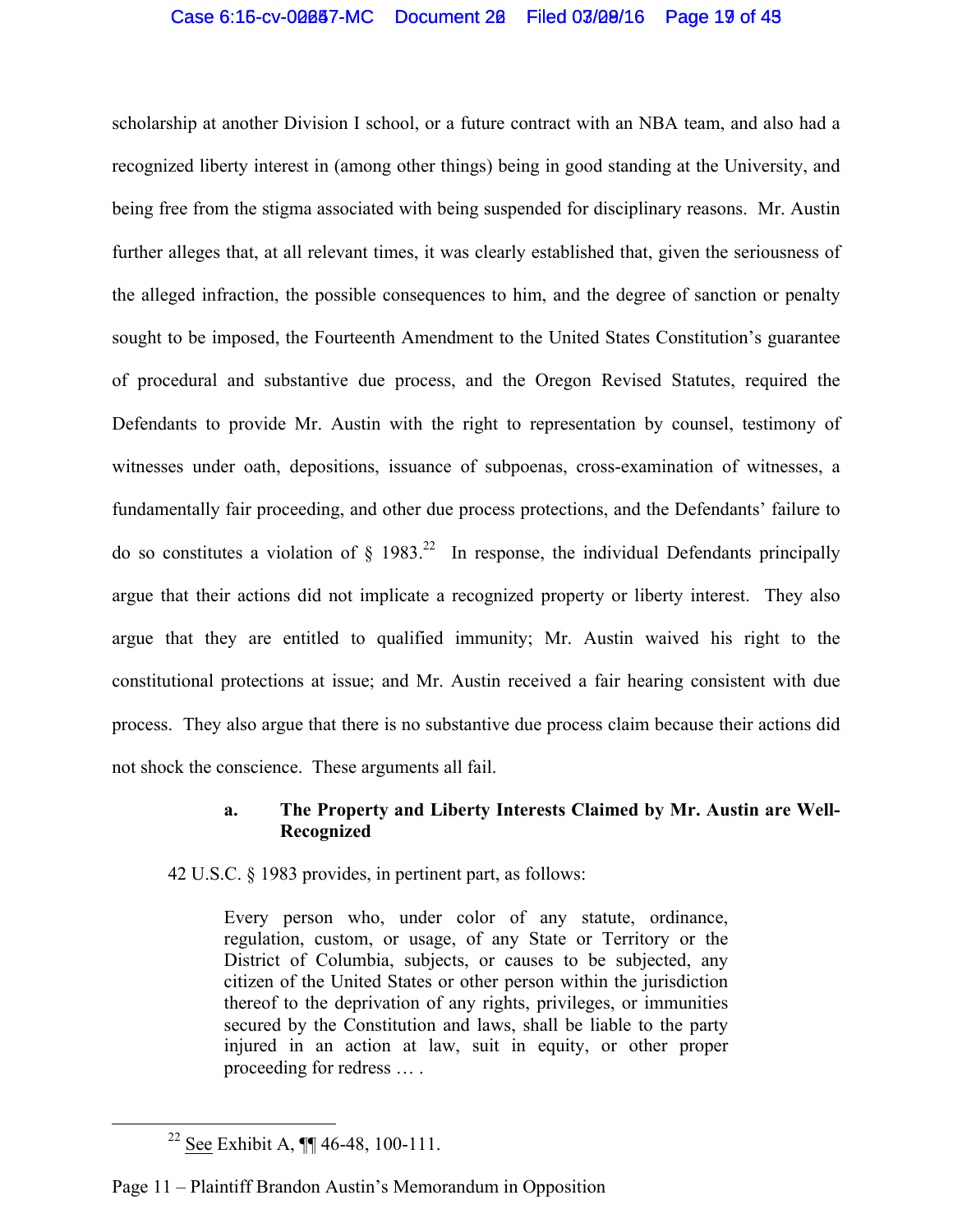## Case 6:16-cv-00087-MC Document 20 Filed 03/08/16 Page 28 of 43

"To state a claim under § 1983, a plaintiff must allege the violation of a right secured by the Constitution and laws of the United States, and must show that the alleged deprivation was committed by a person acting under color of state law."<sup>23</sup>

The Fourteenth Amendment forbids those acting under color of state law to deprive any person of "life, liberty, or property, without due process of law." Thus, "[t]he requirements of … due process apply only to the deprivation of interests encompassed by the Fourteenth Amendment's protection of liberty and property."<sup>24</sup> Property interests, however, "take many forms," and liberty includes "the right … to engage in any of the common occupations of life, to acquite useful knowledge … and to generally enjoy those privileges long recognized … as essential to the orderly pursuit of happiness by free men."<sup>25</sup> Thus, "certainly where the State attaches 'a badge of infamy' to the citizen, due process comes into play."26

In the seminal case of Dixon v. Alabama State Board of Education, issued in 1961, the United States Court of Appeals for the Fifth Circuit made clear that students have both a liberty and property interest in "the right to remain at a public institution of higher learning in which the plaintiffs [are] students in good standing." $^{27}$  As the Supreme Court of the United States

Page 12 – Plaintiff Brandon Austin's Memorandum in Opposition

<sup>&</sup>lt;sup>23</sup> See, e.g., West v. Atkins, 487 U.S. 42, 47 (1988) (multiple citations omitted).

<sup>&</sup>lt;sup>24</sup> See Board of Regents v. Roth, 408 U.S. 564, 569 (1972); see also Marin v. University of Puerto Rico, 377 F. Supp. 613 (D.P.R. 1974) ("The relevant inquiry is whether plaintiffs' interests affected here are within the concepts of 'liberty' or 'property' protected by the due process clause.").

 $25$  See Roth at 572, 576.

<sup>&</sup>lt;sup>26</sup> See Wisconsin v. Constantineau, 400 U.S. 433, 437 (1972) (citation omitted); accord Goss v. Lopez, 419 U.S. 565, 573-75 (1975) (quoting Constantineau, 400 U.S. at 437) (observing that "[t]he Due Process Clause also forbids arbitrary deprivations of liberty," where "a person's good name, reutation, honor, or integrity is at stake because of what the government is doing to him.").

<sup>&</sup>lt;sup>27</sup> See Marin, 377 F. Supp. at 621 (bracketing in original) (quoting  $Dixon v$ . Alabama State Board of Education, 294 F.2d 150 (5th Cir. 1961), cert. denied, 368 U.S. 930 (1961)); Blanton v. State University of New York, 489 F.2d 377, 385 (2d Cir. 1973) (characterizing Dixon as "the path-breaking decision recognizing the due process rights of students at a state university"); cf. Goss, 419 U.S. at 573-75 (secondary education case holding that "on the basis of state law, appellees plainly had legitimate claims of entitlement to a public education").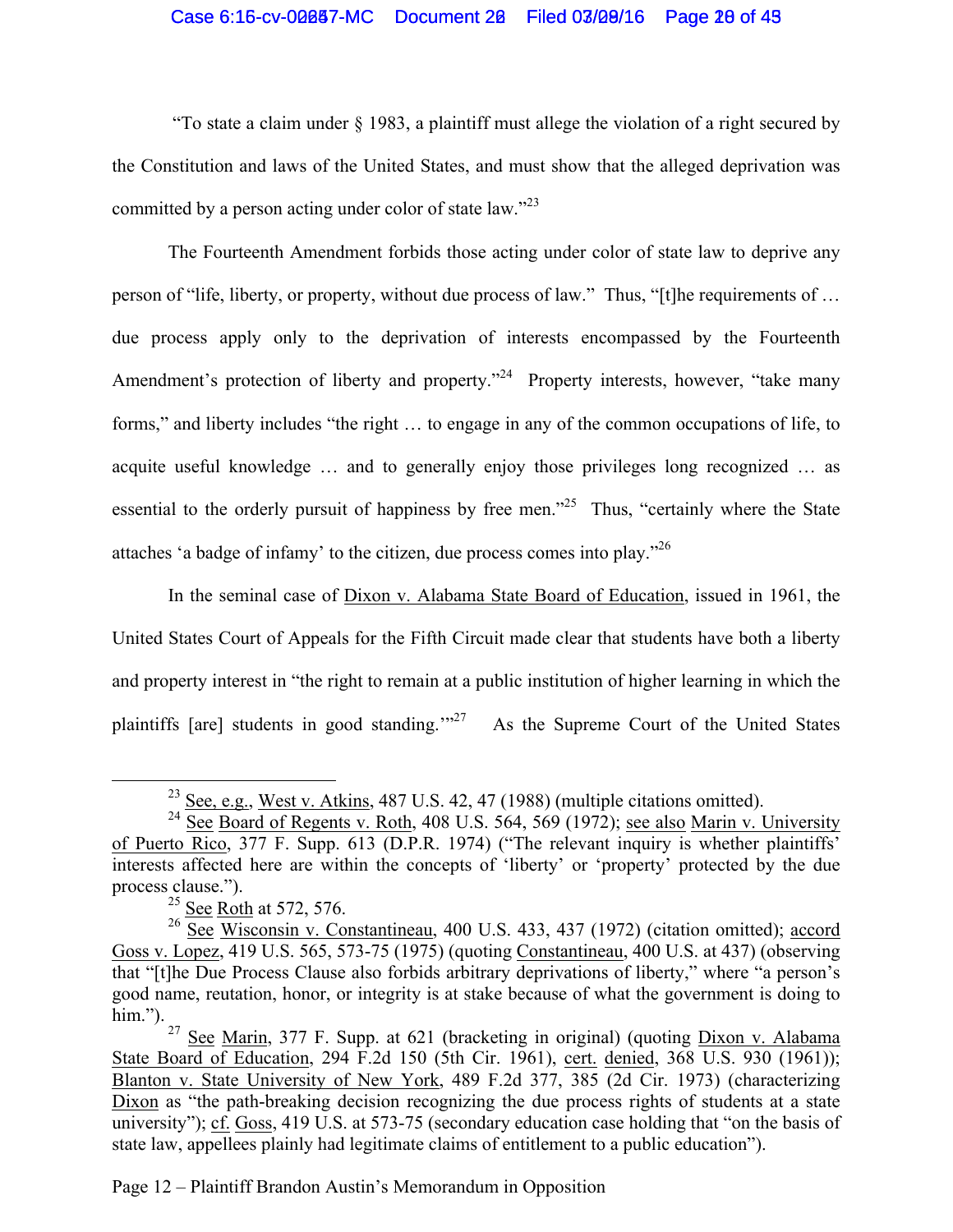observed in Goss v. Lopez, a 1975 decision, "Since the landmark decision of the Court of Appeals for the Fifth Circuit in  $Dixon$   $\dots$ , the lower federal courts have uniformly held the Due Process Clause applicable to decisions made by tax-supported educational institutions to remove a student from the institution long enough for the removal to be classified as an expulsion."28 Indeed, in the words of one District Court, over forty years ago:

> The right to engage in a chosen occupation is meaningless if one is unable to obtain the training it requires; similarly, the right to acquire useful knowledge implies a right of access to institutions dispensing such knowledge. It is too late in the day, now that the right privilege distinction is dead and buried, … to argue that the right to attend a public educational institution to which one is admitted or attending as a student in good standing is not within the "liberty" protected by the due process clause. …

> Due process protection is particularly necessary when, as here, the governmental action may damage the individual's standing in the community, academic or general, or may impose a "stigma or other disability that foreclose[s] his freedom to take advantage" of other educational or future employment opportunities. Roth, supra, 408 U.S. at 573. Suspension from a public college is a mark on one's record that may well preclude further study at any public and many private institutions and limit the positions one can qualify for after termination of one's studies. For all of these reasons, we hold that the due process clause applies to educational suspensions.<sup>29</sup>

Nearly twenty years later, another District Court, summarizing subsequently decided

authorities, "found that Plaintiff had a protectible property interest in continued enrollment, free

from arbitrary state action, at the Medical College," and denied a motion to dismiss.<sup>30</sup>

Against this backdrop, this Court should readily reject the Defendants' argument that Mr.

Austin had neither a property nor a liberty interest at stake. Contrary to the Defendants'

argument about state law, these federal decisions provide ample support for the proposition that,

at all relevant times, it was well-established that Mr. Austin had a constitutionally protected

<sup>&</sup>lt;sup>28</sup> See Goss, 419 U.S. at 576 n.8 (citing Black Coalition v. Portland School District No. 1, 484 F.2d 1040 (9th Cir. 1973)) (multiple additional citations omitted).

<sup>&</sup>lt;sup>29</sup> See Marin, 377 F. Supp. at  $621-22$  (bracketing in original) (multiple citations omitted).  $30 \text{ Sec } \frac{\text{500}}{\text{See } \text{Lewin}}$  v. Medical College, 910 F. Supp. 1161, 1164 (E.D. Va. 1996).

Page 13 – Plaintiff Brandon Austin's Memorandum in Opposition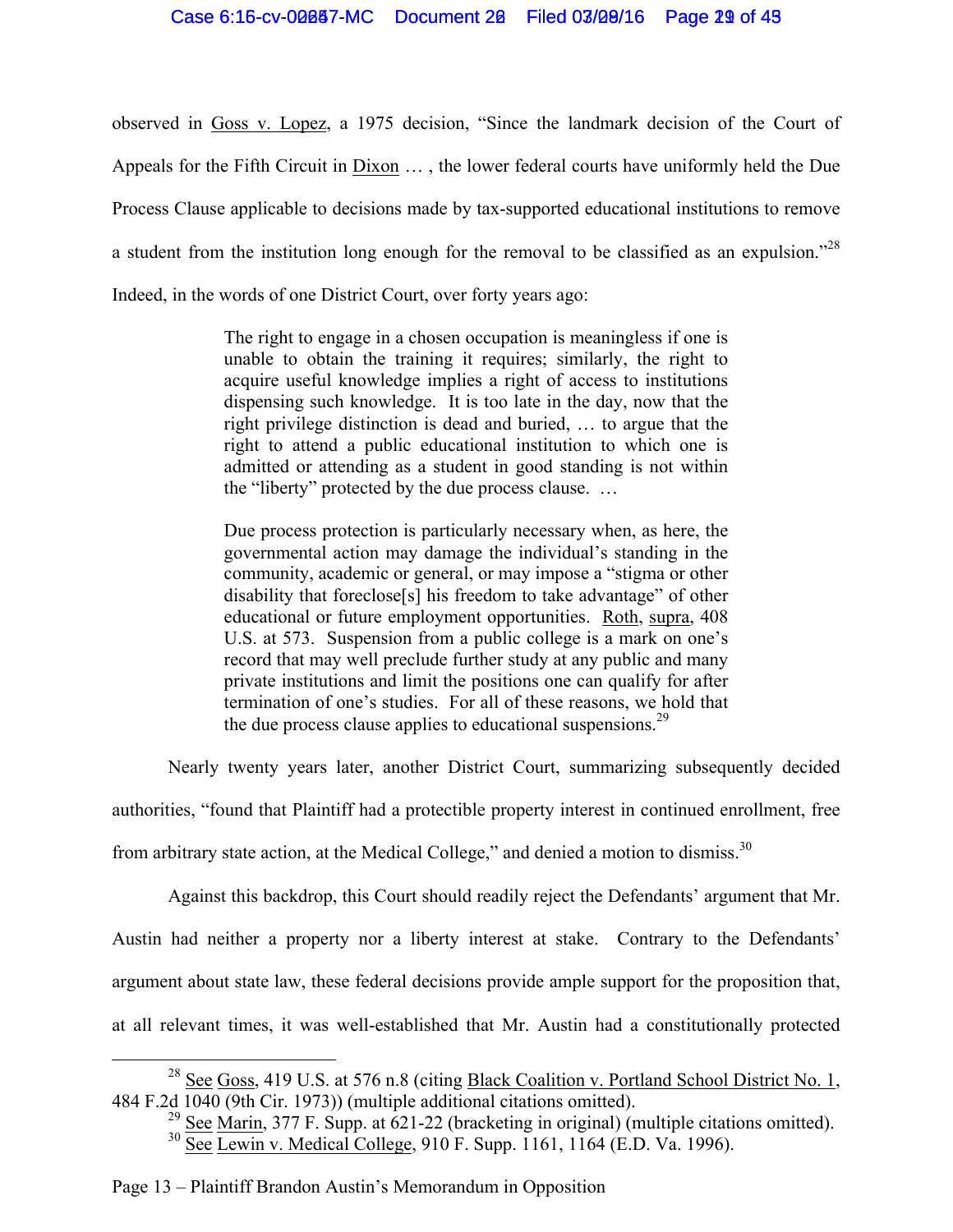## Case 6:15-cv-00087-MC Document 20 Filed 03/09/16 Page 20 of 49

property and liberty interest in attending the University, having his scholarship renewed by the University, and being free from the stigma associated with a disciplinary suspension, and other state-imposed stigma. Indeed, the Defendants essentially ignore the authorities cited above, and instead rely upon three unpublished, non-binding, and highly distinguishable decisions.

In the first decision, Ryan v. Harlan, this Court rejected a  $\S$  1983 claim brought by a parttime graduate student, not then enrolled in any graduate classes, alleging that the defendants violated "his due process rights by preventing him from receiving financial aid so that he could attend courses" and unlawfully arrested him. In Ryan, this Court merely observed that "[c]ourts are split on the question of whether a graduate level student has a constitutionally protected interest in completing his education." In the second decision, Harrell v. Southern Oregon University, the pro se plaintiff, who "lost no privileges" as a result of the defendant's conduct, sued Southern Oregon University. This Court noted, incorrectly we would contend, that the Plaintiff had no property interest in his education; in any event, this Court held that, "[e]ven if Plaintiff did have a property interest, he cannot show that he suffered a deprivation." Finally, in Fernandez v. Rosenzwieg, this Court stated, "There is no case holding that a student has a federally-protected due process, property or liberty interest in continued enrollment in or graduation from a state university. This court will not so hold." Again, with respect, from the Fifth Circuit's decision in Dixon on forward, numerous federal courts including the Supreme Court have recognized or assumed the existence of such interests.<sup>31</sup>

<sup>&</sup>lt;sup>31</sup> See, e.g., Dixon, 294 F.2d at 150 (seminal case, involving Alabama State College); Blanton, 489 F.2d at 385 (characterizing Dixon as "the path-breaking decision recognizing the due process rights of students at a state university"); Marin, 377 F. Supp. at 621 (bracketing in original) ("Suspension from a public college is a mark on one's record that may well preclude further study at any public and many private institutions and limit the positions one can qualify for after termination of one's studies. For all of these reasons, we hold that the due process clause applies to educational suspensions."); Hart v. Ferris State College, 557 F. Supp. 1379, 1382 (W.D. Mich. 1983) (concluding that "the threat of suspension or expulsion implicates … property and liberty interests in public education and reputation, and that such interests are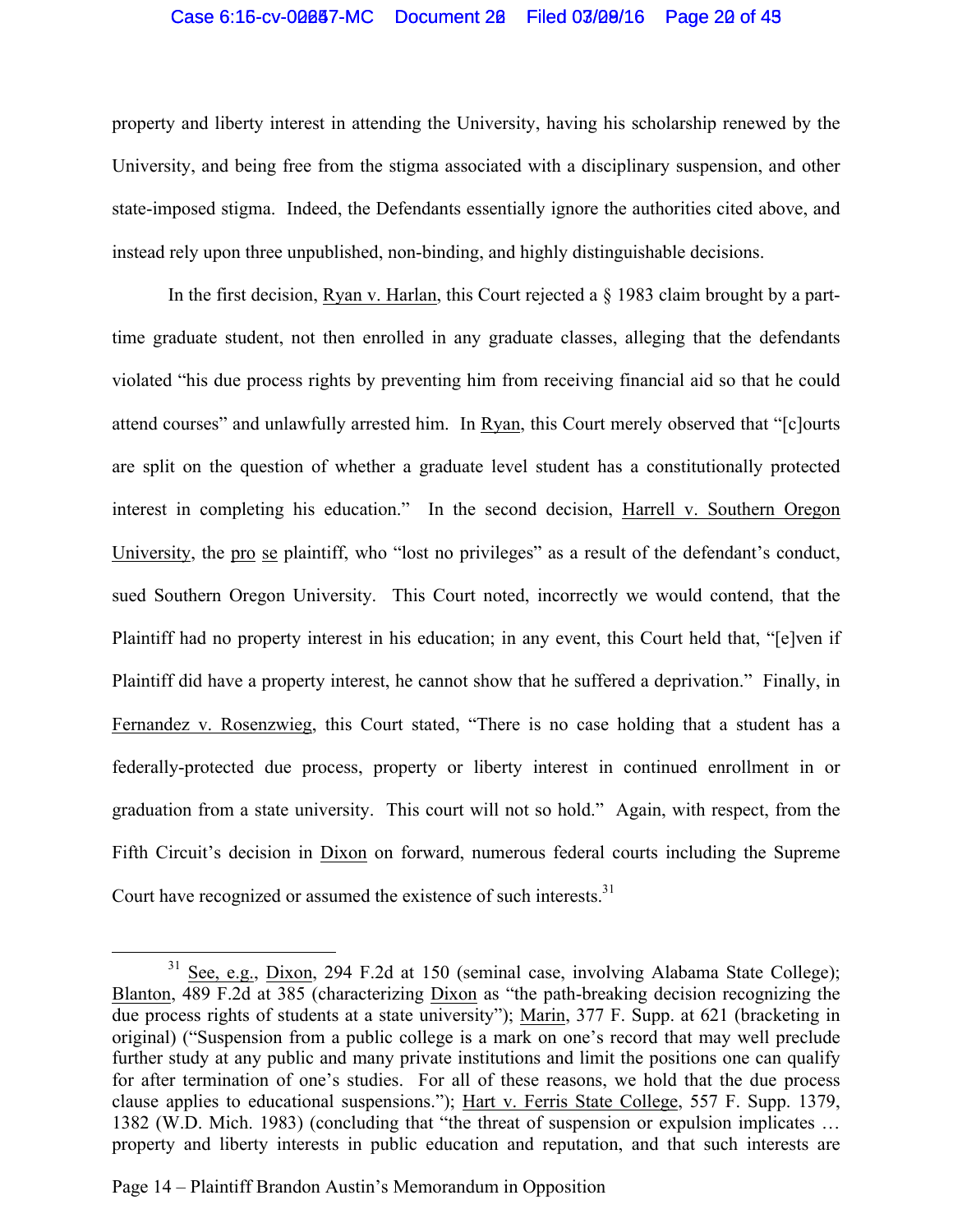## Case 6:15-cv-00087-MC Document 20 Filed 03/09/16 Page 23 of 49

For the same reasons, this Court should hold that Mr. Austin had property and liberty interest in playing for the University's basketball team, having his scholarship renewed by the University or receiving a scholarship from another Division I university, and receiving an NBA contract, certainly as they related to Mr. Austin's relationship with Oregon. While we acknowledge the cases cited by the Defendants, those cases are non-binding and largely address suits by students against the NCAA, which the Supreme Court long ago ruled is not a state actor.<sup>32</sup> In Hall v. University of Minnesota, by contrast, the District Court granted an injunction in favor of a student-athlete in circumstances analogous to the circumstances of this case:

> The private interest at stake here, although ostensibly academic, is the plaintiff's ability to obtain a "no cut" contract with the National Basketball Association. The bachelor of arts, while a mark of achievement and distinction, does not in and of itself assure the applicant a means of earning a living. This applicant seems to recognize this and has opted to use his college career as a means of entry into professional sports as do many college athletes. His basketball career will be little affected by the absence or presence of a bachelor of arts degree. This plaintiff has put all of his "eggs" into the "basket" of professional basketball. The plaintiff would suffer a substantial loss if his career objectives were impaired.<sup>33</sup>

Finally, this Court should reject the Defendants' "thrown-in" argument that "the University was not bound to the administrative procedures provided by ORS 183.413-.497 because ORS 351.088 grants the University the authority to establish [its own] adjudicative

 

within the purview of the due process clause of the Fourteenth Amendment"); Hall v. University of Minnesota, 530 F. Supp. 104, 107 (D. Minn. 1982) ("A student's interest in attending a university is a property right protected by due process."); accord Board of Curators of University of Missouri v. Horowitz, 435 U.S. 78, 86 (1978) (academic dismissal case holding that, even assuming that a medical student has a liberty or property interest, "respondent has been awarded at least as much due process as the Fourteenth Amendment requires"); Regents of University of Michigan v. Ewing, 474 U.S. 214, 222 (1985) ("We therefore accept the University's invitation to assume the existence of a constitutionally protectible property right in Ewing's continued enrollment ... ."); Tigrett v. Rector and Visitors of University of Virginia, 290 F.3d 620, 627 (4th Cir. 2002) (assuming a matriculated student's property interest in a university education without deciding whether one exists).

<sup>32</sup> See NCAA v. Tarkanian, 488 U.S. 179 (1988).

<sup>33</sup> See Hall, 530 F. Supp. at 108.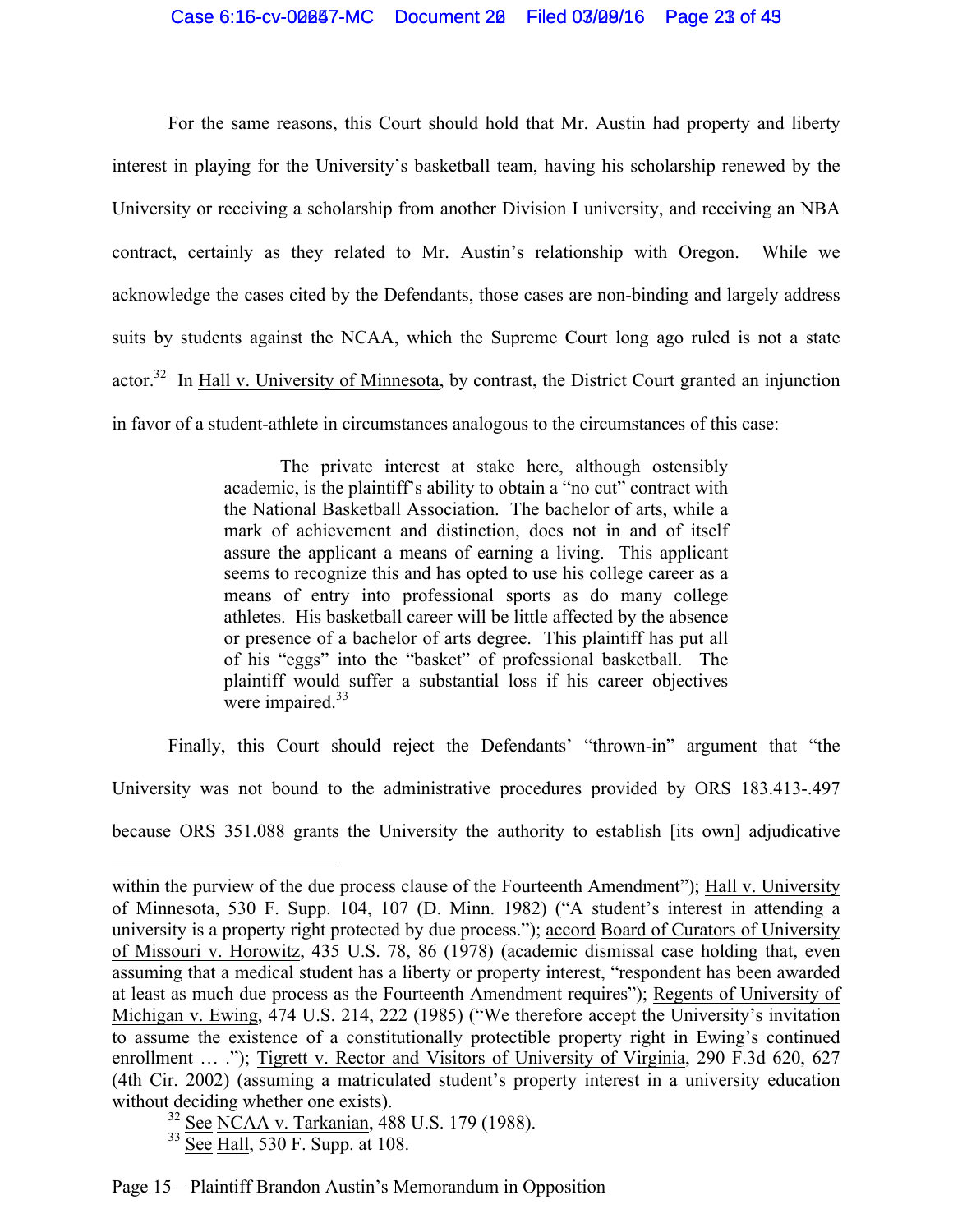#### Case 6:15-cv-00087-MC Document 20 Filed 03/09/16 Page 22 of 45

procedures." The University asserts, in a classic unsupported ipse dixit on a motion to dismiss, that "the University established procedures for administrative conferences .. and panel hearings … as the exclusive procedures for adjudicating alleged violations of its Student Conduct Code." This is a motion to dismiss, not a motion for summary judgment, and without discovery, this assertion simply cannot be evaluated. Moreover, in footnote 2 to their brief, they appear to undercut this argument by stating: "At the time of the events relevant to the Complaint, the University's Student Conduct Code was subject to the 2014 edition of the Oregon Administrative Rules. The Student Conduct Code has since been amended and renamed as a University policy."

#### **b. The Individual Defendants are Not Entitled to Qualified Immunity**

Officials are only shielded by qualified immunity "insofar as their conduct does not violate clearly established statutory or constitutional rights of which a reasonable person would have known."<sup>34</sup> Indeed, "[t]o defeat a qualified immunity defense, the officials need only have fair warning that their alleged conduct was unconstitutional."<sup>35</sup> Ultimately, "[c]ourts are charged with the responsibility of ensuring that the defense of qualified immunity gives no more protection than is necessary for the official in question to effectively fulfill his duties," because "[e]ach additional measure of protection afforded government officials inevitably divests individual citizens of some remedies for violations of their constitutional rights."36

Here, the individual Defendants argue it "could not have been apparent to Martin, Gottfredson, Holmes, or Weintraub that their alleged conduct violated the Constitution." This is simply untrue. As demonstrated by the authorities cited above, Mr. Austin's clearly established right to due process in the circumstances presented was violated from Dr. Gottfredson's initial

Page 16 – Plaintiff Brandon Austin's Memorandum in Opposition

 <sup>34</sup> See Harlow v. Fitzgerald, 457 U.S. 800, 818 (1982).

<sup>&</sup>lt;sup>35</sup> See Lawrence v. City of St. Paul, 740 F. Supp. 2d 1026, 1043 (D. Minn. 2010) (quoting Brown v. Fortner, 518 F.3d 552, 561 (8th Cir. 2008)) (internal quotation marks deleted); accord Cohen v. San Bernardino Valley Coll., 92 F.3d 968, 973 (9th Cir. 1996)).

<sup>36</sup> See In re Cincinnati Radiation Litigation, 874 F. Supp. 796, 807-08 (D. Ohio 1995).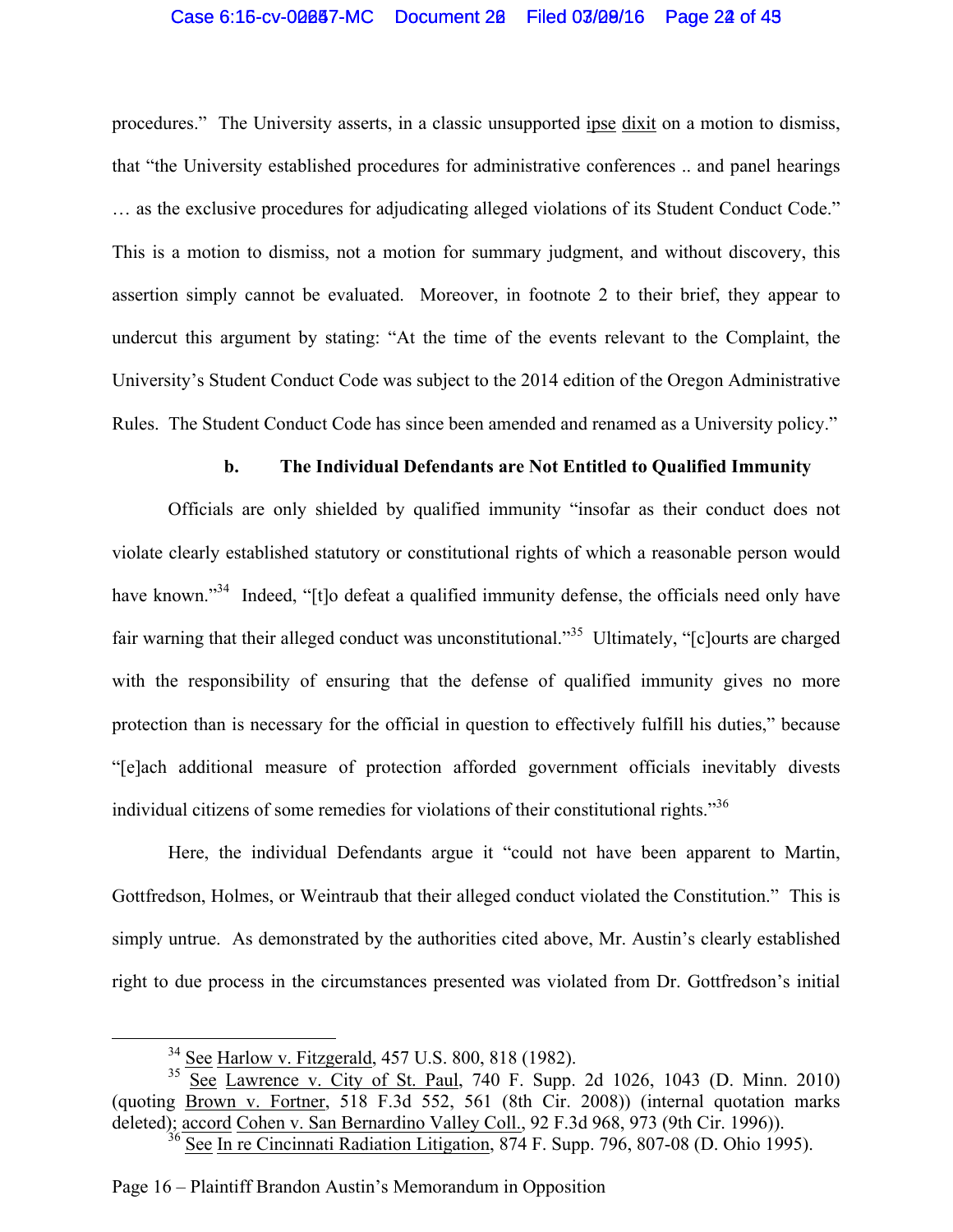## Case 6:15-cv-00087-MC Document 20 Filed 03/09/16 Page 25 of 45

press conference imposing discipline without a hearing, through Ms. Martin's suspension of Mr. Austin and refusal to modify that suspension on impermissible grounds, through Mr. Weintraub's actions in connection with conducting the hearing, through Dr. Holmes' refusal to hear an appeal. As discussed in detail below, this right certainly included the right to confront and cross-examine witnesses, have access to statements, and have a true opportunity to defend himself, as opposed to the nominal "opportunity to be heard" urged by the Defendants. Though the Defendants appear to claim that the circumstances were novel (a dubious claim), "officials can still be on notice that their conduct violates established law even in novel factual circumstances."<sup>37</sup>

#### **c. Mr. Austin Did Not Waive His Right to Due Process**

The Defendants next argue that Mr. Austin waived his rights because, through counsel, he chose the "administrative conference" option. In support of this argument, the Defendants rely upon Davies v. Grossmont Union High School District, which held that "constitutional rights may ordinarily be waived if it can be established by clear and convincing evidenc that the waiver is voluntary, knowing and intelligent."

Here, there is no evidence, much less "clear and convincing evidence," of voluntary, knowing, and intelligent waiver. It was clear to Mr. Austin's counsel that the University and its representatives, who refused to even acknowledge the request of Mr. Austin's counsel for a contested case hearing, were not going to grant her request for a contested case hearing, which would have provided the requisite due process.<sup>38</sup> Ultimately, as the University was only providing two vastly inferior options, a "panel hearing" and an "administrative conference," neither of which provided the requisite due process, and the University was requiring Mr. Austin to choose between one of the two options, Mr. Austin's counsel accepted the "administrative

<sup>&</sup>lt;sup>37</sup> See Hope v. Pelzer, 536 U.S. 730, 741 (2002).

 $38 \overline{\text{See}}$  Exhibit A,  $\P$  52-53.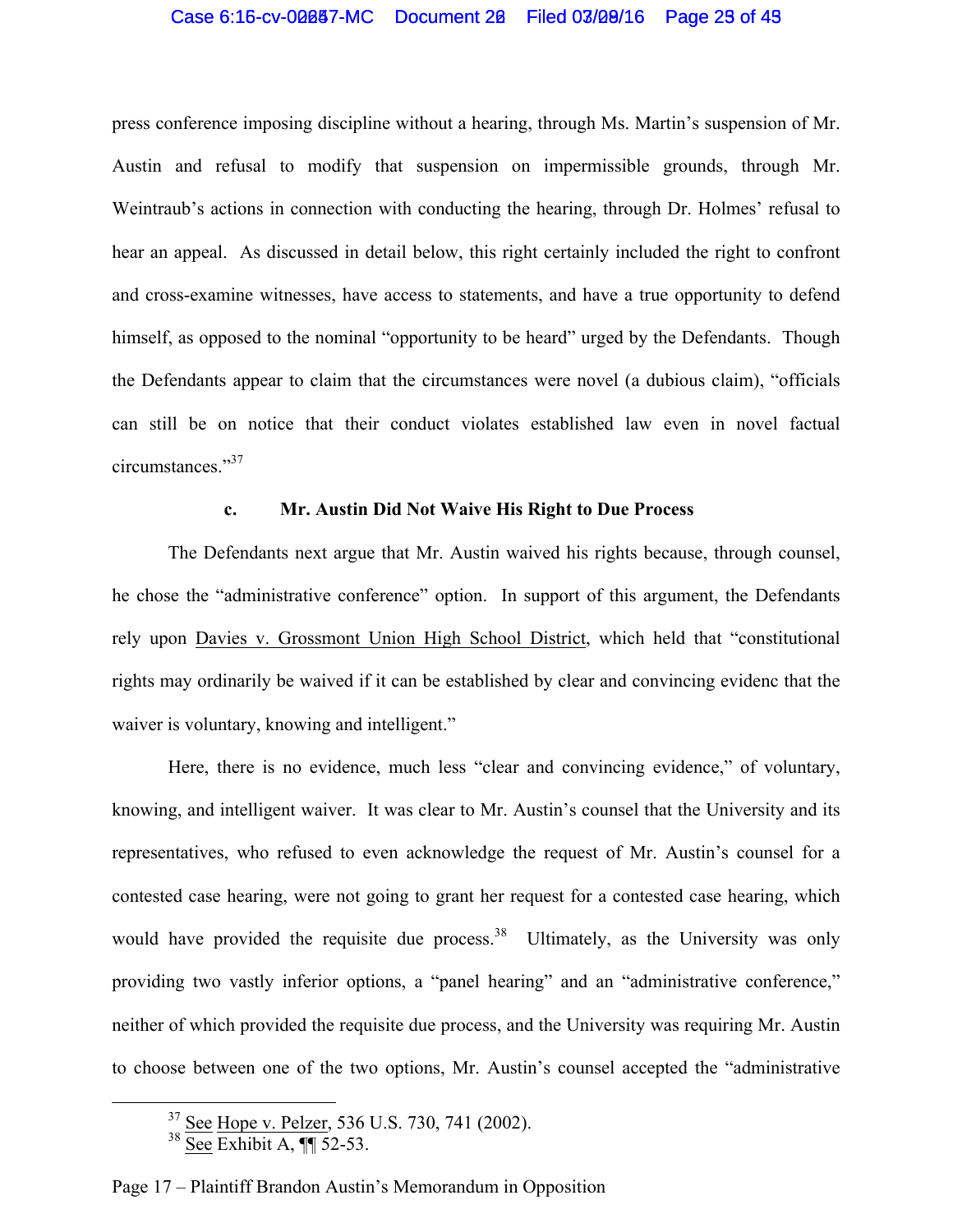## Case 6:15-cv-00087-MC Document 20 Filed 03/09/16 Page 26 of 49

conference" option.<sup>39</sup> Mr. Austin's counsel was not asked to sign, and did not sign, a waiver of Mr. Austin's due process rights, and would never have signed such a waiver; moreover, Mr. Austin's counsel never waived Mr. Austin's due process rights by choosing the "administrative conference" option over the "panel hearing" option, neither of which provided the due process protections that Mr. Austin's counsel had expressly requested.<sup>40</sup> It is simply nonsensical to suggest, as the Defendants apparently do, that they can be relieved of their constitutional obligations simply by providing two options, neither of which comports with applicable due process requirements.

Finally, though the Defendants fail to state so, Davies further provides that, even where there is a clear, voluntary, and intelligent waiver, a court must also consider whether public policy demands that the court not enforce the waiver.<sup>41</sup> All of the policy reasons supporting a finding that Mr. Austin has a property and liberty interest make clear that any possible waiver, which in any event did not occur, should not be enforced by this Court.

## **d. Mr. Austin was Entitled to Far More than a Nominal "Notice and Opportunity to Be Heard"**

The University next contends that Mr. Austin's "Fourteenth Amendment rights were not violated because he received constitutionally sufficient due process." Tellingly, this argument is merely two paragraphs long and contains no analysis.

"Due process … in not a fixed or rigid concept, but, rather, is a flexible standard which varies depending upon the nature of the interest affected, and the circumstances of the deprivation."<sup>42</sup> Among other things, courts have held that the right to cross-examine witnesses may be required in some school disciplinary hearings, namely where a disciplinary hearing "had

Page 18 – Plaintiff Brandon Austin's Memorandum in Opposition

 $39$  See Exhibit A, ¶ 54.

 $40 \overline{\text{See}}$  Exhibit A,  $\P$  54.

 $41$  See Davies v. Grossmont Union High Sch. Dist., 930 F.2d 1390, 1394 (9th Cir. 1991).

<sup>&</sup>lt;sup>42</sup> See Gorman v. University of Rhode Island, 837 F.2d 7 (1st Cir. 1988) (citing Matthews v. Eldridge, 424 U.S. 319, 334 (1976)).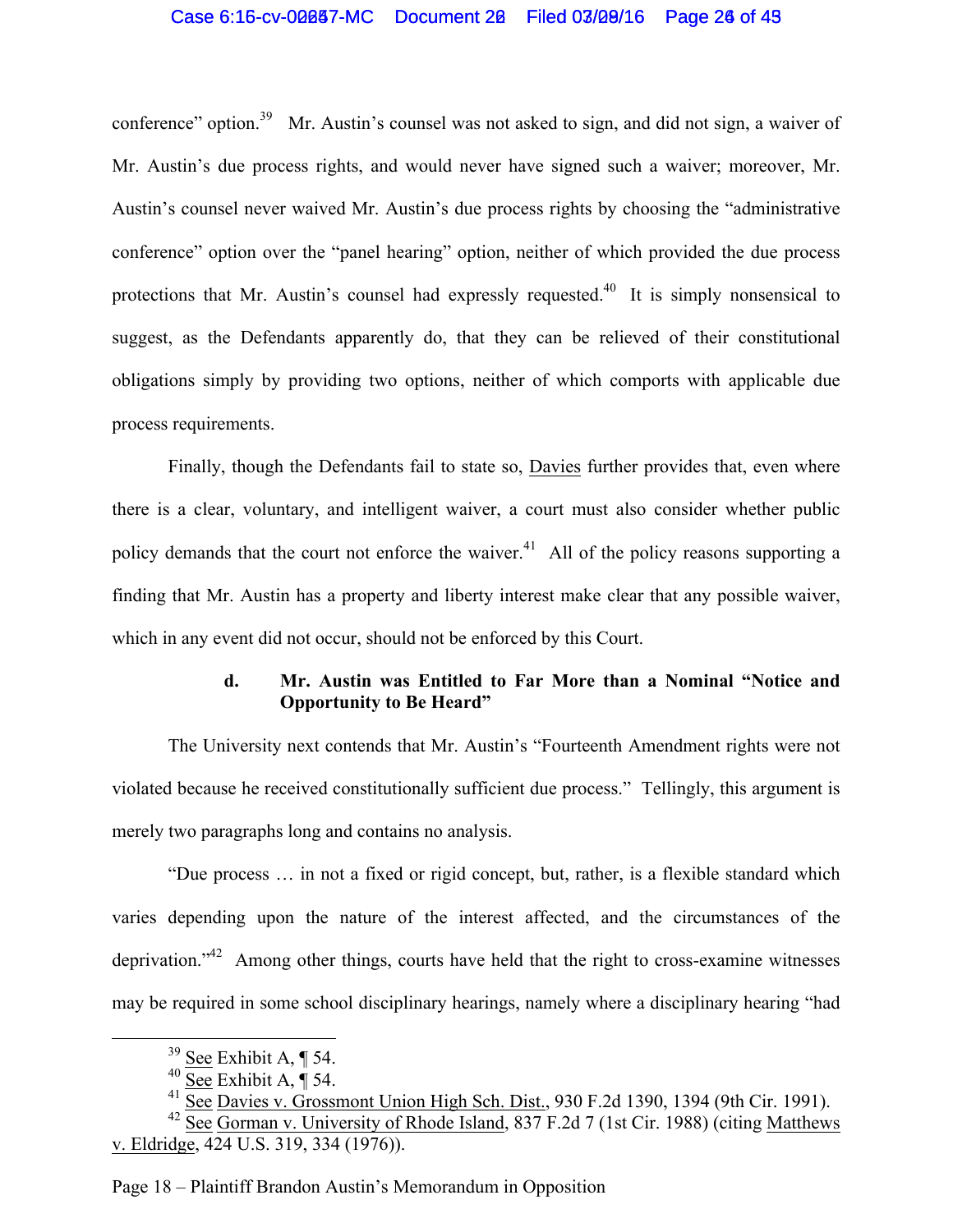resolved itself into a problem of credibility."43 Indeed, in Winnick v. Manning, the Second

Circuit held, in a case involving a substantial suspension of a state university student, as follows:

Secondly, if this case had resolved itself into a problem of credibility, cross-examination of witnesses might have been essential to a fair hearing. [Citation omitted.] This was not a case, however, where the decision maker had to choose to believe either the accused or his accuser. Rather, as the district court points out, Dean Hewes' credibility was not at issue. The critical fact about Hewes' statement was that he witnessed appellant's presence and conduct in the vicinity of the disturbance. Since this crucial fact was admitted by Winnick himself, cross-examination would have been a fruitless exercise.<sup>44</sup>

In Marin, the District Court similarly held that, "in the normal case," cross-examination

and other procedural safeguards would be required:

But no sound reason appears why, in light of the individual's significant interest, these state goals, however, important, need be vindicated in the normal case without (1) adequate advance notice to the student of (a) the charges, (b) the specific, previously promulgated regulations under which the charges are brought, and (c) the evidence against the student; (2) a full, expedited evidentiary hearing (a) presided over by an impartial, previously uninvolved official, (b) the proceedings of which are transcribed, at which the student (c) can present evidence and (d) cross-examine opposing witnesses, (e) with the assistance of retained counsel; and (3) a written decision by the presiding official encompassing (a) findings of fact, (b) the substantial evidence on which the findings rest, and (c) reasons for the conclusion.<sup>45</sup>

Less process may be due in suspensions for academic reasons; indeed, in Horowitz, a

1977 decision, the Supreme Court observed, "Since the issue first arose 50 years ago, state and

 $45$  See Marin, 377 F. Supp. at 623 (multiple citations omitted).

 <sup>43</sup> See Winnick v. Manning, 460 F.2d 545, 550 (2d Cir. 1972).

<sup>&</sup>lt;sup>44</sup> See id.; see also Blanton, 489 F.2d at 385 (internal alterations and quotation marks omitted) (noting that, in Winnick, the Second Circuit made clear "that if a case of a substantial suspension of a state university student has resolved itself into a problem of credibility, crossexamination of witnesses might be essential to a fair hearing"); Gorman, 837 F.3d at 16 (holding that due process was provided because "Gorman had the opportunity to cross-examine his accusers as to the incidents and events in question, and there is no evidence that any limitation on Gorman's cross-examination prevented him from eliciting the truth about the facts and events in issue").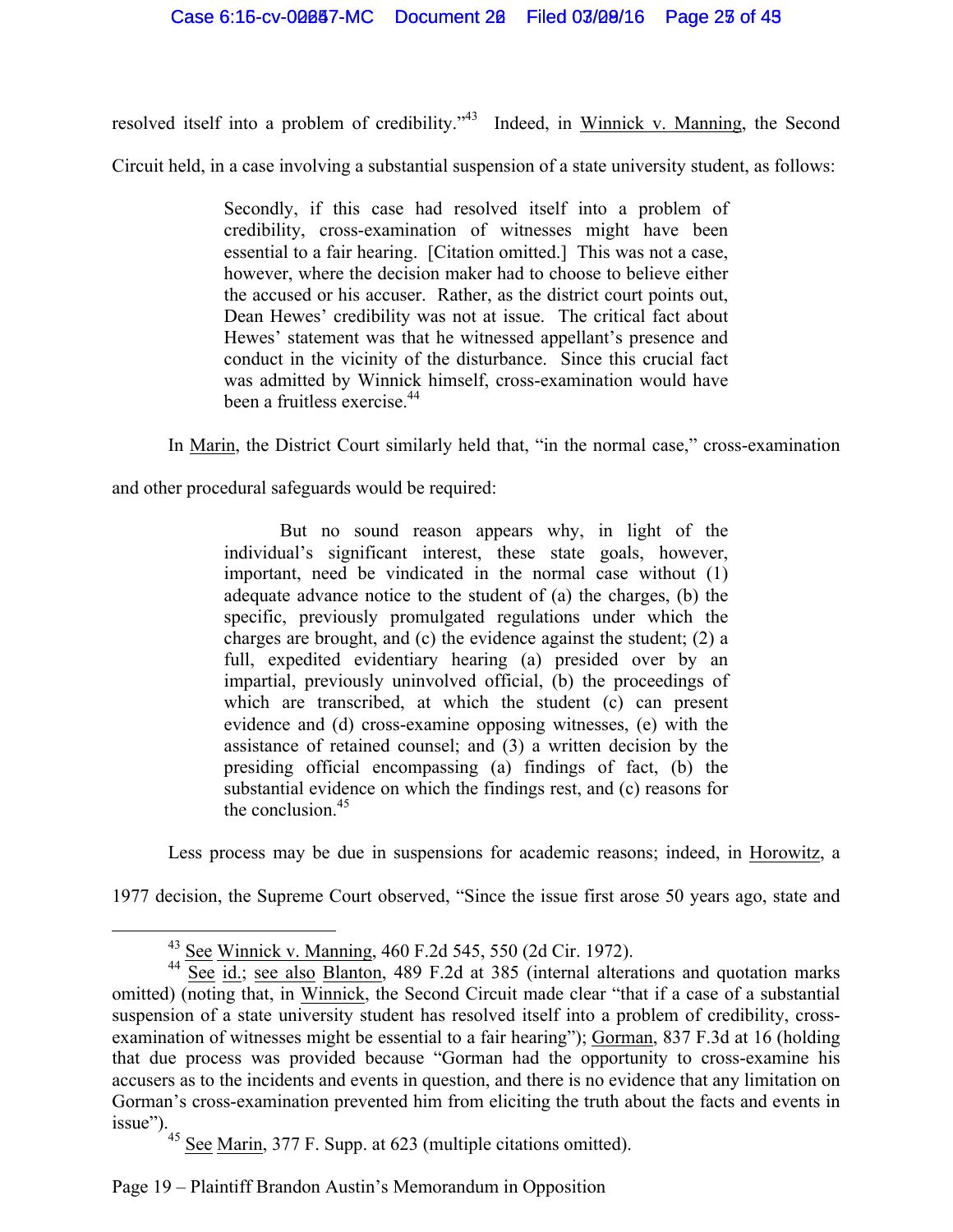#### Case 6:16-cv-00087-MC Document 20 Filed 03/09/16 Page 26 of 43

lower federal courts have recognized that there are distinct differences between decisions to suspend or dismiss a student for disciplinary purposes and similar actions taken for academic reasons which may call for hearings in connection with the former but not the latter.<sup>146</sup>

Thus, contrary to the Defendants' argument, at all relevant times, it was clearly established that, given the seriousness of the alleged infraction, the possible consequences to Mr. Austin, and the degree of sanction or penalty sought to be imposed, the Fourteenth Amendment to the United States Constitution's guarantee of procedural and substantive due process, and the Oregon Revised Statutes, required the Defendants to provide Mr. Austin with the right to representation by counsel, testimony of witnesses under oath, depositions, issuance of subpoenas, cross-examination of witnesses, a fundamentally fair proceeding, and other due process protections.

## **e. Finally, Mr. Austin Has Stated Claims for Violations of his Substantive Due Process Rights**

"[T]he due process clause includes a substantive component which guards against arbitrary and capricious government action.<sup> $347$ </sup> "The concept of 'substantive due process,' semantically awkward as it may be, forbids the government from depriving a person of life, liberty, or property in such a way that 'shocks the conscience' or 'interferes with rights implicit in the concept of ordered liberty.'"48 Of course, "[t]o establish a substantive due process claim, a plaintiff must, as a threshold matter, show a government deprivation of life, liberty, or property."49

 <sup>46</sup> See Horowitz, 435 U.S. at 86; accord Gaspar v. Bruton, 513 F.2d 843 (10th Cir. 1975). In Horowitz, the Supreme Court held that, even assuming that a medical student a liberty or property interest, "respondent has been awarded at least as much due process as the Fourteenth Amendment requires." See id. at 85-86; accord Ewing, 474 U.S. at 222.

<sup>&</sup>lt;sup>47</sup> See Sinaloa Lake Owners Ass'<u>n v. City of Simi Valley</u>, 882 F.2d 1398 (9th Cir 1989).

<sup>48</sup> See, e.g., Nunez v. City of Los Angeles, 147 F.3d 867 (9th Cir. 1998) (quoting United States v. Salerno, 481 U.S. 739, 746 (1987)).

 $49$  See id.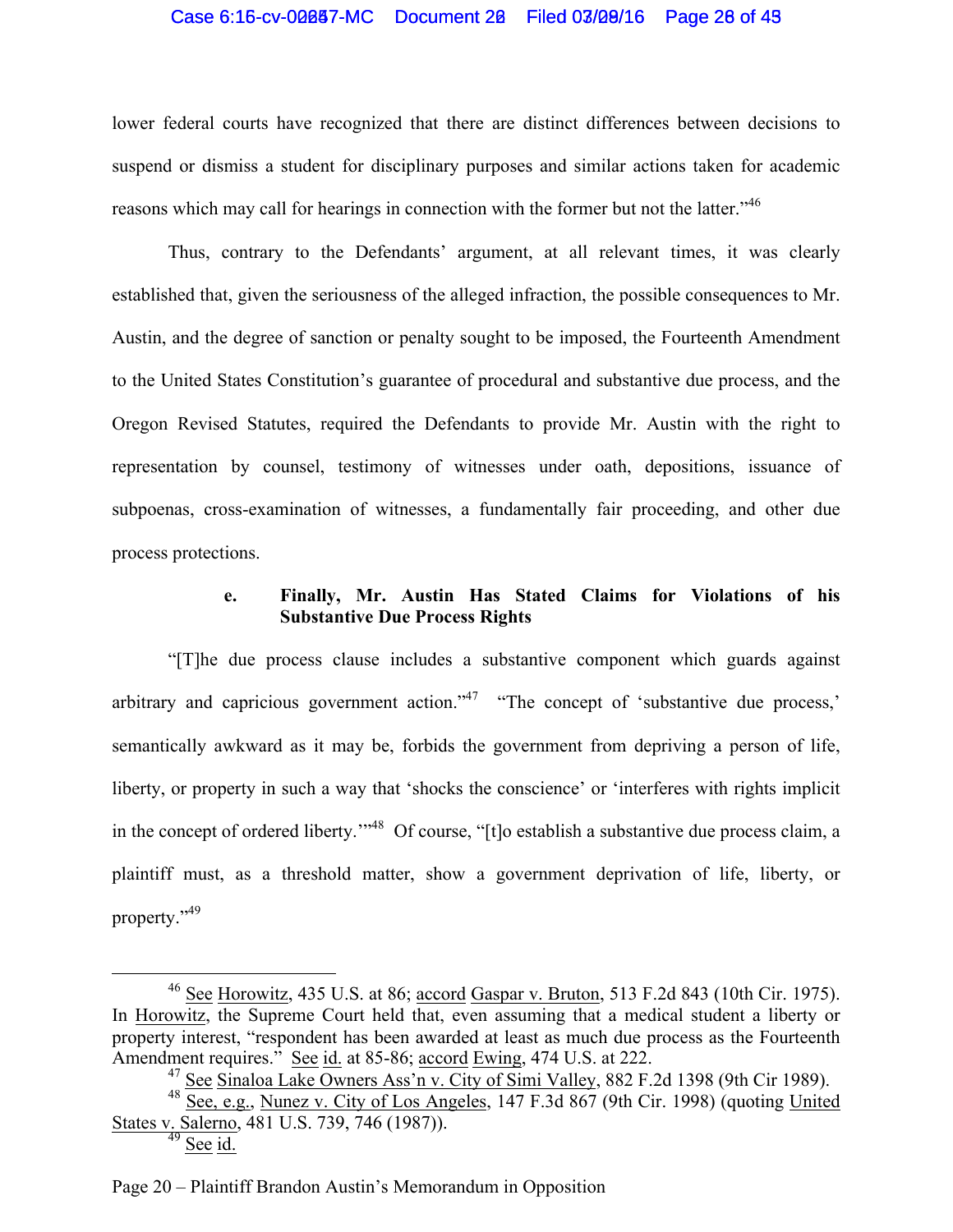## Case 6:15-cv-00087-MC Document 20 Filed 03/09/16 Page 29 of 48

Here, as discussed in detail above, Mr. Austin has demonstrated a deprivation of liberty and property by individuals acting under color of state law. Moreover, this Court should find that the conduct of each of the individual Defendants is conscience-shocking:

• The University's President, Dr. Gottfredson, in effect imposed discipline upon Mr. Austin without due process by holding a press conference and making a public statement condemning Mr. Austin. Despite the "insurmountable" barrier to prosecution, and the fact that the University had not even started the hearing process, Dr. Gottfredson pronounced, "The type of behavior in the police report released this week is utterly unacceptable and will not be tolerated," and further stated, "I know it's frustrating, and we would like to say more, but we are not going to violate the laws that are in place to protect students' privacy or the rights of our students – *especially* the survivor." The statement included the conclusion that the accuser was a "survivor," a loaded statement about Mr. Austin's gender ("as a father, I was appalled at what I read"), and the statement that Mr. Austin would "not be playing basketball at Oregon again."

• At a proximate point in time, Defendant Chicora Martin, the Assistant Dean of Students at the University, who had initially scheduled the "emergency" hearing to expel Mr. Austin and the other two basketball players, and then modified the suspension, again suspended Mr. Austin and the other two basketball players, and then singled Mr. Austin out.

The "administrative conference" conducted by Defendant Sandy Weintraub, the Director of Student Conduct & Community Standards at the University of Oregon, was nothing less than an unconstitutional "kangaroo court" scenario of the very worst order, in which Mr. Austin was not even provided with a basic opportunity to properly respond to all information provided, and to contact and call all relevant and necessary witnesses. Mr. Weintraub ruled against Mr. Austin, suspending him from the University from four to ten years, long enough for

#### Page 21 – Plaintiff Brandon Austin's Memorandum in Opposition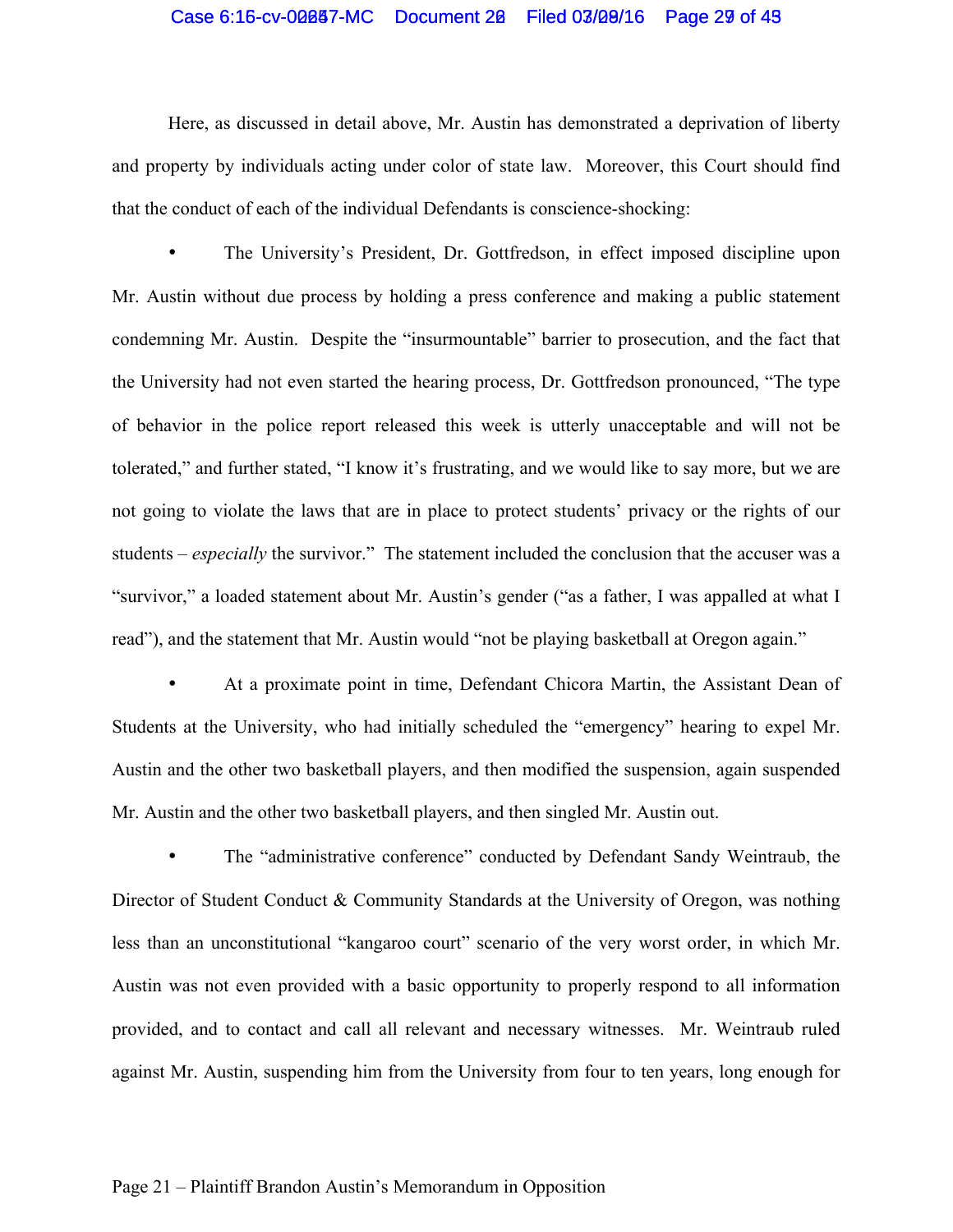## Case 6:15-cv-00087-MC Document 20 Filed 03/09/16 Page 28 of 43

the removal to be the functional equivalent of an expulsion from the University, and refused to provide due process to Mr. Austin generally and in the manner described in detail above.

• Last, but not least, Defendant Robin Holmes, Vice President for Student Life at the University of Oregon, was charged with the responsibility of hearing an appeal. Dr. Holmes, however, refused to respond to Mr. Austin's request for an appeal and did not return multiple phone calls from Mr. Austin's counsel. This is, indeed, outrageous.

## **2. Contrary to the Defendants' Second Argument, Mr. Austin Has Plausibly Alleged Violations of Title IX**

Mr. Austin acknowledges that his Title IX claim can only be directed at the University.

The Defendants, conceding that Mr. Austin's Title IX claim is otherwise legally sound,<sup>50</sup> instead

attack that claim factually, insiting that it has not been plausibly pled. This argument fails.

In Mr. Austin's Title IX claim, he incorporates his previous allegations and then alleges:

72. Title IX of the Education Amendments of 1972 (20 U.S.C. § 1681, et seq.) provides, in relevant part, as follows: "No person in the United States shall, on the basis of sex, be excluded from participation in, be denied the benefits of, or be subjected to discrimination under any education program or activity receiving Federal financial assistance."

73. The University receives federal funding through various means including, without limitation, student loans provided to University students directly by the federal government and through other funds furnished by the federal government, and as such is subject to the strictures of Title IX and its implementing regulations.

Page 22 – Plaintiff Brandon Austin's Memorandum in Opposition

<sup>&</sup>lt;sup>50</sup> Indeed, he only other "legal" challenge raised by the Defendants is the contention, set forth in a footnote, that Stanley v. Trustees of California State University, 433 F.3d 1129 (9th Cir 2006), which held that a state's personal injury statute of limitations applies to Title IX claims, was incorrectly decided, and this Court should apply a different, "shorter" Oregon statute. Not only is Stanley binding upon this Court, it is consistent with all authority before it. Indeed, as the Ninth Circuit pointed out in Stanley, "every circuit to consider the issue has held that Title IX … borrows the relevant state's statute of limitations for personal injury," and "[t]he close similarity between Title VI and Title IX also supports applying the statute of limitations for personal injury." See Stanley, 433 F.3d at 1134-36.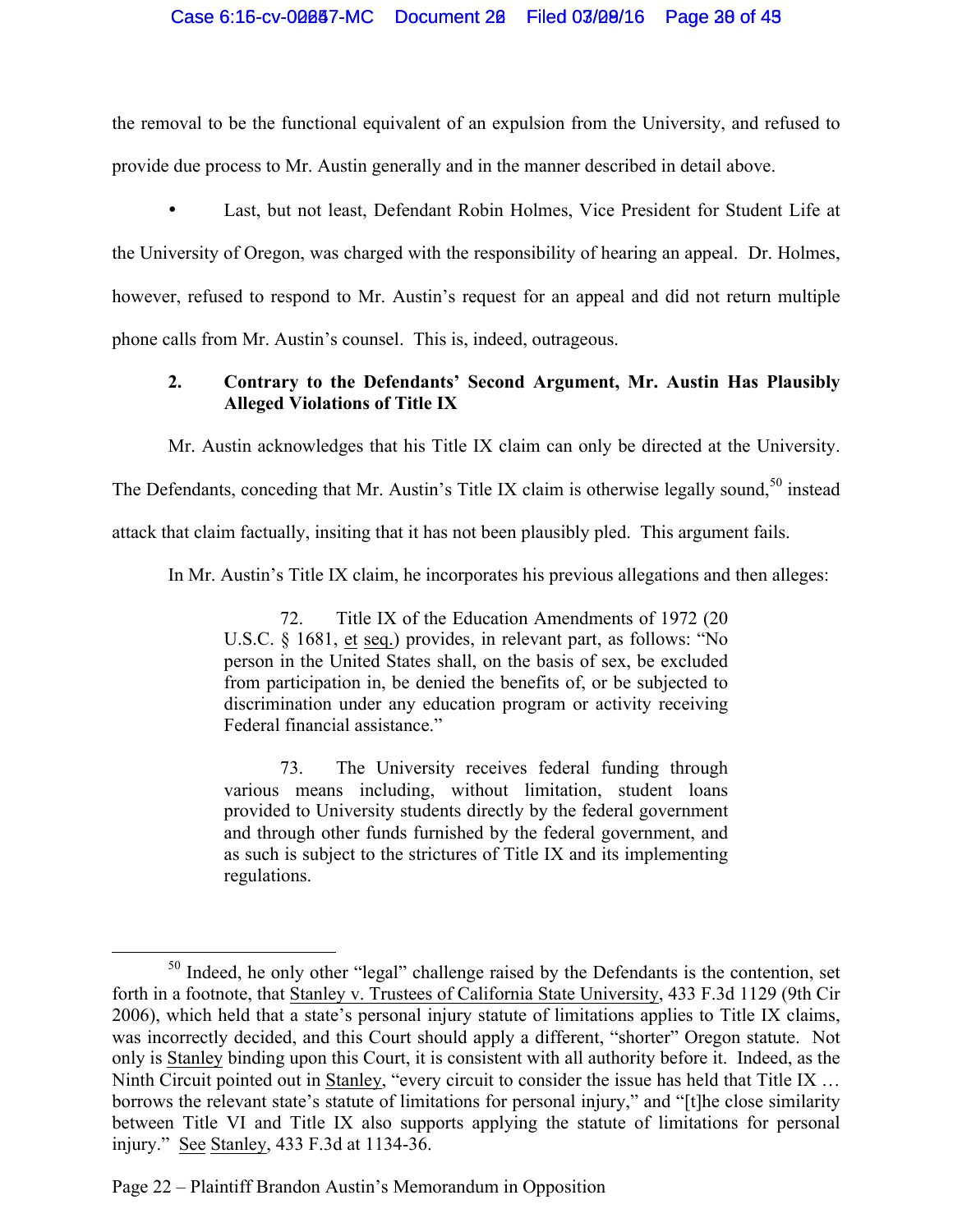74. To assist schools with implementing Title IX and its regulations, the Office of Civil Rights of the United States Department of Education has identified a number of factors to be used in determining whether a school's procedures satisfy the "prompt and equitable" requirements of the regulations. The procedures adopted by a school must not only "ensure the Title IX rights of the complainant," but must also "accord[] due process to both parties involved ... ."

75. The University (by and through its agents and employees acting within the scope of their agency and employment, including the Defendants) deprived Mr. Austin, on the basis of his sex, of his Title IX rights to among other things due process and equal protection through the improper administration, and/or the existence, in its current state, of the University's policies and procedures.

76. First, the University engaged in selective enforcement in violation of Title IX, and discriminated against Mr. Austin based on his sex and, as a result, Mr. Austin has been seriously and irreparably damaged.

77. Regardless of his guilt or innocence (and, to be clear, Mr. Austin was and is innocent), the severity of the penalty (a suspension of between four and ten years), as well as the decision to initiate the proceeding in the first place, were affected by the fact that Mr. Austin is a male, and the accuser is a female.

78. On April 14, 2014, the Lane County District Attorney determined that she would not be pressing charges against Mr. Austin or any of the basketball players "because the conflicting statements and actions by the victim make this case unprovable as a criminal case." (Emphasis added.)

79. In or around early May 2014, presumably in response to the publication of the police report, the District Attorney's office issued a lengthy document outlining numerous weaknesses in the prosecution's case, as well as numerous inconsistencies in the accuser's statements, and concluding that those weaknesses presented "an insurmountable barrier to prosecution." (Emphasis added.)

80. Dr. Gottfredson's pronouncement on behalf of the University at the outset of the disciplinary proceedings, however, included the conclusion that the female accuser was a "survivor," and the statement that "as a father, I was appalled at what I read."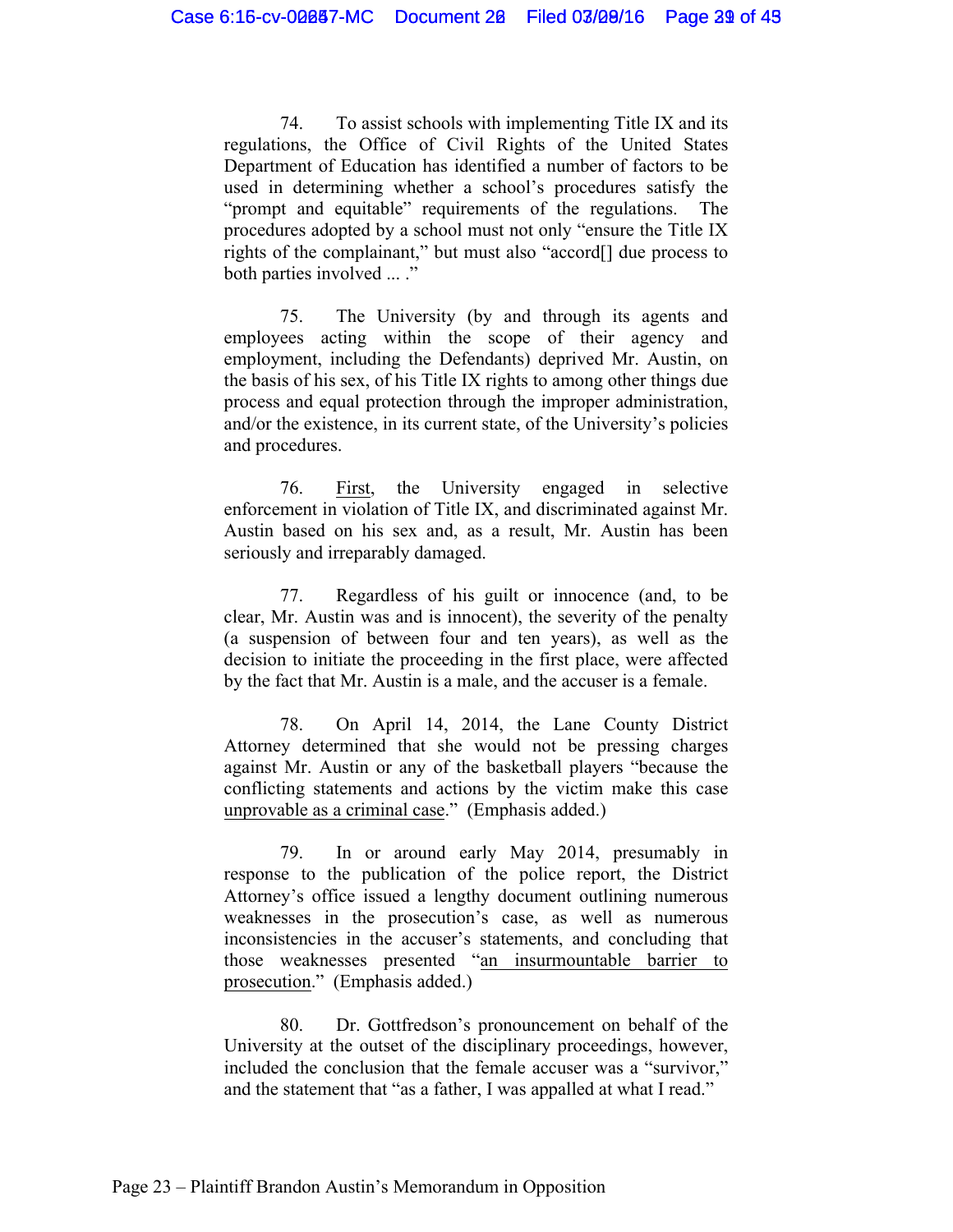81. On information and belief, the University has never taken action against a female student for engaging in the type of conduct that Mr. Austin allegedly engaged in.

82. On information and belief, the University has never taken action against a female student for making a false allegation of the kind involved in this matter.

83. On information and belief, males invariably lose when charged with sexual misconduct at the University.

84. Second, there was an erroneous outcome from a flawed proceeding, in violation of Title IX.

85. The University discriminated against Mr. Austin by failing to comply with its own procedures and by failing to comply with the requirements of Title IX, in order to reach a predetermined result, due to his sex, and gender stereotypes.

86. The University created an environment in which Mr. Austin, an accused male student, was so fundamentally denied due process as to be virtually assured a finding of guilt.

87. Such a biased and one-sided process deprived Mr. Austin, as a male student, of educational opportunities on the basis of sex.

88. The University conducted its "investigation" and subsequent hearing in a manner that was biased against the accused, Mr. Austin, based on sex.

89. From the outset, the investigation and hearing processes were slanted in favor of the female accuser, because of her sex. The University's representatives, including its president, accepted her statements at face value despite the prosecutor's statements, and granted the female accuser the presumption of truth because she is female.

90. Mr. Austin did not have an equal or fair opportunity to present relevant witnesses, to present evidence (as described above), and to present evidence about the accuser's motives to present false accusations.

91. Those involved with the hearing process were improperly and/or insufficiently trained under Title IX.

92. The University responded to the accuser's accusations with a series of arbitrary, capricious, discriminatory,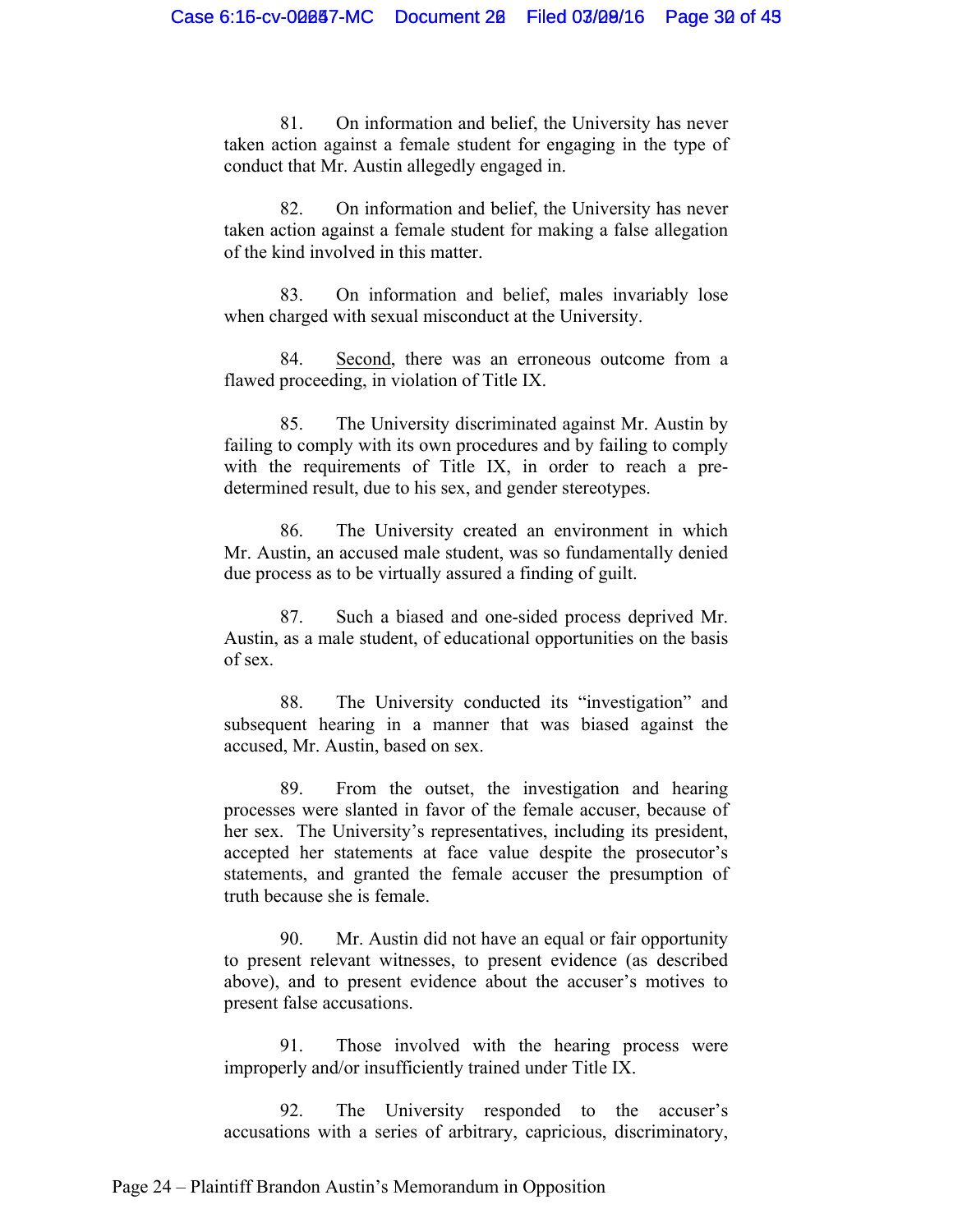and gender-based actions directed toward a predetermined outcome: Mr. Austin's suspension from the University.

93. Third, the University, in violation of Title IX, demonstrated a deliberate and systematic indifference to the rights of Mr. Austin, due to his sex.

94. The University's actions, and inactions, were unreasonable in light of the known circumstances, including but in no way limited to the District Attorney's office declining to prosecute, and issuing a document outlining numerous weaknesses in the case, and concluding that those weaknesses presented "an insurmountable barrier to prosecution." (Emphasis added.)

95. But for the obvious gender bias, the outcome of the University proceeding would have been different. ...<sup>51</sup>

Under the federal pleading standard, a plaintiff must allege "enough facts to state a claim to relief that is plausible on its face.<sup>52</sup> We could not locate a Ninth Circuit opinion directly addressing the pleading standard in a Title IX claim, and neither could the Defendants. We do note that, in Emeldi v. University of Oregon, Chief Judge Kozinski, dissenting from the denial of a petition for en banc rehearing, observed that the panel's opinion implied "that the Title VII pleading standard applies to Title IX cases."<sup>53</sup>

In Doe v. Brown University, the District Court pointed out that "cases attacking university disciplinary proceedings on the ground of gender bias … fall generally within two categories ... 'erroneous outcome' and 'selective enforcement.'<sup>54</sup> In the first category, "erroneous outcome" cases, the plaintiff must first "allege particular facts sufficient to cast some articulable doubt on the accuracy of the outcome of the disciplinary proceeding," and must next

Page 25 – Plaintiff Brandon Austin's Memorandum in Opposition

<sup>&</sup>lt;sup>51</sup> See Exhibit A,  $\P$  71-99 (underlining in original). Mr. Austin's allegations regarding the damages flowing from the Title IX violation appear in ¶¶ 96-99.

 $52$  See Bell Atlantic Corp. v. Twombly,  $550$  U.S.  $544$ ,  $570$  (2007).

<sup>&</sup>lt;sup>53</sup> See Eleldi v. University of Oregon, 698 F.3d 715, 720 (9th Cir. 2012) (Kozinski, C.J., dissenting) ("Even accepting that the Title VII pleading standard applies to Title IX cases … ."); accord Garcia-Catalan v. U.S., 734 F.3d 100, 104 (1st Cir. 2012) (noting that the plausibility standard must be treated flexibly in situations where a plaintiff is alleging discrimination).

<sup>54</sup> See Doe, 2016 U.S. Dist. LEXIS 21027, at \*15 (some internal quotation marks omitted) (quoting Yusuf v. Vassar Coll., 35 F.3d 709, 715 (2d Cir. 1994)).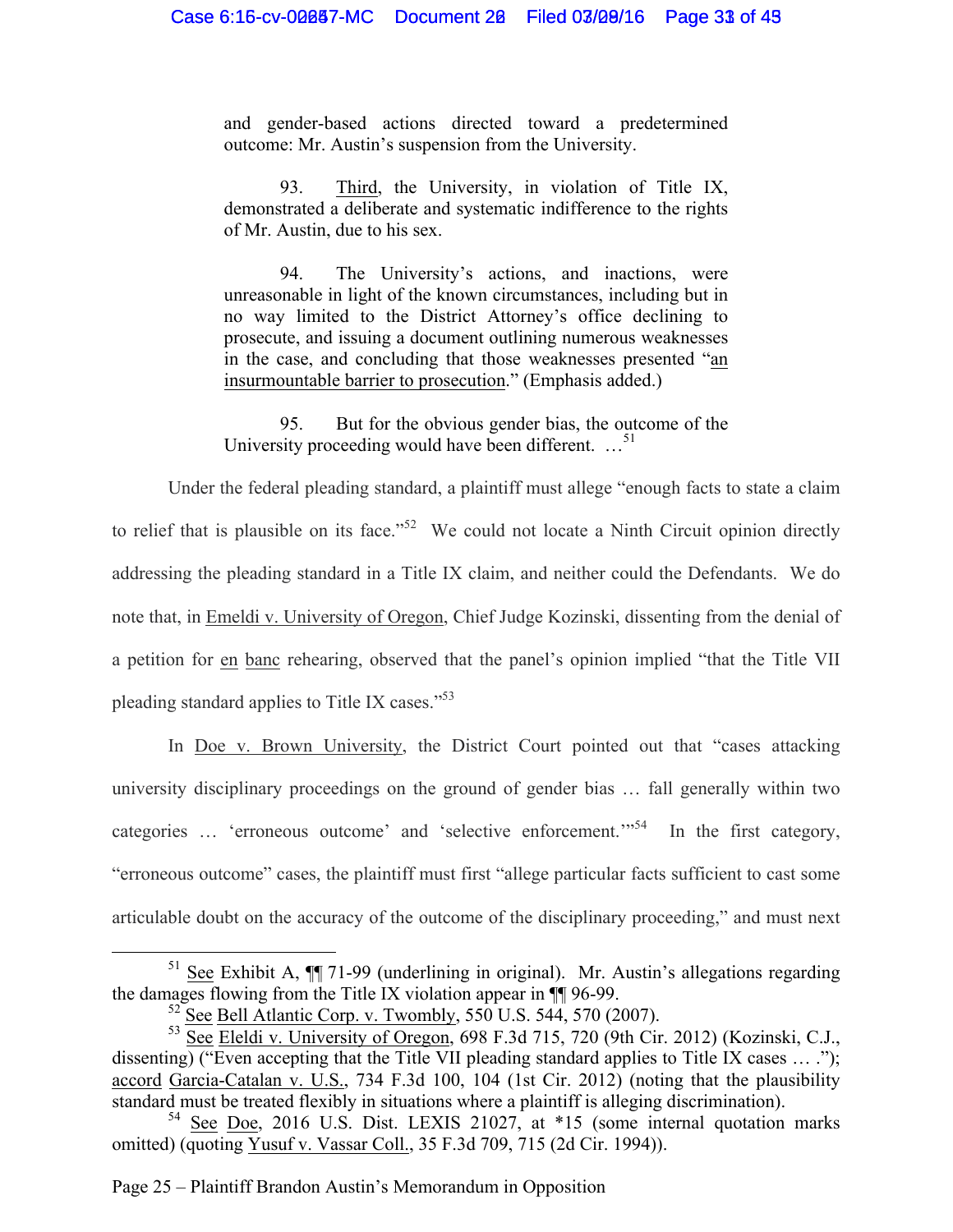## Case 6:15-cv-00087-MC Document 20 Filed 03/09/16 Page 32 of 45

"allege particular circumstances suggesting that gender bias was a motivating factor behind the erroneous finding."<sup>55</sup> "Such allegations might include, inter alia, statements by members of the disciplinary tribunal, statements by pertinent university officials, or patterns of decision-making that also tend to show the influence of gender."<sup>56</sup> Thus, in Wells v. Xavier, the District Court denied a motion to dismiss the plaintiff's Title IX claim, finding that his complaint "recounts Defendants having rushed to judgment, having failed to train UCB members, having ignored the Prosecutor, having denied Plaintiff counsel, and having denied Plaintiff witnesses. These actions came against Plaintiff, he contends, because he was a male accused of sexual assault."<sup>57</sup>

Here, Mr. Austin has plainly alleged particular facts sufficient to cast articulable doubt upon the accuracy of the outcome of the disciplinary proceeding. Most significantly, Mr. Austin's Second Amended Complaint alleges numerous facts making it very clear that the sexual activity that occurred was completely consensual. He also alleges that he was prepared to call disinterested third-party witnesses who would have supported him. Indeed, the District Attorney determined that she would not be pressing charges against Mr. Austin because the accuser's story made little sense, and the evidence did not warrant prosecution.<sup>58</sup>

Similarly, Mr. Austin has alleged particular circumstances suggesting that gender bias was a motivating factor. He plausibly alleges that the University created an environment in which Mr. Austin, an accused male student, was so fundamentally denied due process as to be virtually assured a finding of guilt, and such a biased and one-sided process deprived Mr. Austin, as a male student, of educational opportunities on the basis of sex. He plausibly alleges that the University conducted its "investigation" and subsequent hearing in a manner that was biased against the accused, Mr. Austin, based on sex. Indeed, from the outset, the investigation and

 $\frac{55 \text{ See } id.}{}$  (quoting Yusuf, 35 F.3d at 715).

 $\frac{56}{\text{See}}$   $\frac{1}{\text{id}}$  (quoting Yusuf, 35 F.3d at 715) (emphasis added).

 $57 \overline{\text{See}}$  Wells v. Xavier, 7 F. Supp. 3d 746, 751 (S.D. Ohio 2014) (emphasis added).

<sup>58</sup> See Exhibit A, ¶¶ 37, 39.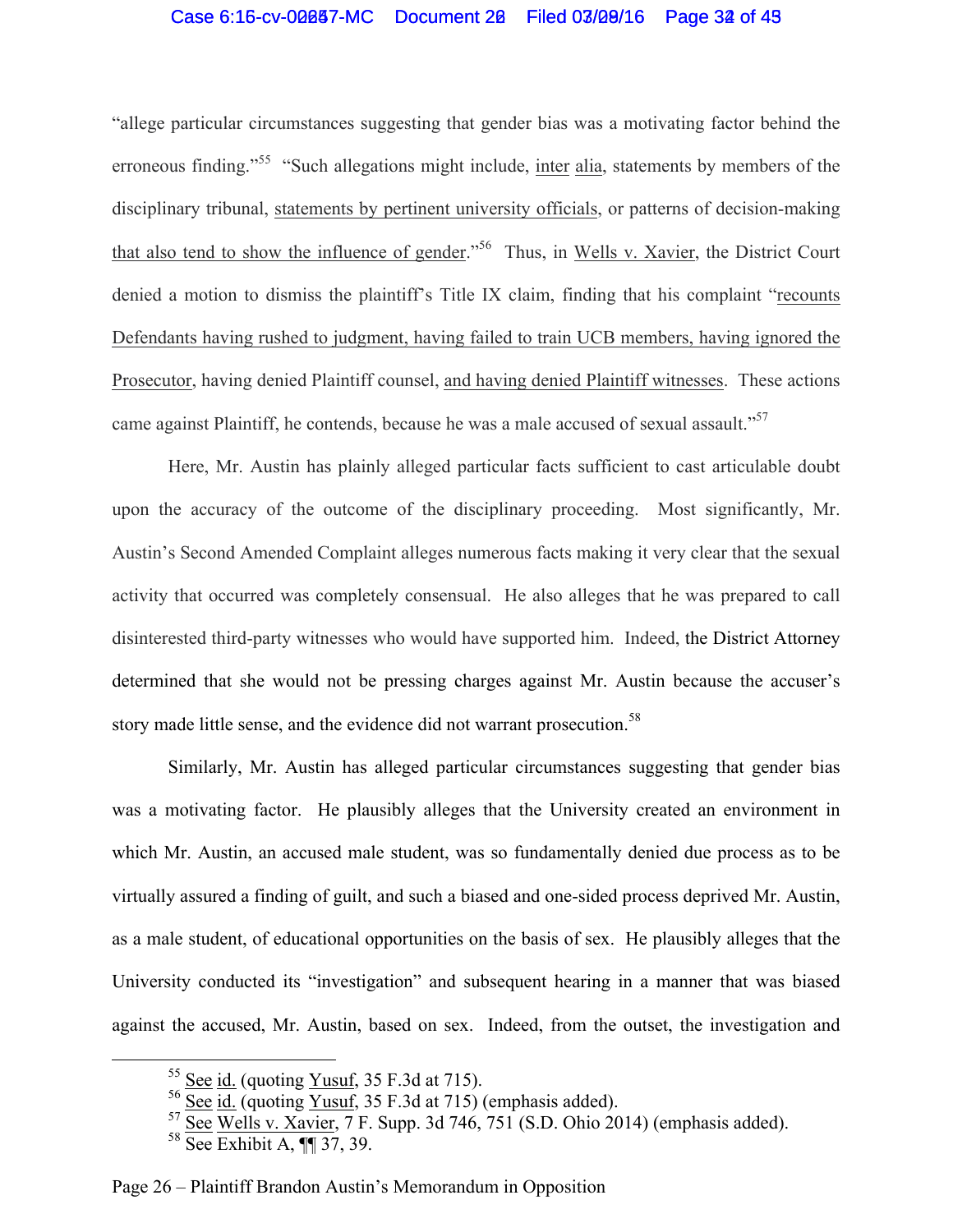## Case 6:15-cv-00087-MC Document 20 Filed 03/09/16 Page 35 of 45

hearing processes were slanted in favor of the female accuser, because of her sex. Just as Mr. Austin plausibly pleads, all of the University's representatives, from Ms. Martin, who immediately suspended Mr. Austin, who had done nothing wrong, rather than the accuser, for making a false report; to Dr. Gottfredson, who held a press conference to condemn Mr. Austin notwithstanding the prosecutor's statements just the night before; to Mr. Weintraub, who presided over the hearing and refused to provide due process; to Dr. Holmes, who refused to hear the appeal, accepted the female accuser's statements at face value, and granted the female accuser the presumption of truth because she is female. Evidencing that the University had prejudged Mr. Austin's guilt, and done so on the basis of Mr. Austin's sex/gender, no one less than the President of the University held a press conference which announced the gender-based, loaded view that the female accuser was a "survivor," made the gender-based, loaded statement that "as a father, I was appalled at what I read," and summarily concluded that Mr. Austin was guilty. Mr. Austin plausibly alleges that, with regard to the hearing, he did not have an equal or fair opportunity to present relevant witnesses, and to present evidence, including evidence about the accuser's motives to present false accusations. Mr. Austin plausibly pleads that those involved with the process were improperly and/or insufficiently trained under Title IX, and the University responded to the accusations with a series of arbitrary, capricious, discriminatory, and gender-based actions directed toward a predetermined outcome: his suspension.

In the second category, "selective enforcement" cases, the plaintiff "asserts that, regardless of the student's guilt or innocence, the severity of the penalty and/or the decision to initiate the proceeding was affected by the student's gender."<sup>59</sup> Here, Mr. Austin plausibly alleges that, regardless of his guilt or innocence, the severity of the penalty, as well as the decision to initiate the proceeding in the first place, were affected by the fact that Mr. Austin is a

 <sup>59</sup> See Doe, 2016 U.S. Dist. LEXIS 21027, at \*17.

Page 27 – Plaintiff Brandon Austin's Memorandum in Opposition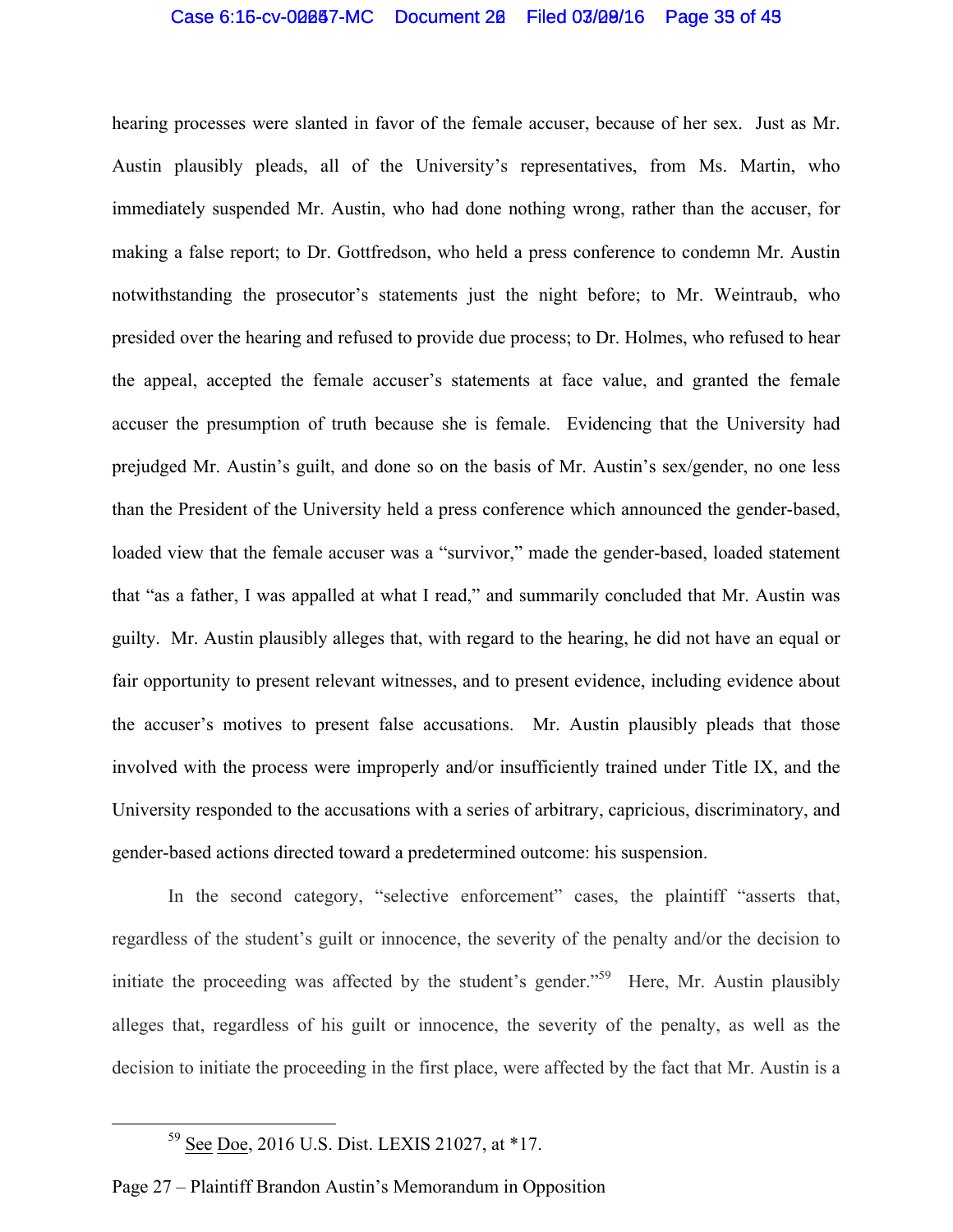## Case 6:16-cv-00087-MC Document 20 Filed 03/09/16 Page 36 of 49

male, and the accuser is a female. Besides being supported by Dr. Gottfredson's shocking pronouncement on behalf of the University, Mr. Austin alleges three things "on information and belief": "the University has never taken action against a female student for engaging in the type of conduct that Mr. Austin allegedly engaged in," "the University has never taken action against a female student for making a false allegation of the kind involved in this matter," and "males invariably lose when charged with sexual misconduct at the University." The undersigned believes these facts to be true, but they cannot be confirmed without discovery solely in possession of the University. Though the University takes issue with "on information and belief," the District Court in Doe v. Brown made clear that "[t]his manner of pleading is a permissible way to indicate a factual connection that a plaintiff reasonably believes is true but for which the plaintiff may need discovery to gather and confirm its evidentiary basis."<sup>60</sup> Indeed, as one District Court analyzing an "erroneous outcome" claim recently explained:

> Plaintiffs' erroneous outcome allegations would be insufficient if they had simply stated something akin to: "Upon information and belief, procedural defects were motivated by gender bias." However, in this case Plaintiffs have pleaded specific factual allegations. … The fact that they are pleaded upon information and belief is of no moment because the alleged facts are peculiarly within the possession or control of SU Defendants.<sup>61</sup>

For the same reasons, Mr. Austin's allegations of "deliberate indifference" have been plausibly pled. If this Court believes there is a pleading deficiency within this or any other portion of the Second Amended Complaint, it should provide an opportunity to amend.<sup>62</sup>

Page 28 – Plaintiff Brandon Austin's Memorandum in Opposition

 $60$  See Doe, 2016 U.S. Dist. LEXIS 21027, at  $*27$  (internal quotation marks omitted). Doe v. Columbia University, 101 F. Supp. 3d 356, 374 (S.D.N.Y. 2015), which Oregon heavily relies upon here, is believed to be on appeal to the Second Circuit.

<sup>61</sup> Doe v. Salisbury University, Docket No. JKB-15-517, 2015 U.S. Dist. LEXIS 110772, at \*41 (D. Md. August 21, 2015); see also Grajales v. P.R. Ports Auth., 682 F.3d 40, 49 (1st Cir. 2012) ("Smoking gun proof of discrimination is rarely available ... at the pleading stage … .").

 $62$  See, e.g., Doe v. United States, 58 F.3d 494, 497 (9th Cir. 1995) (providing that, ordinarily, a District Court should provide leave to amend unless it "determines that the pleading could not possibly be cured by the allegation of other facts").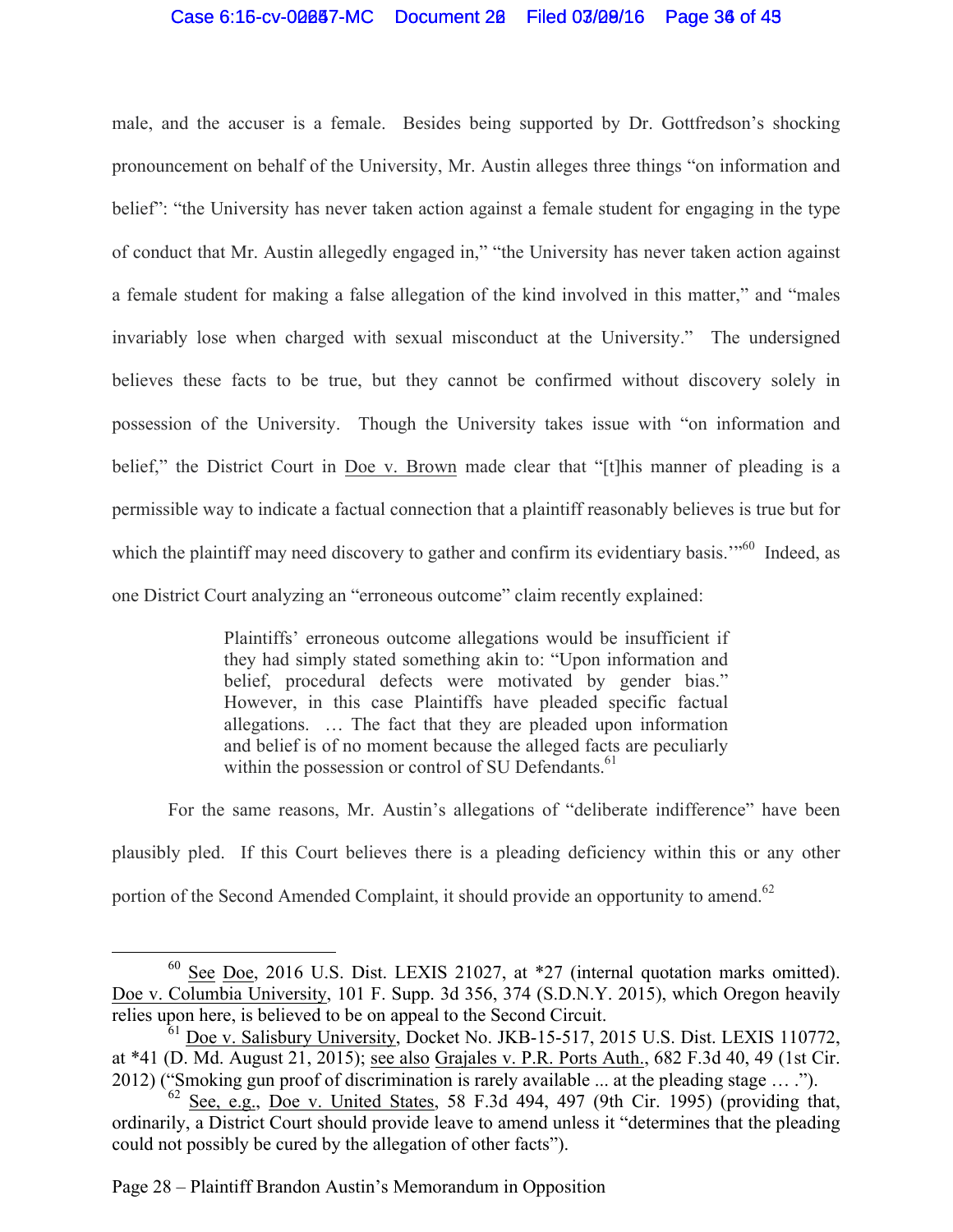## **3. This Court Should Reject the Defendants' Arguments About Preclusion**

The Defendants next argue that the Plaintiff's suspension from the University was a final administrative order, and therefore the doctrine of issue preclusion prevents Mr. Austin from "relitigating" his claims in this Court. Self-evidently, every factor governing an issue preclusion analysis weighs against issue preclusion even possibly being applicable here. First, the issues in this case (e.g., the issue of whether Mr. Austin's § 1983 rights were violated, whether the University violated Title IX, and whether the Defendants are liable under the state-law theories asserted in the Second Amended Complaint) have never been litigiated. Second, Mr. Austin has certainly never had a full and fair opportunity to be heard on the issues. Third, the Defendants were not parties in the alleged prior proceeding. Indeed, we have located absolutely no case, and the Defendants cite no case, in which the result of a hearing that lacks the requisite due process could possibly be given preclusive effect in a subsequent challenge to the process provided.

Of course, there is no such case: if a defendant could escape § 1983 liability for failure to provide due process by providing a hearing without due process, and then claiming the outcome precludes any challenge, there would be no such thing as a § 1983 claim for failure to provide due process. Similarly, if a university could escape liability under Title IX by engaging in selective enforcement on the basis of gender, and conducting a flawed proceeding that leads to an erroneous outcome, and then claiming that the outcome precludes any challenge, there would be no such thing as a Title IX claim for selective enforcement, or an erroneous outcome from a flawed proceeding. This Court should reject such circular logic on the part of the Defendants.

Similarly, this Court need not labor long on the Defendants' argument that Mr. Austin was required to take an appeal before bringing this case. Tellingly, the Defendants cite no case providing that an appeal is required before a § 1983, Title IX, or even a state-law cause of action can be brought. In fact, the Supreme Court long ago made clear that, because one of the

#### Page 29 – Plaintiff Brandon Austin's Memorandum in Opposition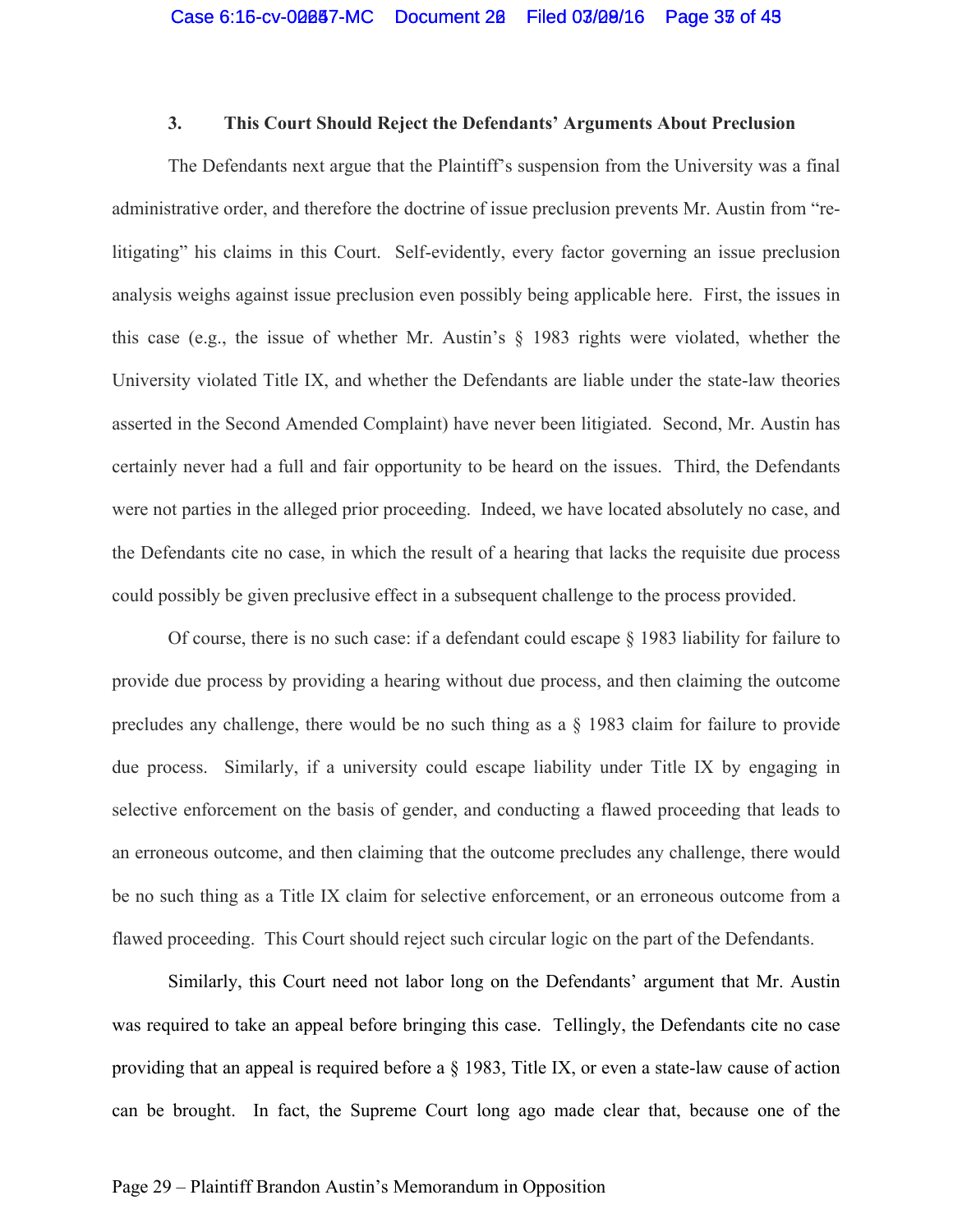## Case 6:15-cv-00087-MC Document 20 Filed 03/08/16 Page 38 of 49

purposes underlying 42 U.S.C. § 1983 was "to provide a remedy in the federal courts supplementary to any remedy any State might have," a plaintiff is not required to exhaust any administrative remedies before pursuing a  $\S$  1983 claim.<sup>63</sup> Similarly, the Supreme Court long ago made clear that exhaustion of administrative remedies is not required with regard to Title IX claims.<sup>64</sup> Even if Mr. Austin were somehow required to exhaust administrative remedies with regard to his federal claims or his state-law claims (and of course he was not), Dr. Holmes, the individual tasked by the University with handling an appeal, refused to respond to Mr. Austin's request for an appeal and did not return multiple phone calls from Mr. Austin's counsel.<sup>65</sup> Moreover, as Mr. Austin plausibly alleges in his Second Amended Complaint, an appeal would have plainly been futile.<sup>66</sup>

## **4. This Court Should Reject the Defendants' Arguments in Favor of Dismissing Mr. Austin's Tort Claims**

In Counts Three, Four, and Five of Mr. Austin's Second Amended Complaint, he advances state-law claims for negligence, intentional infliction of emotional distress, and tortious interference with prospective economic relations. In their Motion, the Defendants assert that they are entitled to immunity under O.R.S. 30.265(6)(c) and (f), and further challenge the legal sufficiency of each of those counts, as well as Mr. Austin's prayer for damages.  $67$ 

### **a. The Defendants Are Not Entitled to Immunity Under O.R.S. 30.265**

O.R.S. 30.265(6)(c) provides that "[e]very public body and its officers, employees and agents acting within the scope of their employment or duties … are immune from liability for: …

Page 30 – Plaintiff Brandon Austin's Memorandum in Opposition

 $63$  See Damico v. California, 389 U.S. 416, 417 (1967) (citations omitted).

<sup>&</sup>lt;sup>64</sup> See Cannon v. University of Chicago, 441 U.S. 677, 687 n.8, 706 n.41 (1979); <u>see also</u> Morgan v. U.S. Postal Serv., 798 F.2d 1162, 1165 (8th Cir. 1986) (affirming that Title IX does not include an exhaustion-of-administrative-remedies requirement).

 $65$  See Exhibit A, ¶ 59.

 $66 \overline{\text{See}}$  Exhibit A,  $\overline{\P}$  62.

 $67$  The Defendants do not challenge the damages asserted in Mr. Austin's claims under 42 U.S.C. § 1983 and Title IX.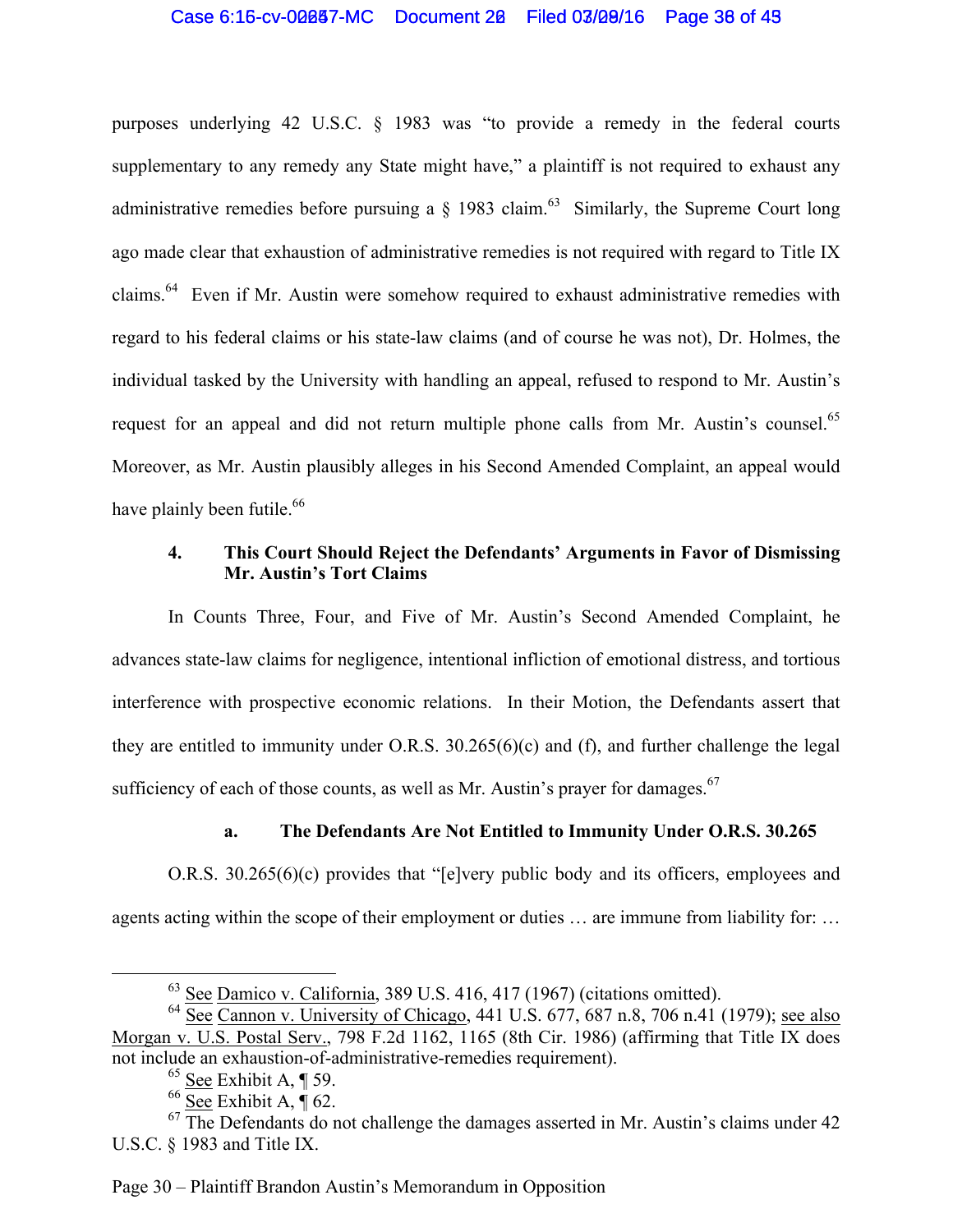## Case 6:15-cv-00087-MC Document 20 Filed 03/09/16 Page 39 of 43

[a]ny claim based upon the performance of or the failure to exercise or perform a discretionary function or duty, whether or not the discretion is abused." According to the Oregon Supreme Court, it has "has struggled with the concept over the years."<sup>68</sup> These facts do not present a close case and therefore this Court need not "struggle": the Defendants' only argument that they are immune from liability under O.R.S. 30.265(6)(c) is "because their decisions involved public policy and were made under the apparent authority of law." The Defendants' argument is utterly at odds with the plain language of the  $30.265(6)(c)$ , which provides no immunity in the circumstances presented. Certainly, the record as it stands at the motion-to-dismiss stage does not come close to supporting dismissal on discretionary immunity grounds.

The Defendants then argue that, because the University is a public body, and the individual Defendants were at all relevant times employees of the University acting within the course and scope of their employment, "[a]ny decision or action of Defendants made under the apparent authority of law was therefore immune from tort liability." In so arguing, the Defendants ignore that O.R.S. 30.265(6)(f) in actuality provides immunity against "[a]ny claim arising out of an act done or omitted under apparent authority of a law, resolution, rule or regulation that is unconstitutional, invalid or inapplicable except to the extent that they would have been liable had the law, resolution, rule or regulation been constitutional, valid and applicable." (Emphasis added.) The Defendants fail to cite what "law, resolution, rule or regulation" they seek shelter under, and are indeed simply attempting to fit a square peg into a round hole. Moreover, Mr. Austin plausibly alleges that the Defendants acted in bad faith or with malice, and Mr. Austin expressly pleads as much.<sup>69</sup>

 <sup>68</sup> See Westfall v. State, 324 P.3d 440 (Ore. 2014). Certainly, discretionary immunity does not apply to "routine decisions made by employees in the course of their day-to-day activities, even though the decision involves a choice among two or more courses of action." Lowrimore v. Dimmitt, 797 P.2d 1027 (Ore. 1990).

 $69$  See Exhibit A, ¶ 115.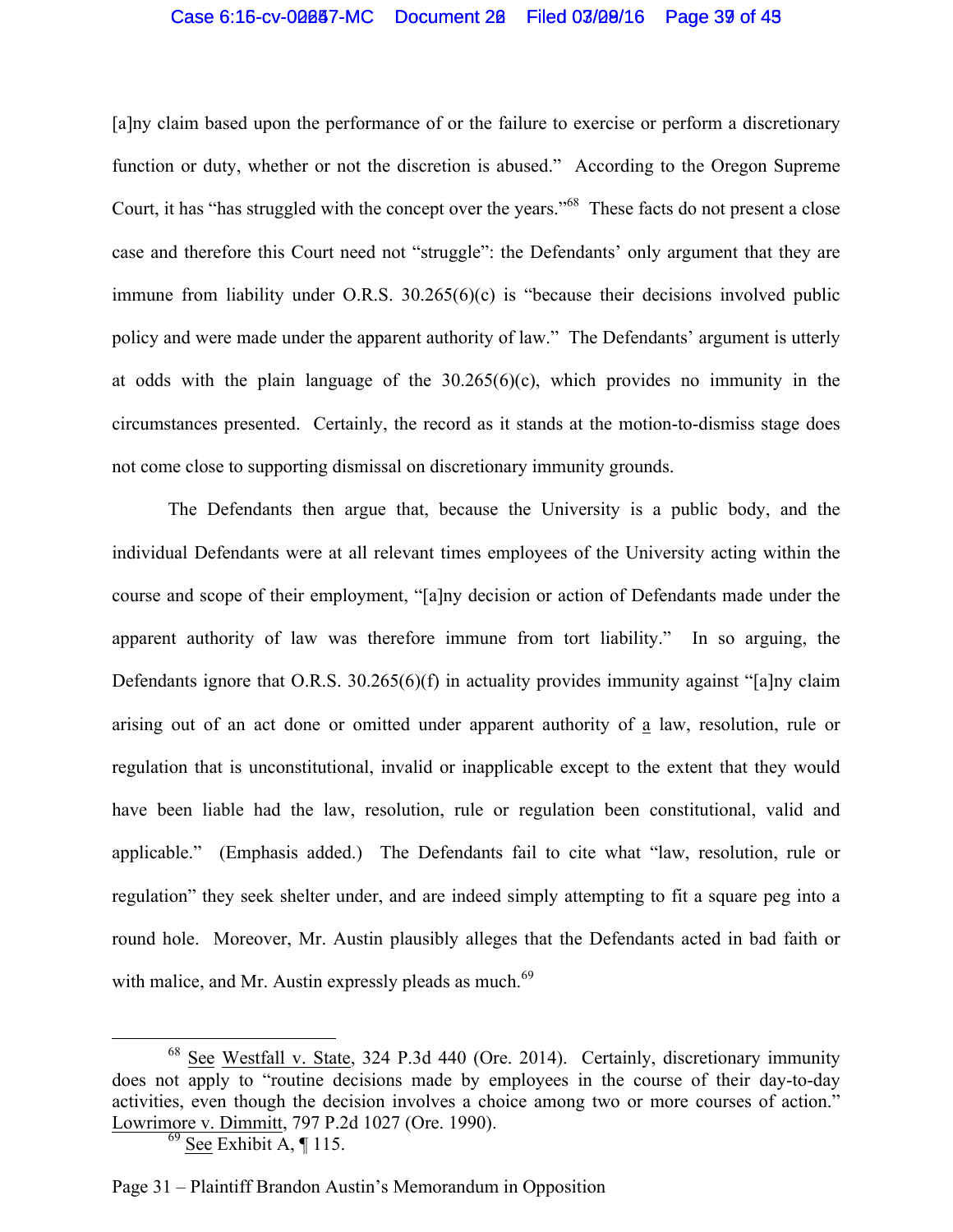## **b. Mr. Austin has Stated Claims for Negligence, Intentional Infliction of Emotional Distress, and Tortious Interference**

In Count Three, for negligence, Mr. Austin alleges that the Defendants "had a duty to Mr. Austin to conduct a campus investigation in a competent manner and in accordance with societal standards and norms governing such investigations, and to conduct a hearing in a competent manner and in accordance with societal standards and norms governing such hearings, and otherwise act in a reasonably prudent manner with regard to Mr. Austin," and failed to do so, leading to the damages set forth with specificity above.

In their Motion, the Defendants argue that Mr. Austin cannot recover damages for "purely economic loss" or emotional distress because there is no "special relationship" between a school and its students. In arguing that the "economic loss" doctrine should apply, the Defendants ignore that numerous courts have held that student-athletes, as opposed to students generally, do have "special relationships" with the schools they attend.<sup>70</sup> Mr. Austin's pleading contains ample facts supporting a "special relationship" between Oregon and a student-athlete who had been recruited to transfer to Oregon to play college basketball.

Finally, the Defendants briefly argue that what occurred was not a foreseeable risk. But Mr. Austin alleges that, prior to the Defendants' actions, he was regarded as one of the top amateur basketball players in the country; on the team at Oregon; and widely projected to "be selected in the first round of the NBA Draft, which would more likely than not be accompanied by a multi-million dollar guaranteed contract and tens of millions of dollars in prospective economic advantage," and further alleges that at all relevant times "the Defendants were aware of the foregoing facts.<sup>71</sup> It should have been foreseeable to the Defendants that their careless

<sup>&</sup>lt;sup>70</sup> See generally Kavanagh v. Trs. of Boston University, 795 N.E.2d 1170 (Mass. 2003).

 $71$  See Exhibit A,  $\P\P$  67-68.

Page 32 – Plaintiff Brandon Austin's Memorandum in Opposition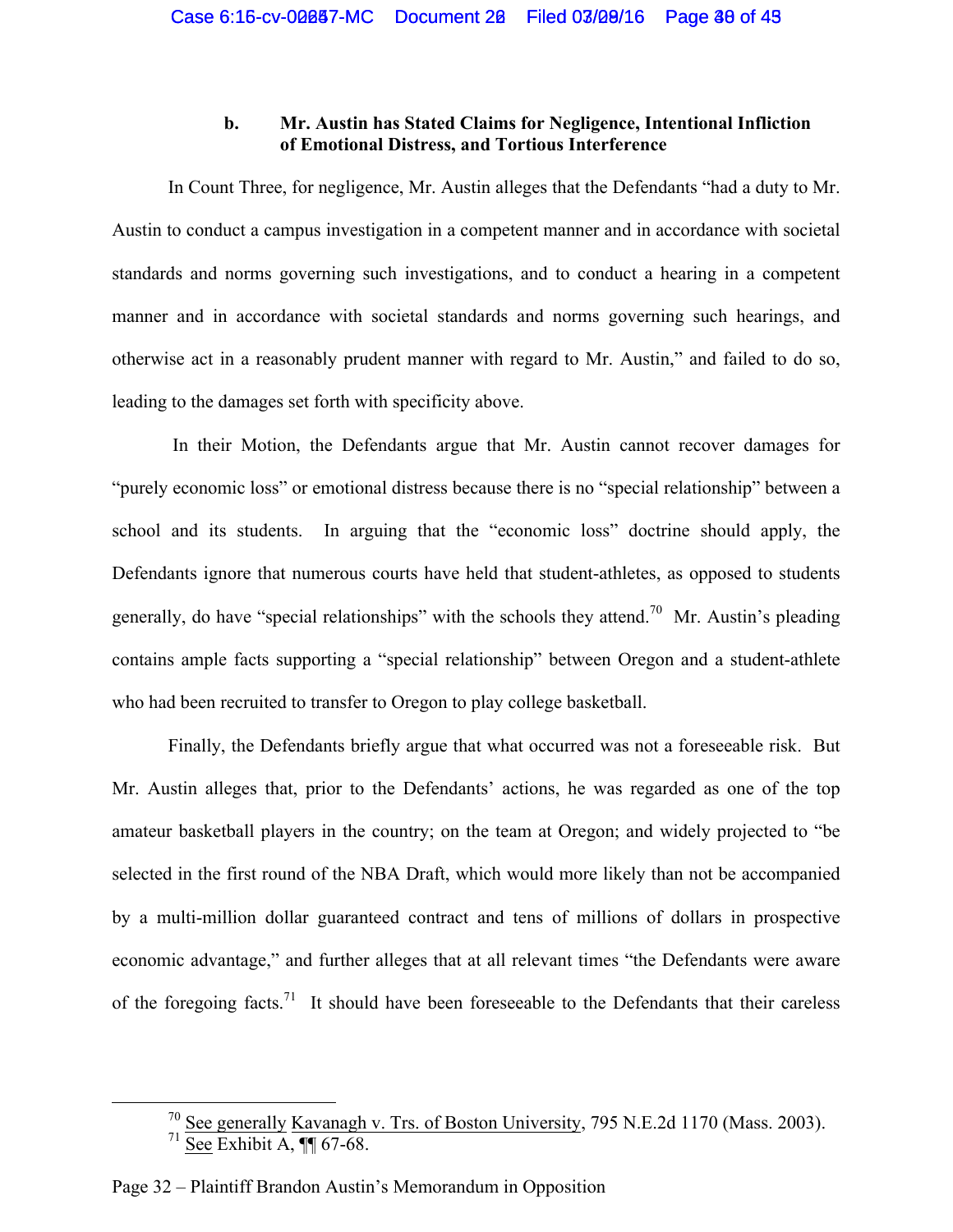### Case 6:15-cv-00087-MC Document 20 Filed 03/09/16 Page 39 of 45

conduct with regard to Mr. Austin would stigmatize him and cause the harm claimed. As discussed above, Mr. Austin did not waive this claim when counsel agreed to the conference.

In Count Four, for intentional infliction of emotional distress, Mr. Austin alleges that the Defendants' conduct "constituted an extraordinary transgression of the bounds of socially tolerable conduct," and "were in bad faith, and/or taken with malice."

For the reasons set forth above, there was a special relationship between Mr. Austin and the Defendants. Moreover, Mr. Austin alleges outrageous conduct: the University, through its agents and employees, railroaded Mr. Austin on the basis of sex/gender. Mr. Austin was prejudged despite the prosecutor's statements. No one less than the University's President, acting with the course and scope of his employment, held a press conference to publicly condem Mr. Austin, characterizing the accuser a "victim" when in fact that was untrue, and stating that he was "appalled." The University's agents and employees refused to provide Mr. Austin with anything close to fair process or a fair hearing (from refusing to modify Mr. Austin's suspension because he had asserted his Miranda rights, to the hearing that lacked virtually any of the required procedural safeguards), concluded that he had engaged in a sexual assault when he had in fact done no such thing, and refused to even consider an appeal, stamping him with a "badge of infamy" that has followed him. This transgresses all bounds of socially tolerable conduct.

In Count Five, Mr. Austin alleges that the Defendants "intentionally, recklessly, and tortiously interfered with Mr. Austin's prospective relationship with NBA teams" through the conduct described above, causing Mr. Austin to sustain significant damages.

The University first argues that Mr. Austin cannot show a relationship with another party that would have "very likely resulted in a pecuniary benefit … but for the defendant's interference." In reality, Mr. Austin alleges objectively verifiable monetary losses: he "was widely projected by experts in basketball and the NBA Draft to be selected in the first round of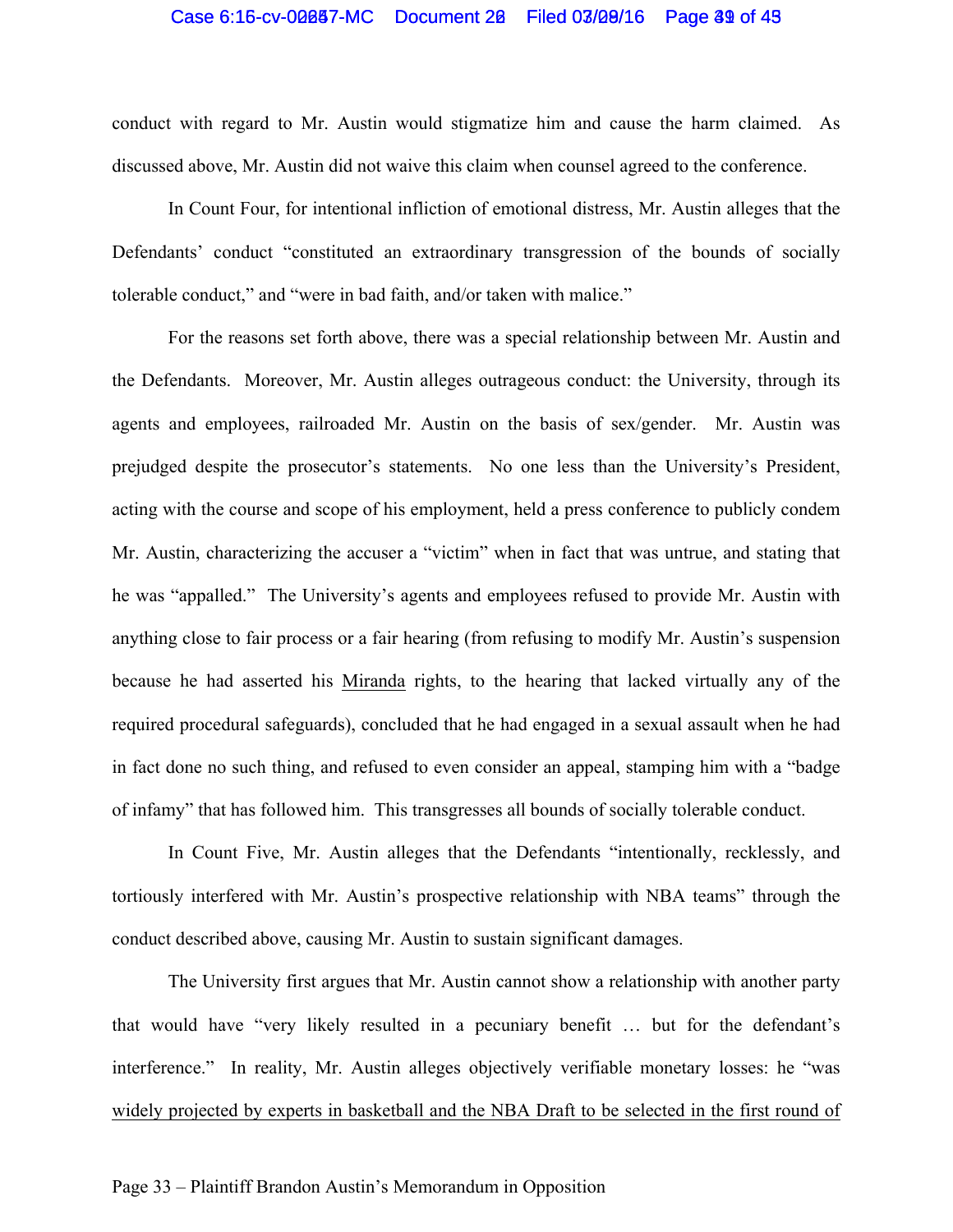## Case 6:15-cv-00087-MC Document 20 Filed 03/09/16 Page 40 of 43

the NBA Draft, which would more likely than not be accompanied by a multi-million dollar guaranteed contract and tens of millions of dollars in prospective economic advantage.<sup> $72$ </sup> Mr. Austin further alleges that, as a direct and proximate result of the Defendants' conduct, Mr. Austin no longer plays at a Division I school [and] has diminished chances of playing in the NBA … ." Mr. Austin was not required to have "a business relationship with any NBA team at the time of his alleged injury." Surely, the University is not suggesting that its players must have business relationships with NBA teams! Mr. Austin also plausibly alleges that the University and other Defendants acted with an improper purpose or used improper means. For the same reasons, Mr. Austin has plausibly alleged damages with regard to all of his tort claims.

Moreover, this Court should reject the Defendants' "thrown-in" argument that Mr. Austin is precluded from bringing a tortious interference claim because it was not mentioned in the notice. As the Defendants concede, the notice was not required to specifically specify "the precise legal claim (e.g. tortious interference) that the plaintiff intends to assert." As for the damages associated with the tortious intereference claim, plainly the notice, which stated that Mr. Austin "has been damaged by these actions," made the University aware that damages claims were being asserted. No law says that more was required. The University also makes no showing as to what evidence it would have "collected" if the NBA had been mentioned.

## **5. This Court Should Reject the Defendants' Arguments in Favor of Dismissing Mr. Austin's Breach of Contract Claim**

The University concludes by lodging two challenges to Mr. Austin's breach of contract claim against it, which, and as a result of the Defendants' breach suffered direct and consequential damages.

 $72$  See Exhibit A,  $\P$  67-68 (emphasis added). To be clear about this language, it is beyond dispute that the applicable CBA (http://www.nba.com/media/CBA101.pdf) guarantees a multi-million dollar salary for any individual drafted in the first round of the NBA Draft, and a player drafted in the first round would very likely receive "tens of millions of dollars in prospective economic advantage."

Page 34 – Plaintiff Brandon Austin's Memorandum in Opposition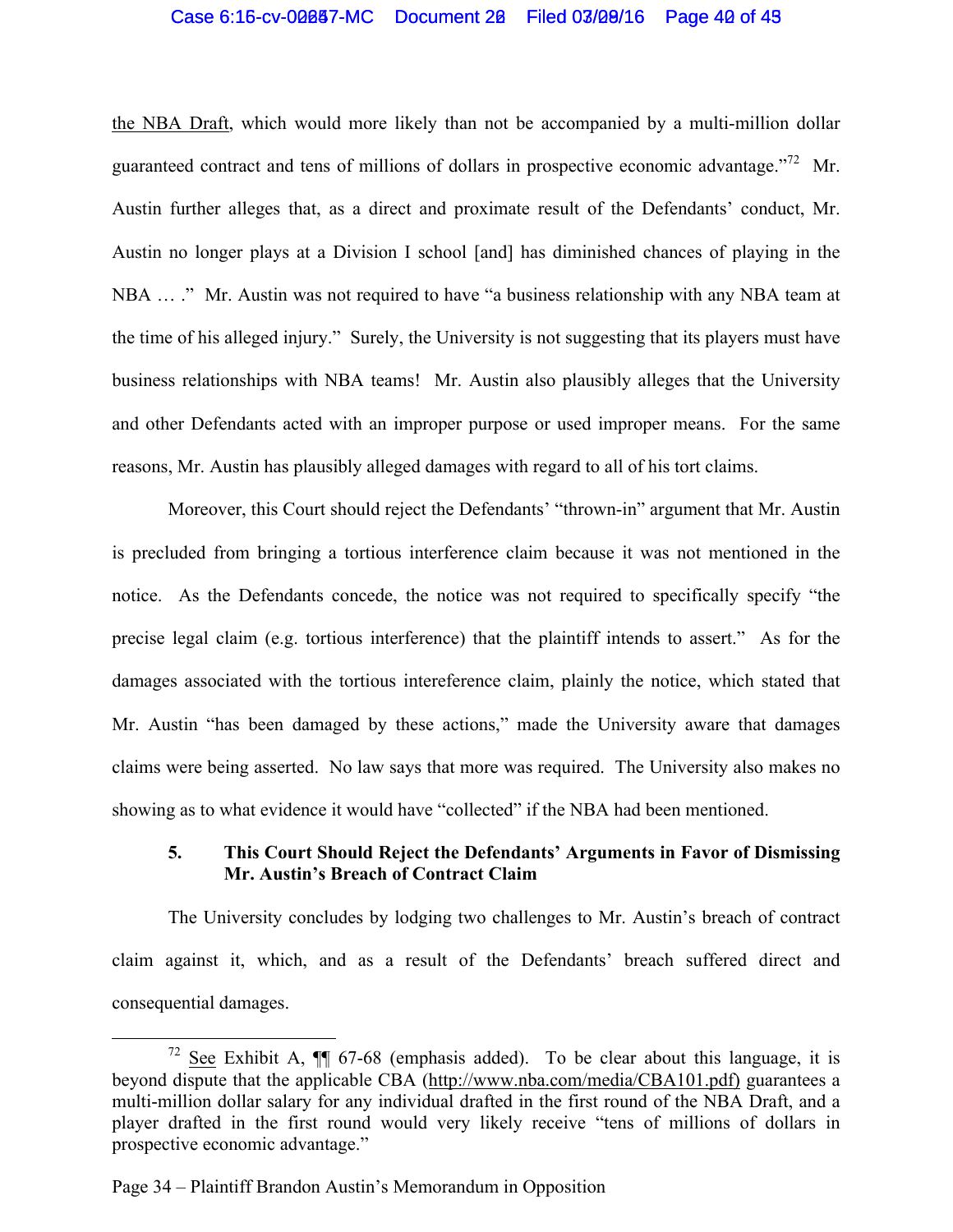## Case 6:15-cv-00087-MC Document 20 Filed 03/09/16 Page 43 of 45

The University concedes the scholarship agreement is a contract, but first argues that nothing within the scholarship agreement guarantees renewal. Mr. Austin, however, plausibly alleges that the University induced him to transfer from Providence (which had pleaded with Mr. Austin to stay) with the scholarship, and Mr. Austin had the objectively reasonable expectation, based upon the express terms of the scholarship, that the University of Oregon would renew his scholarship, and not act so as to deprive him of the fruits of the scholarship, and otherwise act in good faith vis-à-vis his scholarship. This Mr. Austin has more than plausibly pled, and this the University failed to do.

The University further argues that Mr. Austin would only be entitled to expectation damages. Even if this is true, which it is not, that provides no reason for dismissing the claim. Moreover, in so arguing, the University ignores that Mr. Austin has pled an entitlement to consequential damages. As the University concedes, such damages are recoverable if they are foreseeable. Mr. Austin plainly alleges that the University and its agents and employees were fully aware of his NBA prospects and yet chose to act in the manner in which he did, making the damages foreseeable. And, again, those damages are not speculative. Prior to transferring to Oregon and the Defendants' wrongful conduct, Mr. Austin was "widely projected by experts in basketball and the NBA Draft" to be drafted in the first round and receive guaranteed millions, and very likely receive endorsements worth much more. Mr. Austin alleges that, as a result of the breach, this has not occurred.

#### **CONCLUSION**

For the foregoing reasons, this Court should deny the Motion.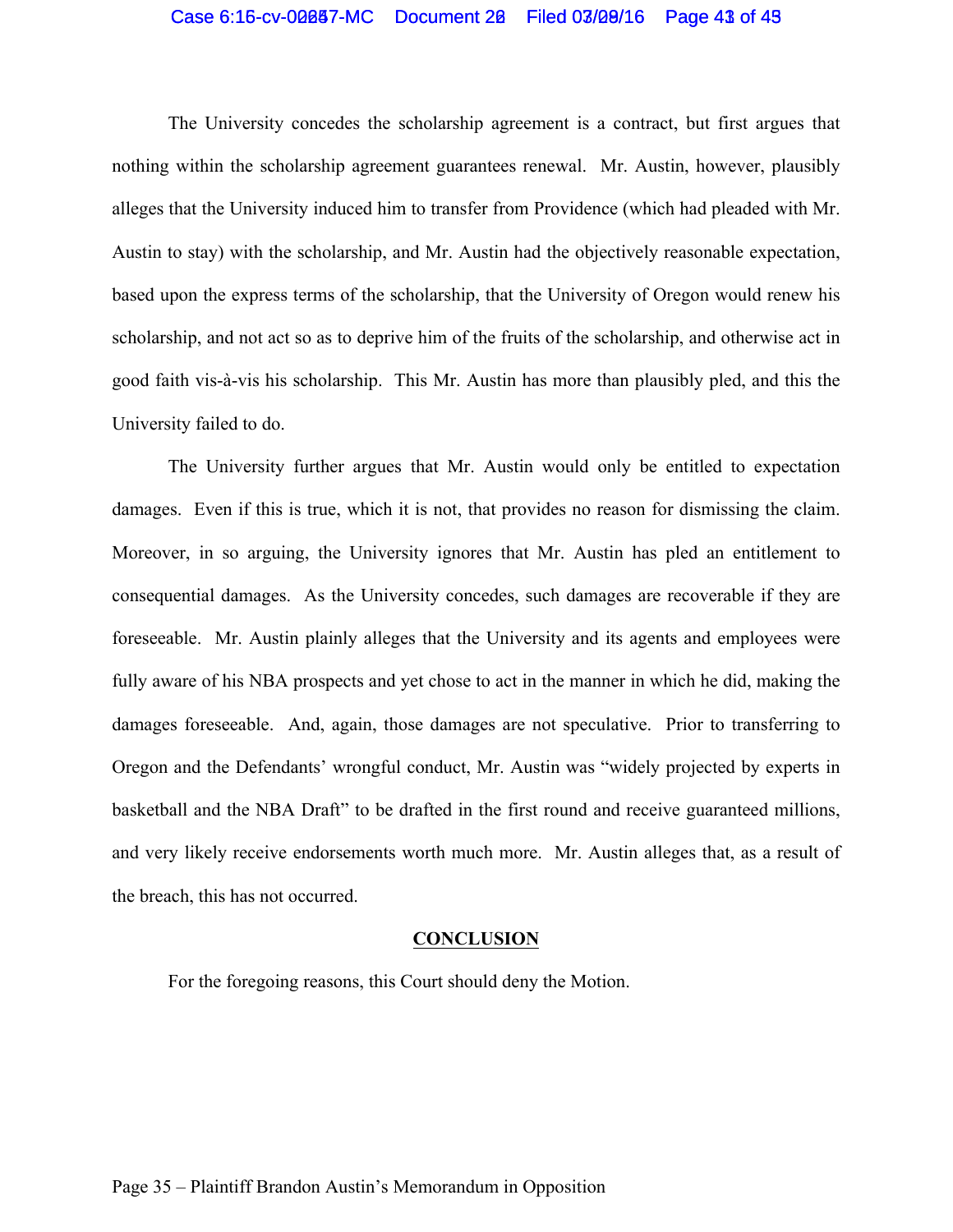Dated: Tuesday, March 8, 2016 Respectfully submitted,

LAW OFFICES OF MARIANNE DUGAN

By: /s/ Marianne Dugan Marianne Dugan 259 East 5th Avenue, Suite 200-D Eugene, OR 97401 Telephone: 541-338-7072 Facsimile: 866-650-5213 E-Mail: mdugan@mdugan.com

– *and* –

Alan C. Milstein (Pro Hac Vice) SHERMAN, SILVERSTEIN, KOHL, ROSE & PODOLSKY, P.A. 308 Harper Drive, Suite 200 Moorestown, NJ 08057 Telephone: 856-662-0700 Facsimile: 856-488-4744 E-Mail: amilstein@shermansilverstein.com

*Attorneys for Plaintiff Brandon Austin*